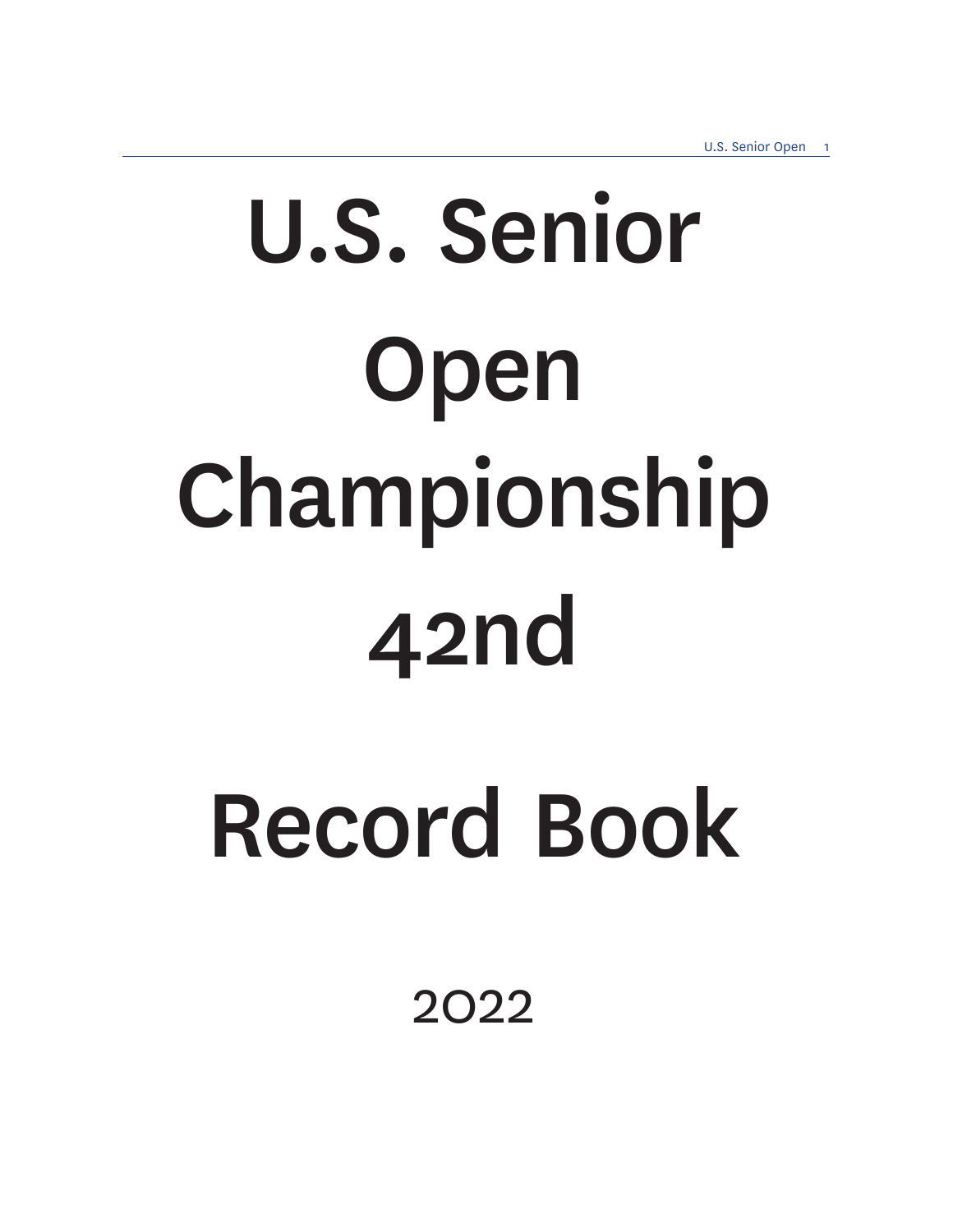# Jim Furyk Wins the 2021 Championship

After making bogey-double bogey on his second and third holes to lose most of the four-stroke lead he began the day with in the 41st U.S. Senior Open, Jim Furyk got back to what has made him one of the best players of his era and the 2003 U.S. Open champion: consistency.

Furyk, 51, settled down and played 2-under-par golf over the next 11 holes to restore his advantage and went on to capture the championship in his debut. The Jacksonville, Fla., resident who grew up in West Chester, Pa., completed a final round of 1-over-par 71 for a total of 7-under 273, good for a three-stroke victory over two-time U.S. Open champion Retief Goosen and 2003 Masters winner Mike Weir. The victory made Furyk the eighth man to win both the U.S. Open and U.S. Senior Open titles, joining a list that includes Jack Nicklaus, Arnold Palmer, Hale Irwin and Lee Trevino.

"I'm not sure I ever felt comfortable out there," said Furyk, whose middle rounds of 64-66 tied the championship scoring record. "This is a dangerous golf course – you're not worried about making low scores; you're worried about making 'others.' I just tried to worry about my own game, and on No. 17 it was a relief to see where I stood and know that a 4 or 5 on 18 would win the tournament."

Furyk nearly holed a long putt from 75 feet on the final hole before tapping in for par, giving him his third victory as an over-50 player and first senior major.

Asked whether he knew where he stood as he struggled out of the gate, Furyk chuckled and referenced the violent storms that buffeted the course on Friday night and Saturday. "I didn't really look at scoreboards; a bunch of them got knocked down for one thing."

Furyk and Stephen Ames, who began the day in solo second place, both made double bogey out of treacherous lies in the left bunker on the par-3 third, which left Goosen just one stroke back. But Furyk settled in with a pair of routine pars and his first birdie of the day on the par-5 sixth, while Goosen made a three-putt bogey on No. 5. After that, Furyk was never seriously threatened.

"I think I got a little greedy [out of the bunker], and tried to throw it across the green a little farther and maybe give myself a 10- or 15-footer for par," said Furyk. "I was just a little mad at myself for turning a 4 into a 5, which you got a big lead going into Sunday, that's what you're trying to avoid. So I was really just trying to collect myself, and I thought the tee shot at 4 and the iron shot at 4 were very key. I hit two very good shots and gave myself a good look at birdie."

Weir and Rod Pampling both made birdies on No. 18 to complete 3-under 67s, the best rounds of the day. Pampling finished solo fourth at 3-under 277, while 2010 U.S. Senior Open champion

Bernhard Langer and Kevin Sutherland were the only other players under par, in a tie for fifth at 1-under 279.

Langer, 63, became the oldest player to post a top-five finish since Hale Irwin, who was age 66 in 2011. It also marked Langer's seventh top-10 finish in a Senior Open, one back of the record held by four others.

As for Furyk, the victory was a milestone in that he had failed to convert a lead or co-lead the past 10 times he had held one, since he held on to win the 2010 Tour Championship. Five of those were co-leads, three were one stroke, and one was three strokes. The four-stroke advantage – and that hallmark of his game, consistency – proved to be just the ticket on Sunday at Omaha Country Club.

### NOTABLE

Of the 34 amateurs who started the week – the most since 2012 – four made the cut, and William Mitchell of Atlanta, Ga., came through on the weekend with rounds of 72-74 to earn low-amateur honors and a berth in the 121st U.S. Amateur Championship at Oakmont, among other perks. Mitchell, 57, is a performance health coach who has worked with a number of PGA Tour and LPGA Tour players, including Stewart Cink, Roberto Castro, Casey Wittenberg and Mariah Stackhouse, as well as many high school and college teams. Mitchell, who played the final round with two-time major champion Mark O'Meara, outlasted Todd White by four strokes with a 12-over total of 292, after trailing him by three entering the weekend. "I didn't hit it really well on the back nine, but I made some really spectacular up-and-downs. I feel a little emotional about it. A lot of people helped me get here; it's very special."

As Greg Kraft was playing his second hole in Round 2 on Friday, his caddie, Tom Kurey, suffered a calf injury that sidelined him. Kraft needed a caddie, and quickly, so he looked to the standard bearer for the group, Jackson Herbert, who will be a senior at Creighton Prep in Omaha in the fall. "I could tell he was a golfer when I met him on the first tee," said Kraft. "I said, do you mind carrying the bag until they bring a caddie out? And he said, 'Sure, I caddie here all the time.' So that's what we did." Kraft got on a roll, putting together one of the best rounds of the week, a 5-under 65, and he signed Herbert on as caddie for the rest of the week. Kraft shot 70 on Saturday and completed his week at 8-over 288 after a round of 78 on Sunday. "It's been fun," said Kraft. "He's a great kid and a good help. He knows exactly what to do."

Playing in first U.S. Senior Open, two-time U.S. Open champion Ernie Els of South Africa posted his first under-par round of the week on Sunday, a 1-under 69, to complete the championship at 3-over 283 for a share of 19th place.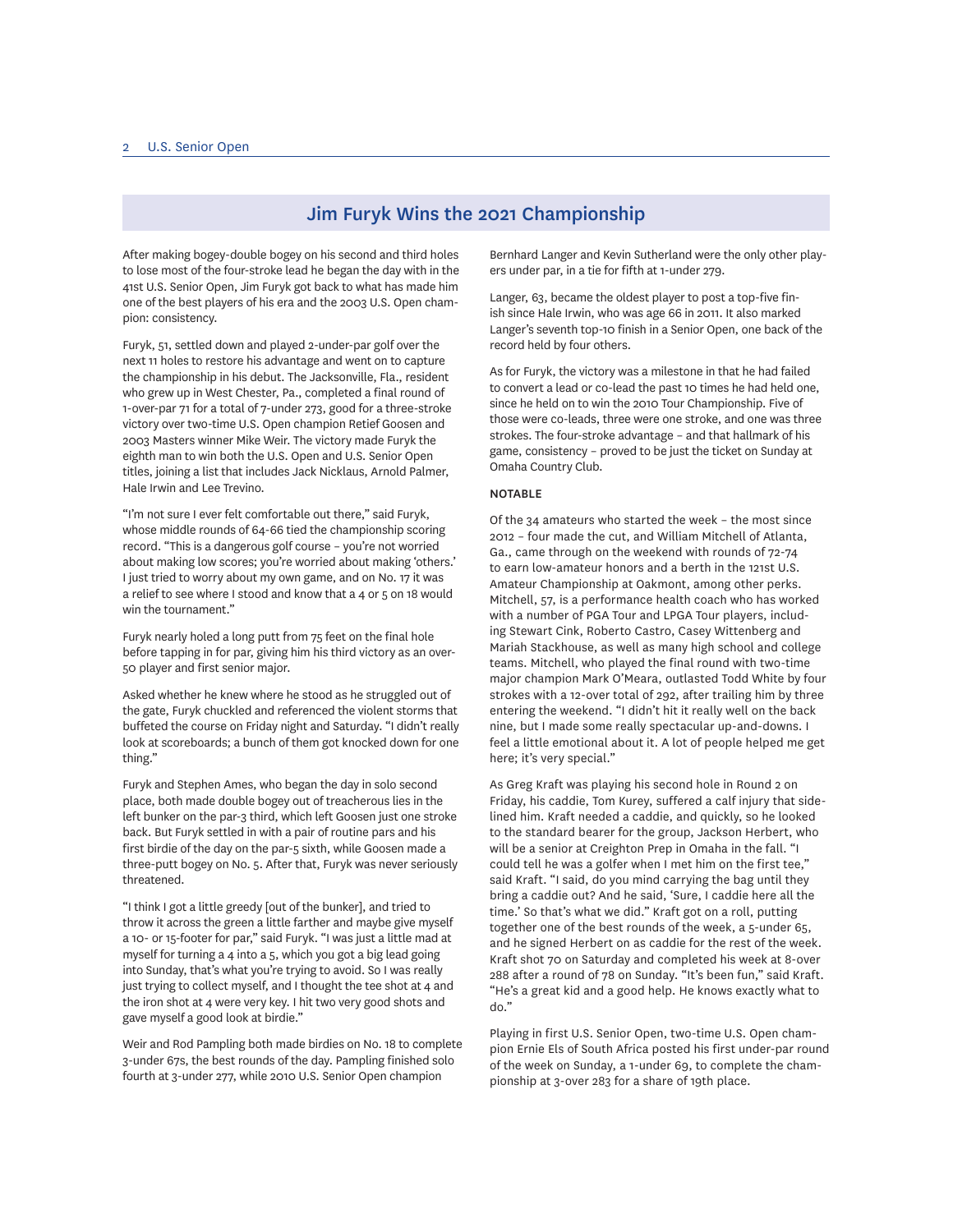# 41st U.S. Senior Open Championship Results

# July 8-11, 2021

# Omaha Country Club

# Omaha, Neb.

# Par: 35-35—70, Yardage: 6,891 • Entries: 2,999, Purse: \$4 million

| Rd.1             | Rd.2             | Rd.3            | Final            |                                       |                 |           |
|------------------|------------------|-----------------|------------------|---------------------------------------|-----------------|-----------|
| Pos.             | Pos.             | Pos.            | Pos.             | Player, Hometown                      | Scores          | Money     |
| T9               | T <sub>10</sub>  | $\overline{2}$  | $\mathbf{1}$     | Jim Furyk, Jacksonville, Fla.         | 72-64-66-71-273 | \$720,000 |
| T <sub>2</sub>   | $\overline{2}$   | T <sub>5</sub>  | T <sub>2</sub>   | Mike Weir, Canada                     | 70-71-68-67-276 | \$352,529 |
| T <sub>26</sub>  | 3                | T <sub>3</sub>  | T <sub>2</sub>   | Retief Goosen, South Africa           | 72-69-66-69-276 | \$352,529 |
| $\mathbf{1}$     | $\mathbf{1}$     | $\mathbf{1}$    | $\overline{4}$   | Rod Pampling, Australia               | 69-72-69-67-277 | \$191,407 |
| T <sub>15</sub>  | T <sub>10</sub>  | T <sub>8</sub>  | T <sub>5</sub>   | Bernhard Langer, Germany              | 71-72-68-68-279 | \$150,391 |
| T <sub>26</sub>  | T <sub>4</sub>   | T <sub>5</sub>  | T <sub>5</sub>   | Kevin Sutherland, Sacramento, Calif.  | 72-68-69-70-279 | \$150,391 |
| T <sub>9</sub>   | T <sub>17</sub>  | T <sub>5</sub>  | $7\overline{ }$  | Fred Couples, Newport Beach, Calif.   | 69-71-69-71-280 | \$127,440 |
| T <sub>2</sub>   | T <sub>17</sub>  | T <sub>8</sub>  | T <sub>8</sub>   | Bob Estes, Austin, Texas              | 71-70-71-69-281 | \$95,794  |
| T58              | 9                | T <sub>3</sub>  | T <sub>8</sub>   | Jerry Kelly, Madison, Wis.            | 71-72-69-69-281 | \$95,794  |
| T <sub>6</sub>   | T2O              | T <sub>15</sub> | T <sub>8</sub>   | Miguel Angel Jimenez, Spain           | 68-71-72-70-281 | \$95,794  |
| T <sub>15</sub>  | T <sub>4</sub>   | T <sub>8</sub>  | T <sub>8</sub>   | Wes Short Jr., Austin, Texas          | 66-75-68-72-281 | \$95,794  |
| T41              | T <sub>20</sub>  | T <sub>17</sub> | T <sub>8</sub>   | Stephen Ames, Canada                  | 65-73-68-75-281 | \$95,794  |
| T <sub>15</sub>  | T <sub>32</sub>  | T <sub>17</sub> | T <sub>13</sub>  | Tom Byrum, San Antonio, Texas         | 70-70-74-68-282 | \$66,799  |
| T <sub>2</sub>   | T <sub>12</sub>  | T <sub>17</sub> | T <sub>13</sub>  | Robert Karlsson, Sweden               | 67-75-72-68-282 | \$66,799  |
| T <sub>9</sub>   | T <sub>4</sub>   | T <sub>11</sub> | T <sub>13</sub>  | Paul Goydos, Long Beach, Calif.       | 72-72-67-71-282 | \$66,799  |
| T <sub>6</sub>   | T <sub>12</sub>  | T <sub>29</sub> | T <sub>13</sub>  | Steve Flesch, Union, Ky.              | 73-71-64-74-282 | \$66,799  |
| T <sub>5</sub> 8 | T <sub>20</sub>  | T <sub>26</sub> | T <sub>17</sub>  | Ernie Els, South Africa               | 73-70-71-69-283 | \$53,250  |
| T <sub>26</sub>  | T <sub>43</sub>  | T <sub>26</sub> | T <sub>17</sub>  | Gene Sauers, Palm Beach Gardens, Fla. | 71-70-69-73-283 | \$53,250  |
| T <sub>26</sub>  | T <sub>55</sub>  | T <sub>17</sub> | T <sub>17</sub>  | Fran Quinn, Holden, Mass.             | 68-73-69-73-283 | \$53,250  |
| T <sub>15</sub>  | T <sub>12</sub>  | T <sub>11</sub> | 20               | Marco Dawson, Melbourne, Fla.         | 72-71-71-70-284 | \$46,681  |
| T41              | T <sub>20</sub>  | T <sub>17</sub> | T <sub>21</sub>  | Tom Lehman, Scottsdale, Ariz.         | 70-72-71-72-285 | \$42,432  |
| T <sub>5</sub> 8 | T32              | T <sub>17</sub> | T <sub>21</sub>  | Peter Fowler, Australia               | 71-70-69-75-285 | \$42,432  |
| T <sub>2</sub>   | T <sub>4</sub>   | T <sub>15</sub> | T <sub>23</sub>  | Kent Jones, Albuquerque, N.M.         | 70-70-73-73-286 | \$35,829  |
| T <sub>15</sub>  | T <sub>5</sub> o | T <sub>39</sub> | T <sub>23</sub>  | Shane Bertsch, Parker, Colo.          | 70-70-72-74-286 | \$35,829  |
| T <sub>5</sub> 8 | T <sub>2</sub> O | T <sub>26</sub> | T <sub>23</sub>  | Jeff Maggert, Sea Pines, S.C.         | 71-70-69-76-286 | \$35,829  |
| T81              | T <sub>12</sub>  | T <sub>17</sub> | T <sub>26</sub>  | Alex Cejka, Germany                   | 67-74-71-75-287 | \$30,895  |
| T <sub>6</sub>   | T <sub>17</sub>  | T <sub>17</sub> | T <sub>26</sub>  | Vijay Singh, Fiji                     | 75-70-67-75-287 | \$30,895  |
| T41              | T <sub>32</sub>  | T <sub>45</sub> | T <sub>2</sub> 8 | Paul Broadhurst, England              | 72-75-69-72-288 | \$25,824  |
| T <sub>9</sub>   | T <sub>20</sub>  | T <sub>34</sub> | T <sub>2</sub> 8 | Glen Day, Alotian, Ark.               | 71-75-70-72-288 | \$25,824  |
| T <sub>26</sub>  | T <sub>4</sub>   | 14              | T <sub>2</sub> 8 | Darren Clarke, Northern Ireland       | 74-68-74-72-288 | \$25,824  |
| T41              | T <sub>5</sub> o | T <sub>56</sub> | T <sub>2</sub> 8 | Woody Austin, Derby, Kan.             | 72-75-68-73-288 | \$25,824  |
| T <sub>9</sub>   | T <sub>20</sub>  | T <sub>45</sub> | T <sub>2</sub> 8 | David Toms, Shreveport, La.           | 70-71-70-77-288 | \$25,824  |
| T72              | T <sub>55</sub>  | T <sub>45</sub> | T <sub>2</sub> 8 | Greg Kraft, Clearwater, Fla.          | 75-65-70-78-288 | \$25,824  |
| T81              | T <sub>20</sub>  | T <sub>39</sub> | T <sub>34</sub>  | Harry Rudolph, La Jolla, Calif.       | 74-72-71-72-289 | \$19,440  |
| T81              | T <sub>5</sub> o | T <sub>34</sub> | T <sub>34</sub>  | Thongchai Jaidee, Thailand            | 69-71-75-74-289 | \$19,440  |
| T41              | T <sub>32</sub>  | T <sub>29</sub> | T <sub>34</sub>  | Dicky Pride, Tuscaloosa, Ala.         | 74-70-70-75-289 | \$19,440  |
| T <sub>26</sub>  | T <sub>32</sub>  | T <sub>29</sub> | T <sub>34</sub>  | Colin Montgomerie, Scotland           | 69-74-71-75-289 | \$19,440  |
| T41              | T <sub>43</sub>  | T <sub>34</sub> | T <sub>34</sub>  | Ted Tryba, Orlando, Fla.              | 69-71-72-77-289 | \$19,440  |
| T <sub>15</sub>  | T <sub>20</sub>  | T <sub>11</sub> | T <sub>34</sub>  | Lee Janzen, Orlando, Fla.             | 69-73-70-77-289 | \$19,440  |
| T41              | T <sub>43</sub>  | T <sub>49</sub> | T <sub>4</sub> o | Markus Brier, Austria                 | 71-73-73-73-290 | \$16,094  |
| T81              | <b>T55</b>       | T <sub>49</sub> | T <sub>40</sub>  | Jay Haas, Greenville, S.C.            | 69-71-74-76-290 | \$16,094  |
| T <sub>94</sub>  | T <sub>5</sub> o | T <sub>34</sub> | T <sub>42</sub>  | Jean-Francois Remesy, France          | 77-69-74-71-291 | \$13,631  |
| T <sub>15</sub>  | T32              | T <sub>29</sub> | T42              | Billy Mayfair, Scottsdale, Ariz.      | 75-72-70-74-291 | \$13,631  |
| T <sub>26</sub>  | T <sub>55</sub>  | T <sub>45</sub> | T42              | Jerry Smith, Oskaloosa, Iowa          | 69-76-71-75-291 | \$13,631  |
| T41              | T <sub>20</sub>  | T <sub>39</sub> | T42              | Billy Andrade, Bristol. R.I.          | 65-75-73-78-291 | \$13,631  |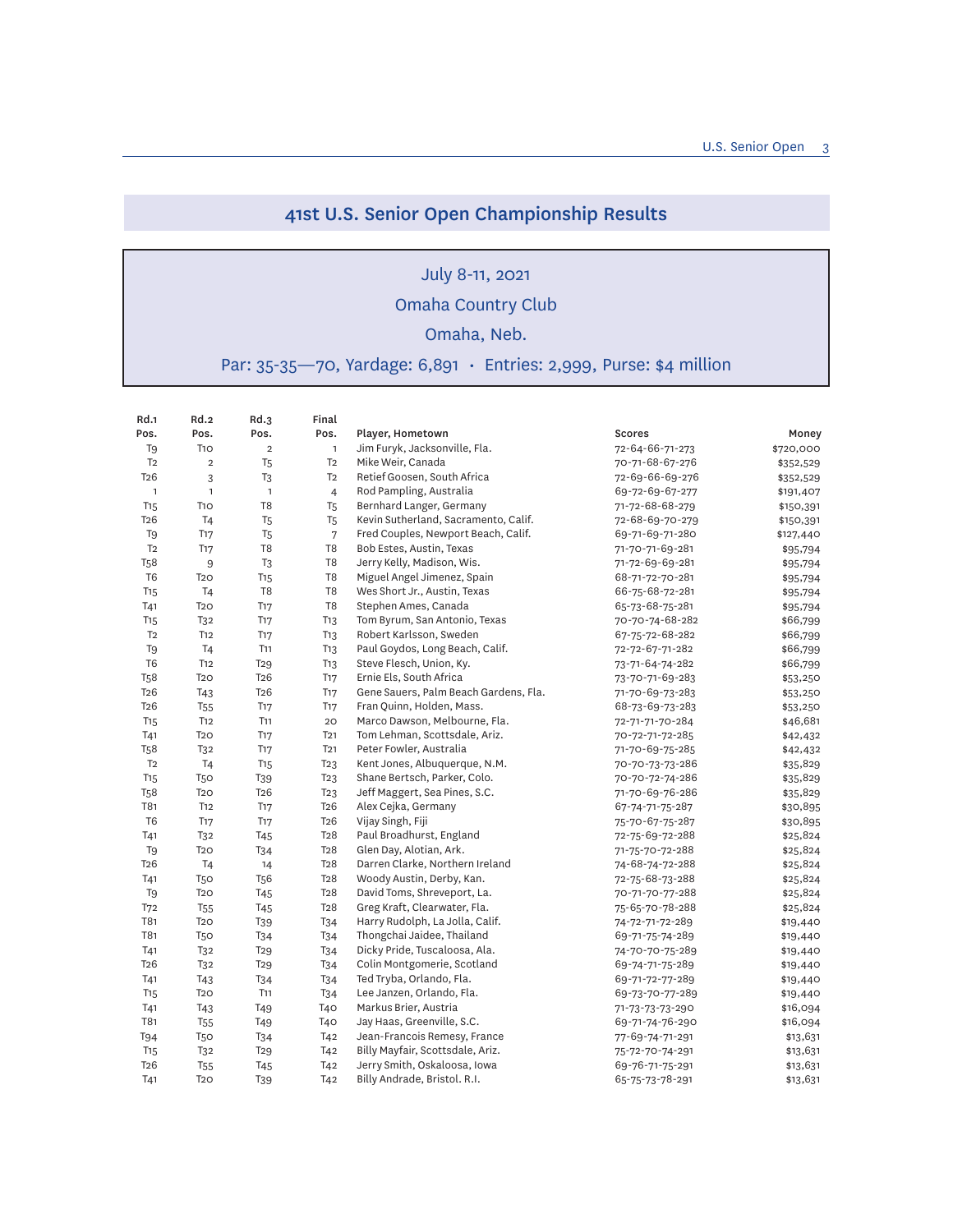| Rd.1             | Rd.2             | Rd.3             | Final            |                                      |                 |          |
|------------------|------------------|------------------|------------------|--------------------------------------|-----------------|----------|
| Pos.             | Pos.             | Pos.             | Pos.             | Player, Hometown                     | Scores          | Money    |
| T <sub>26</sub>  | T <sub>5</sub> o | T <sub>39</sub>  | T <sub>46</sub>  | Jody Bellflower, Milledgeville, Ga.  | 73-74-73-72-292 | \$10,404 |
| T <sub>15</sub>  | T <sub>2</sub> O | T <sub>29</sub>  | T <sub>46</sub>  | Jeff Sluman, Hinsdale, Ill.          | 74-72-73-73-292 | \$10,404 |
| T <sub>15</sub>  | T <sub>2</sub> O | T <sub>17</sub>  | T <sub>46</sub>  | Doug Barron, Germantown, Tenn.       | 72-72-75-73-292 | \$10,404 |
| T <sub>26</sub>  | T <sub>55</sub>  | 60               | T46              | a-William Mitchell, Atlanta, Ga.     | 70-76-72-74-292 | amateur  |
| T41              | T43              | T <sub>39</sub>  | T46              | Scott Parel, Augusta, Ga.            | 71-73-73-75-292 | \$10,404 |
| T <sub>5</sub> 8 | T <sub>32</sub>  | T <sub>34</sub>  | T <sub>46</sub>  | Joey Sindelar, Ithaca, N.Y.          | 74-70-71-77-292 | \$10,404 |
| T <sub>15</sub>  | T <sub>12</sub>  | T <sub>54</sub>  | T <sub>52</sub>  | John Aber, Sewickley, Pa.            | 74-72-74-75-295 | \$8,899  |
| T <sub>5</sub> 8 | T <sub>32</sub>  | T <sub>49</sub>  | T <sub>52</sub>  | Rocco Mediate, Greensburg, Pa.       | 71-76-71-77-295 | \$8,899  |
| T <sub>26</sub>  | T43              | T49              | T <sub>52</sub>  | Mark O'Meara, Las Vegas, Nev.        | 70-71-77-77-295 | \$8,899  |
| T41              | T43              | T56              | T <sub>52</sub>  | Robin Byrd, Satellite Beach, Fla.    | 71-71-74-79-295 | \$8,899  |
| T <sub>5</sub> 8 | T32              | T <sub>54</sub>  | T56              | a-Todd White, Spartanburg, S.C.      | 71-72-77-76-296 | amateur  |
| T <sub>26</sub>  | T <sub>32</sub>  | T <sub>39</sub>  | T <sub>56</sub>  | Judd Gibb, Fort Dodge, Iowa          | 72-71-76-77-296 | \$8,580  |
| T72              | T43              | T <sub>5</sub> 8 | T <sub>5</sub> 6 | Kevin Kraft, Harrisburg, Pa.         | 70-75-72-79-296 | \$8,580  |
| T <sub>5</sub> 8 | T <sub>32</sub>  | T <sub>3</sub> 4 | T <sub>59</sub>  | Jesus Rivas, Colombia                | 72-72-78-75-297 | \$8,416  |
| T <sub>15</sub>  | T <sub>12</sub>  | T <sub>54</sub>  | T <sub>59</sub>  | Bobby Gage, Boynton Beach, Fla.      | 73-74-72-78-297 | \$8,416  |
| T <sub>5</sub> 8 | T <sub>32</sub>  | T <sub>49</sub>  | 61               | a-Mark Strickland, San Diego, Calif. | 71-74-75-78-298 | amateur  |
| T <sub>26</sub>  | T43              | T <sub>49</sub>  | 62               | a-Mike McCoy, Des Moines, Iowa       | 73-74-76-76-299 | amateur  |
| T41              | T <sub>43</sub>  | T <sub>5</sub> 6 | 63               | Barry Lane, England                  | 78-69-76-77-300 | \$8,293  |
| T <sub>5</sub> 8 | T32              | T <sub>54</sub>  | T64              | John Riegger, Paducah, Ky.           | 74-72-78-78-302 | \$8,170  |
| T <sub>26</sub>  | T32              | T <sub>39</sub>  | T64              | Steve Runge, Conway, Ark.            | 70-74-77-81-302 | \$8,170  |
| T <sub>72</sub>  | T43              | T <sub>5</sub> 8 | 66               | David Shacklady, England             | 72-74-74-85-305 | \$8,038  |

### a-amateur

### Failed to Qualify

- 148 a-Jon Lindstrom, Denver, Colo., 74-74; Phillip Price, Wales, 75-73; Carlos Franco, Paraguay, 71-77; Jose Maria Olazabal, Spain, 77-71; Skip Kendall, Windermere, Fla., 73-75; Tom Pernice Jr., Scottsdale, Ariz., 75-73; Rich Beem, Austin, Texas, 73-75; David McKenzie, Australia, 75-73
- 149 Ricardo Gonzalez, Argentina, 72-77; a-Jeff Wilson, Fairfield, Calif., 70-79; Chris Hunsucker, San Antonio, Texas, 76-73; Ken Tanigawa, Scottsdale, Ariz., 73-76; Corey Pavin, Dallas, Texas, 71-78; Brett Quigley, Barrington, R.I., 72-77; Matt Gogel, Mission Hills, Kan., 75-74; a-Brian Lovett, St. Louis, Mo., 74-75; a-Bob Royak, Alpharetta, Ga., 73-76; Frank Esposito, Florham Park, N.J., 76-73; Esteban Toledo, Mexico, 75-74; Tim Petrovic, Austin, Texas, 72-77; Kenny Perry, Franklin, Ky., 71-78; James Kingston, South Africa, 77-72; a-Robby Funk, Canyon Lake, Calif., 74-75
- 150 a-Tim Hogarth, Northridge, Calif., 75-75; Clark Dennis, Fort Worth, Texas, 75-75; Cameron Beckman, San Antonio, Texas, 75-75; Chris DiMarco, Denver, Colo., 73-77; a-Roger Newsom, Virginia Beach, Va., 78-72; Ray Franz Jr., Mount Pleasant, S.C., 73-77; Mauricio Molina, Argentina, 71-79; Massy Kuramoto, Japan, 73-77; Joe Durant, Pensacola Beach, Fla., 72-78; Bobby Cochran, Germantown, Tenn., 74-76
- 151 Ken Duke, Stuart, Fla., 74-77; Craig VanHorn, Shawnee, Okla., 79-72; Todd Bailey, Spanish Fort, Ala., 76-75; Roger Chapman, England, 73-78; Olin Browne, Tequesta, Fla., 79-72
- 152 Sam Randolph, Fort Worth, Texas, 79-73; Brad Bryant, Lakeland, Fla., 73-79; a-Buck Brittain, Tazewell, Va., 78-74; a-Sean Crowley, Littleton, Colo., 74-78
- 153 Dave Quinn, Marlton, N.J., 78-75; Scott Verplank, Edmond, Okla., 78-75; Eric Bogar, Houston, Texas, 73-80; Steve Schneiter, Sandy, Utah, 75-78; Terry Walsh, La Quinta, Calif., 79-74; a-Mike Ketcham, Oro Valley, Ariz., 80-73
- 154 Joakim Haeggman, Sweden, 78-76; Steve Isley Jr., Oak Island, N.C., 78-76; Fred Funk, Austin, Texas, 77-77; Jose Coceres, Argentina, 75-79; a-William Smith, Newville, Pa., 76-78; Brad Klapprott, Paraguay, 76-78
- 155 a-Doug Clapp, Walpole, Mass., 77-78; Eric Veilleux, Jupiter, Fla., 76-79; a-Keith Decker, Martinsville, Va., 76-79; Tom Werkmeister, Hudsonville, Mich., 78-77; a-Chad Frank, Sanford, Fla., 77-78; Anthony Smith, Fresno, Calif., 76-79; Gene Fieger, Naples, Fla., 78-77
- 156 a-Tim Cobb, St. Augustine, Fla., 76-80
- 157 a-Claud Cooper, Mountain Brook, Ala., 76-81; a-John Bearrie, Marana, Ariz., 82-75
- 158 Brian Cairns, Milford, Mich., 80-78; a-Sal Felice II, Hollister, Calif., 76-82
- 159 Yong Lee, Auburn, Wash., 80-79; a-Ken Crawford, Elk Grove, Calif., 88-71; a-Neal Hendee, Atlanta, Ga., 82-77
- 160 a-Dean Channell, Pinehurst, N.C., 80-80; John Ogden, Dublin, Ohio, 78-82; Lionel Kunka, Kennewick, Wash., 79-81; Brent Murray, Portland, Ore., 77-83
- 162 a-Eric Rustand, Tucson, Ariz., 84-78; a-Ricky Bell, Norman, Okla., 79-83; a-Travis Steed, Macon, Ga., 78-84
- 163 Mike Laudien, Stony Point, N.Y., 81-82; a-Kelly Grunewald, Midland, Texas, 81-82; a-Greg Davies, West Bloomfield, Mich., 79-84
- 164 a-Chad Ibbotson, Sanford, Fla., 83-81; a-Drew Forrester, Parkville, Md., 81-83; Chris Jorgensen, Blaine, Wash., 82-82
- 170 a-Greg Daggett, Omro, Wis., 86-84
- 171 Clay Weems, Fairbanks, La., 81-90; a-Jim Patterson, Southampton, Mass., 78-93
- 172 a-Scott Lorenz, La Canada, Calif., 83-89
- 176 Stan Souza, Kailua, Hawaii, 89-87
- WD Mark Hensby, Australia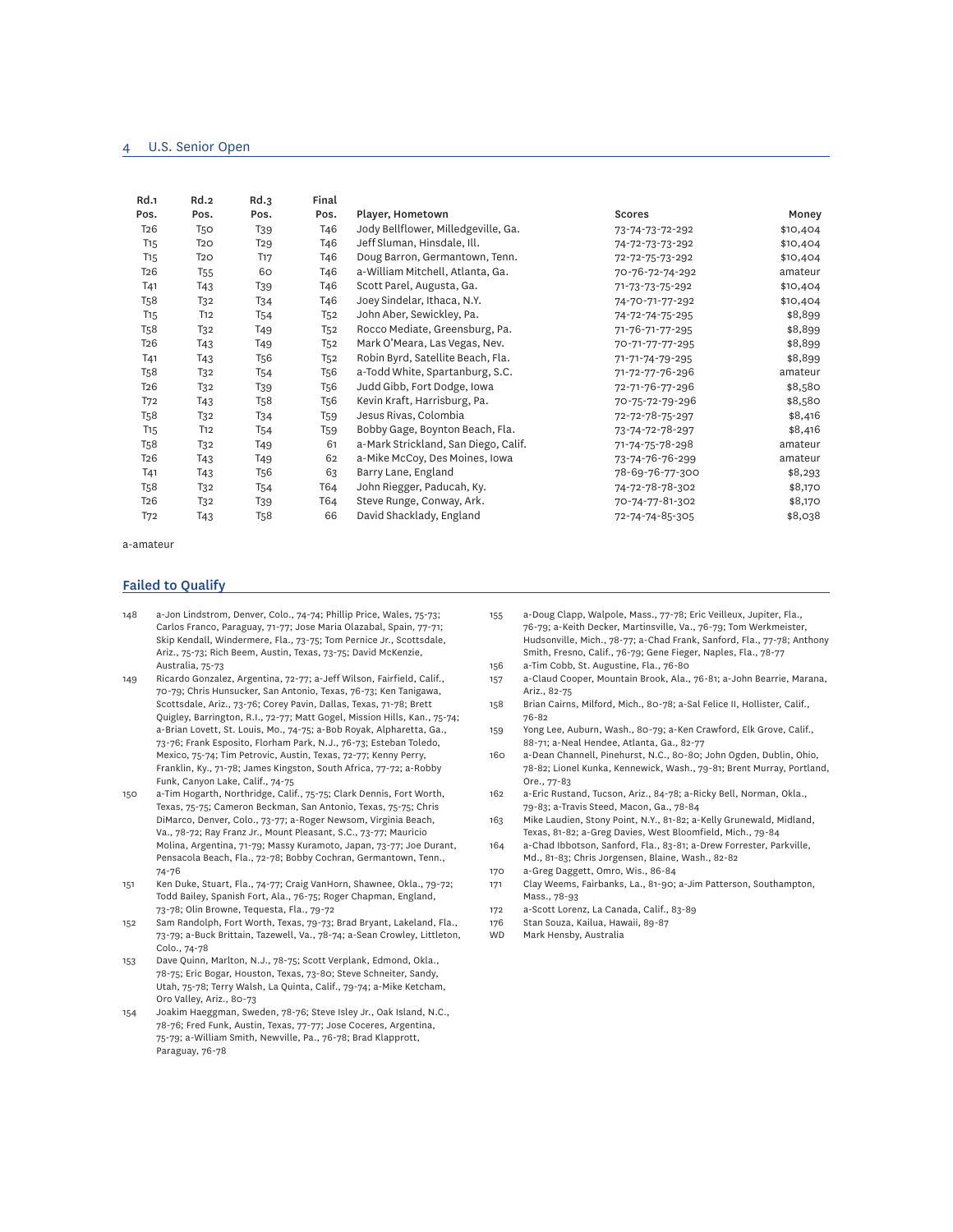# Championship History

The first U.S. Senior Open Championship was played June 26-29, 1980, on the East Course of Winged Foot Golf Club in Mamaroneck, N.Y. The championship was conducted for golfers 55 and older, with a handicap limit of eight strokes for amateurs.

Established as a result of the remarkable growth in senior golf, both at the professional and amateur levels, the championship attracted 631 entries. The final two rounds of the U.S. Senior Open were broadcast live on national television beginning with the inaugural championship, and it has been telecast nationally ever since.

The 1980 field included former U.S. Open champions Lew Worsham, Julius Boros, Ed Furgol, Jack Fleck and Tommy Bolt. Former U.S. Amateur champion William C. Campbell was also a competitor. Roberto De Vicenzo, a national hero in his native Argentina, won with a 1-over 285, four strokes ahead of runnerup Campbell.

In 1981, the USGA lowered the age minimum to 50 to make the championship more competitive. The USGA also believed that lowering the minimum age would place the Senior Open in the mainstream of other senior competitions.

The second Senior Open was won by another national hero, Arnold Palmer, 51, at Oakland Hills Country Club in Birmingham, Mich. Palmer won in an 18-hole playoff with Bob Stone and Billy Casper. With his victory, Palmer joined JoAnne Gunderson Carner as the only players to win three different USGA championships (Jack Nicklaus, Carol Semple Thompson and Tiger Woods have since accomplished this feat).

In 1982, at Portland (Ore.) Golf Club, Miller Barber won the first of his three Senior Open titles. Barber shot a final-round 65 and set the 72-hole scoring record of 282. He also won the 1984 and 1985 championships.

Dale Douglass broke Barber's record in 1986 with a 72-hole score of 279. In 1987, Gary Player lowered Douglass's record

by a remarkable nine strokes when he shot a 72-hole score of 270 at Brooklawn Country Club in Fairfield, Conn., to win. He was the only player to shoot four rounds in the 60s until Tom Weiskopf turned the trick in his 1995 victory on the Blue Course of Congressional Country Club in Bethesda, Md.

Don Pooley and Tom Watson staged the first three- or fourhole playoff in 2002, after the format was installed in 1999. Pooley won with a birdie on the fifth hole. His 63 in the third round was the lowest score in Senior Open history until Loren Roberts shot a 62 in the third round at Prairie Dunes Country Club, in Hutchinson, Kan., in 2005. Kirk Triplett and Brandt Jobe also carded 62s in the first and third rounds, respectively, of the 2017 Senior Open at Salem Country Club, in Peabody, Mass.

Kenny Perry became the sixth player to win multiple U.S. Senior Opens in 2017 when he established the championship scoring record of 16-under 264. He joined Barber, Player, Nicklaus, Hale Irwin and Allen Doyle on the list of multiple winners.

U.S. Open champions have performed extremely well in the U.S. Senior Open, winning 11 of the 41 championships. U.S. Open champions who have also won the Senior Open are Arnold Palmer (1960 U.S. Open; 1981 Senior Open), Billy Casper (1959, 1966 U.S. Open; 1983 Senior Open), Gary Player (1965 U.S. Open; 1987, 1988 Senior Open), Orville Moody (1969 U.S. Open; 1989 Senior Open), Lee Trevino (1968, 1971 U.S. Open; 1990 Senior Open), Jack Nicklaus (1962, 1967, 1972, 1980 U.S. Open; 1991, 1993 Senior Open), Hale Irwin (1974, 1979, 1990 U.S. Open; 1998, 2000 Senior Open) and Jim Furyk (2003 U.S. Open; 2021 Senior Open)

In 2020, the U.S. Senior Open was canceled due to the COVID-19 pandemic.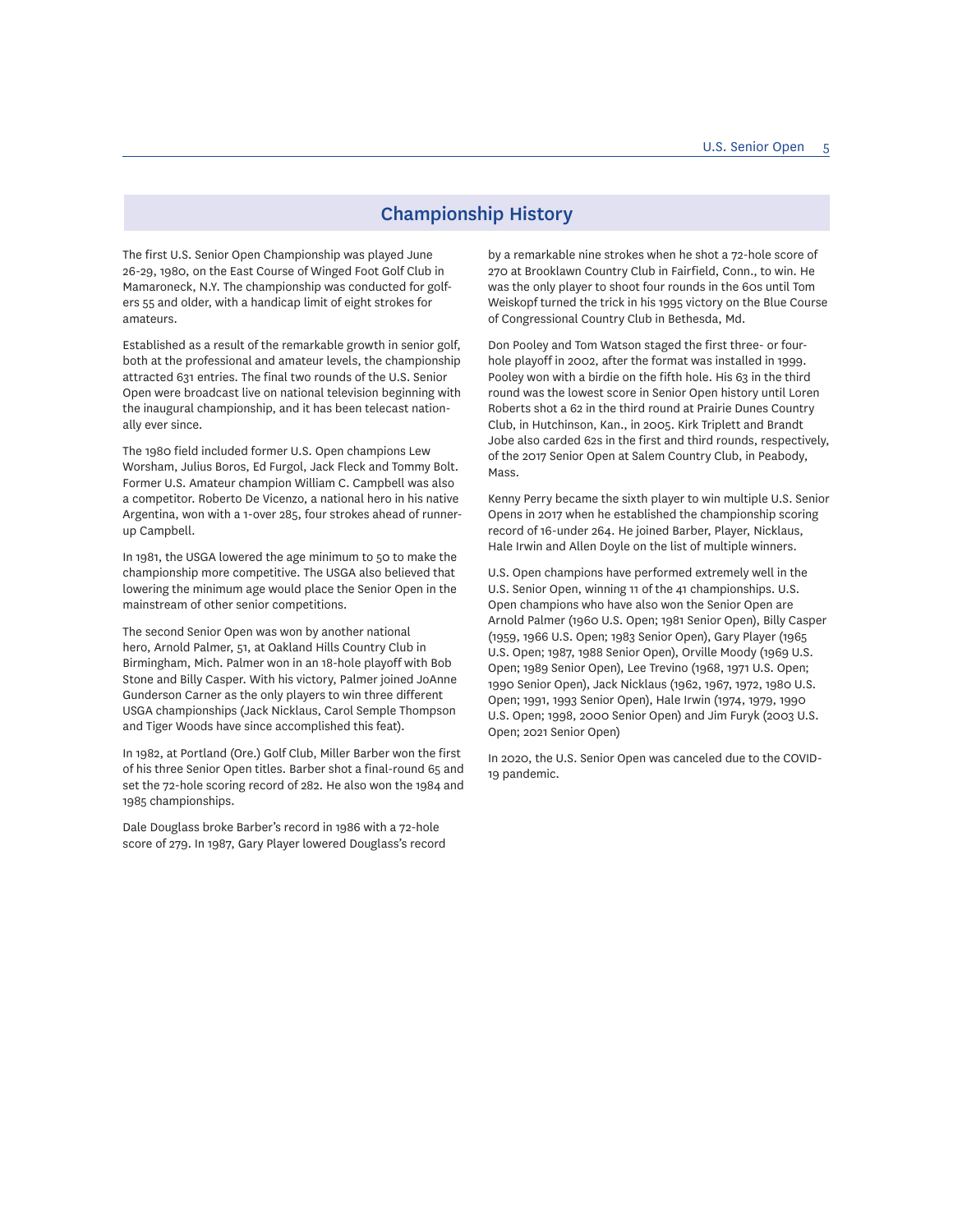# Championship Results: 1980 to 2021

| 1980 | (June 26-29) Roberto De Vicenzo, 285 (+1); a-William<br>C. Campbell, 289; Winged Foot G.C. (East Course),<br>Mamaroneck, N.Y.; Entries: 631; Low Amateur - William<br>C. Campbell         |
|------|-------------------------------------------------------------------------------------------------------------------------------------------------------------------------------------------|
| 1981 | (July 9-12) Arnold Palmer, 289 (+9)-70; Bob Stone,<br>289-74; Billy Casper, 289-77; Oakland Hills C.C. (South<br>Course), Birmingham, Mich.; Entries: 743; Low Amateur<br>- Glenn Johnson |
| 1982 | (July 8-11) Miller Barber, 282 (-2); Gene Littler, Dan<br>Sikes Jr., 286; Portland (Ore.) G.C.; Entries: 665; Low<br>Amateur - John Harbottle                                             |
| 1983 | (July 21-25) Billy Casper, 288 (+4)-75-3; Rod Funseth,<br>288-75-4; Hazeltine National G.C., Chaska, Minn.;<br>Entries: 756; Low Amateur - Robert Rawlins                                 |
| 1984 | (June 28 - July 1) Miller Barber, 286 (+6); Arnold<br>Palmer, 288; Oak Hill C.C. (East Course), Rochester,<br>N.Y.; Entries: 861; Low Amateur - Dale Morey, Fordie<br>Pitts Jr.           |
| 1985 | (June 27-30) Miller Barber, 285 (-3); Roberto De<br>Vicenzo, 289; Edgewood Tahoe G.C., Stateline, Nev.;<br>Entries: 1,029; Low Amateur - William Hyndman III                              |
| 1986 | (June 26-29) Dale Douglass, 279 (-5); Gary Player,<br>280; Scioto C.C., Columbus, Ohio; Entries: 1,225; Low<br>Amateur - Robert Hoff                                                      |
| 1987 | (July 9-12) Gary Player, 270 (-14); Doug Sanders, 276;<br>Brooklawn C.C., Fairfield, Conn.; Entries: 1,277; Low<br>Amateur - Dennis Iden                                                  |
| 1988 | (Aug. 4-7) Gary Player, 288 (E)-68; Bob Charles, 288-<br>70; Medinah (Ill.) C.C. (No. 3 Course); Entries: 1,662;<br>Low Amateur - Bob Housen                                              |
| 1989 | (June 29 - July 2) Orville Moody, 279 (-9); Frank Beard,<br>281; Laurel Valley G.C., Ligonier, Pa.; Entries: 1,762; Low<br>Amateur - Jim McMurtrey                                        |
| 1990 | (June 28 - July 1) Lee Trevino, 275 (-13); Jack Nicklaus,<br>277; Ridgewood C.C. (Center and West nines), Paramus,<br>N.J.; Entries: 1,890; Low Amateur - Gary Cowan                      |
| 1991 | (July 25-29) Jack Nicklaus, 282 (+2)-65; Chi Chi<br>Rodriguez, 282-69; Oakland Hills C.C. (South Course),<br>Birmingham, Mich.; Entries: 2,201; Low Amateur - Jim<br>Patti                |
| 1992 | (July 9-12) Larry Laoretti, 275 (-9); Jim Colbert, 279;<br>Saucon Valley C.C. (Old Course), Bethlehem, Pa.;<br>Entries: 2,156; Low Amateur - Morris Beecroft                              |
| 1993 | (July 8-11) Jack Nicklaus, 278 (-6); Tom Weiskopf, 279;<br>Cherry Hills C.C., Englewood, Colo.; Entries: 2,275; Low<br>Amateur - Marvin (Vinny) Giles III                                 |
| 1994 | (June 30 - July 3) Simon Hobday, 274 (-10); Jim Albus,<br>Graham Marsh, 275; Pinehurst (N.C.) R. & C.C. (No. 2);<br>Entries: 2,390; Low Amateur - Johnny Stevens                          |

- 1995 (June 29 July 2) Tom Weiskopf, 275 (-13); Jack Nicklaus, 279; Congressional C.C. (Blue Course), Bethesda, Md.; Entries: 2,599; Low Amateur - Bob Housen
- 1996 (July 4-7) Dave Stockton, 277 (-11); Hale Irwin, 279; Canterbury G.C., Beachwood, Ohio; Entries: 2,665; Low Amateur - Marvin (Vinny) Giles III
- 1997 (June 26-29) Graham Marsh, 280 (E); John Bland, 281; Olympia Fields (Ill.) C.C. (North Course); Entries: 2,918; Low Amateur - Marvin (Vinny) Giles III
- 1998 (July 23-26) Hale Irwin, 285 (+1); Vicente Fernandez, 286; Riviera C.C., Pacific Palisades, Calif.; Entries: 2,895; Low Amateur - Joel Hirsch
- 1999 (July 8-11) Dave Eichelberger, 281 (-7); Ed Dougherty, 284; Des Moines G. & C.C., West Des Moines, Iowa; Entries: 2,850; Low Amateur - Kemp Richardson
- 2000 (June 29 July 2) Hale Irwin, •267 (-17); Bruce Fleisher, 270; Saucon Valley C.C. (Old Course), Bethlehem, Pa.; Entries: 3,007; Low Amateur - Kemp Richardson
- 2001 (June 28 July 1) Bruce Fleisher, 280 (E); Gil Morgan, Isao Aoki, 281; Salem C.C., Peabody, Mass.; Entries: 2,953; Low Amateur - Paul Simson
- 2002 (June 27-30) Don Pooley, 274 (-10)-4-4-4-3-3; Tom Watson, 274-4-4-4-3-4; Caves Valley G.C., Baltimore, Md.; Entries: §3,101; Low Amateur - Bob Clark
- 2003 (June 26-29) Bruce Lietzke, 277 (-7); Tom Watson, 279; Inverness Club, Toledo, Ohio; Entries: 2,788; Low Amateur - none
- 2004 (July 29 Aug. 1) Peter Jacobsen, 272 (-12); Hale Irwin, 273; Bellerive C.C., St. Louis, Mo.; Entries: 2,930; Low Amateur - Patrick Tallent
- 2005 (July 28-31) Allen Doyle, 274 (-10); D.A. Weibring, Loren Roberts, 275; NCR C.C. (South Course), Kettering, Ohio; Entries: 2,876; Low Amateur - Greg Reynolds, George Zahringer
- 2006 (July 6-9) Allen Doyle, 272 (-8); Tom Watson, 274; Prairie Dunes C.C., Hutchinson, Kan.; Entries: 2,729; Low Amateur - Randy Reifers
- 2007 (July 5-8) Brad Bryant, 282 (-6); Ben Crenshaw, 285; Whistling Straits, Kohler, Wis.; Entries 2,615; Low Amateur - Danny Green, George Zahringer
- 2008 (July 31 Aug. 3) Eduardo Romero, 274 (-6); Fred Funk, 278; The Broadmoor (East Course), Colorado Springs, Colo.; Entries: 2,810; Low Amateur - Danny Green
- 2009 (July 30 Aug. 2) Fred Funk, 268 (-20); Joey Sindelar, 274; Crooked Stick G.C., Carmel, Ind.; Entries: 2,794; Low Amateur - Tim Jackson
- 2010 (July 29 Aug. 1) Bernhard Langer, 272 (-8); Fred Couples, 275; Sahalee C.C., Sammamish, Wash.; Entries: 2,439; Low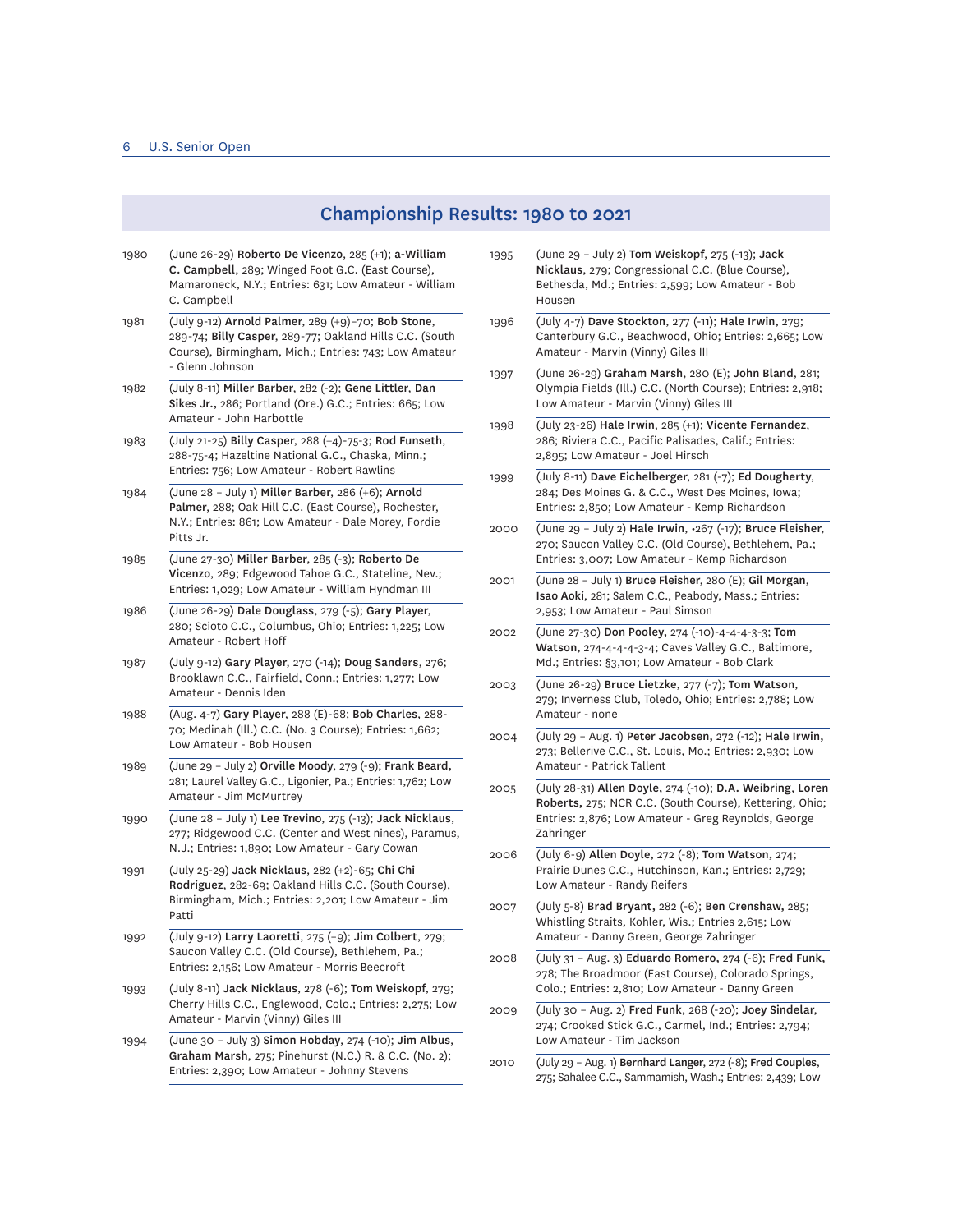Amateur - Tim Jackson

| 2011 | (July 28-31) Olin Browne, 269 (-15); Mark O'Meara,<br>272; Inverness Club, Toledo, Ohio; Entries: 2,525; Low<br>Amateur - Tim Jackson                                                        |
|------|----------------------------------------------------------------------------------------------------------------------------------------------------------------------------------------------|
| 2012 | (July 12-15) Roger Chapman, 270 (-10), Fred Funk, Tom<br>Lehman, Corey Pavin, Bernhard Langer, 272, Indianwood<br>G. & C.C., Lake Orion, Mich.; Entries: 2,479; Low Amateur<br>- Doug Hanzel |
| 2013 | (July 11-14) Kenny Perry, 267 (-13), Fred Funk, 272, Omaha<br>(Neb.) C.C.; Entries: 2,746; Low Amateur - Doug Hanzel                                                                         |
| 2014 | (July 10-13) Colin Montgomerie, 279 (-5)-5-3-4, Gene<br>Sauers, 279-5-4-X, Oak Tree National, Edmond, Okla.;<br>Entries: 2,715; Low Amateur - Michael McCoy                                  |
| 2015 | (June 25-28) Jeff Maggert, 270 (-10), Colin Montgomerie,<br>272, Del Paso C.C., Sacramento, Calif.; Entries: 2,445; Low<br>Amateur - Michael McCoy                                           |
| 2016 | (Aug. 11-14) Gene Sauers, 277 (-3), Billy Mayfair, Miguel<br>Angel Jimenez, 278, Scioto C.C., Columbus, Ohio; Entries:<br>2,791; Low Amateur - Chip Lutz                                     |
| 2017 | (June 29-July 2) Kenny Perry. •264 (-16). Kirk Triplett. 266.                                                                                                                                |

<sup>2017 (</sup>June 29-July 2) Kenny Perry, •264 (-16), Kirk Triplett, 266, Salem C.C., Peabody, Mass.; Entries: 2,680; Low Amateur - Robby Funk

| 2018 | (June 28-July 1) David Toms, 277 (-3), Miguel Angel         |
|------|-------------------------------------------------------------|
|      | Jimenez, Jerry Kelly, Tim Petrovic, 278, The Broadmoor      |
|      | (East Course), Colorado Springs, Colo.; Entries: 2,738; Low |
|      | Amateur - Jeff Wilson                                       |

- 2019 (June 27-30) Steve Stricker, •261 (-19), Jerry Kelly, David Toms, 267, The Warren G.C. at Notre Dame, South Bend, Ind.; Entries: 2,796; Low Amateur - none
- 2020 No Championship: COVID-19 pandemic
- 2021 (July 8-11) Jim Furyk, 273 (-7), Retief Goosen, Mike Weir, 276, Omaha (Neb.) C.C.; Entries: 2,999; Low Amateur - William Mitchell

### *a-amateur*

- • *Record score (2019)*
- *§ Record entry (2002)*

# U.S. Senior Open Playoffs

| No.            | Year                   | Champion            | Score               | Runner(s)-Up        | Score               |
|----------------|------------------------|---------------------|---------------------|---------------------|---------------------|
| 18 holes       |                        |                     |                     |                     |                     |
| 1              | 1981                   | Arnold Palmer       | 70                  | <b>Bob Stone</b>    | 74                  |
|                |                        |                     |                     | <b>Billy Casper</b> | 77                  |
| $\overline{2}$ | 1983                   | <b>Billy Casper</b> | $75 - 3$            | Rod Funseth         | $75 - 4$            |
| 3              | 1988                   | Gary Player         | 68                  | <b>Bob Charles</b>  | 70                  |
| 4              | 1991                   | Jack Nicklaus       | 65                  | Chi Chi Rodriguez   | 69                  |
|                | 3- or 4-hole aggregate |                     |                     |                     |                     |
| 5              | 2002                   | Don Pooley          | $4 - 4 - 4 - 3 - 3$ | Tom Watson          | $4 - 4 - 4 - 3 - 4$ |
| 6              | 2014                   | Colin Montgomerie   | $5 - 3 - 4$         | <b>Gene Sauers</b>  | $5 - 4 - X$         |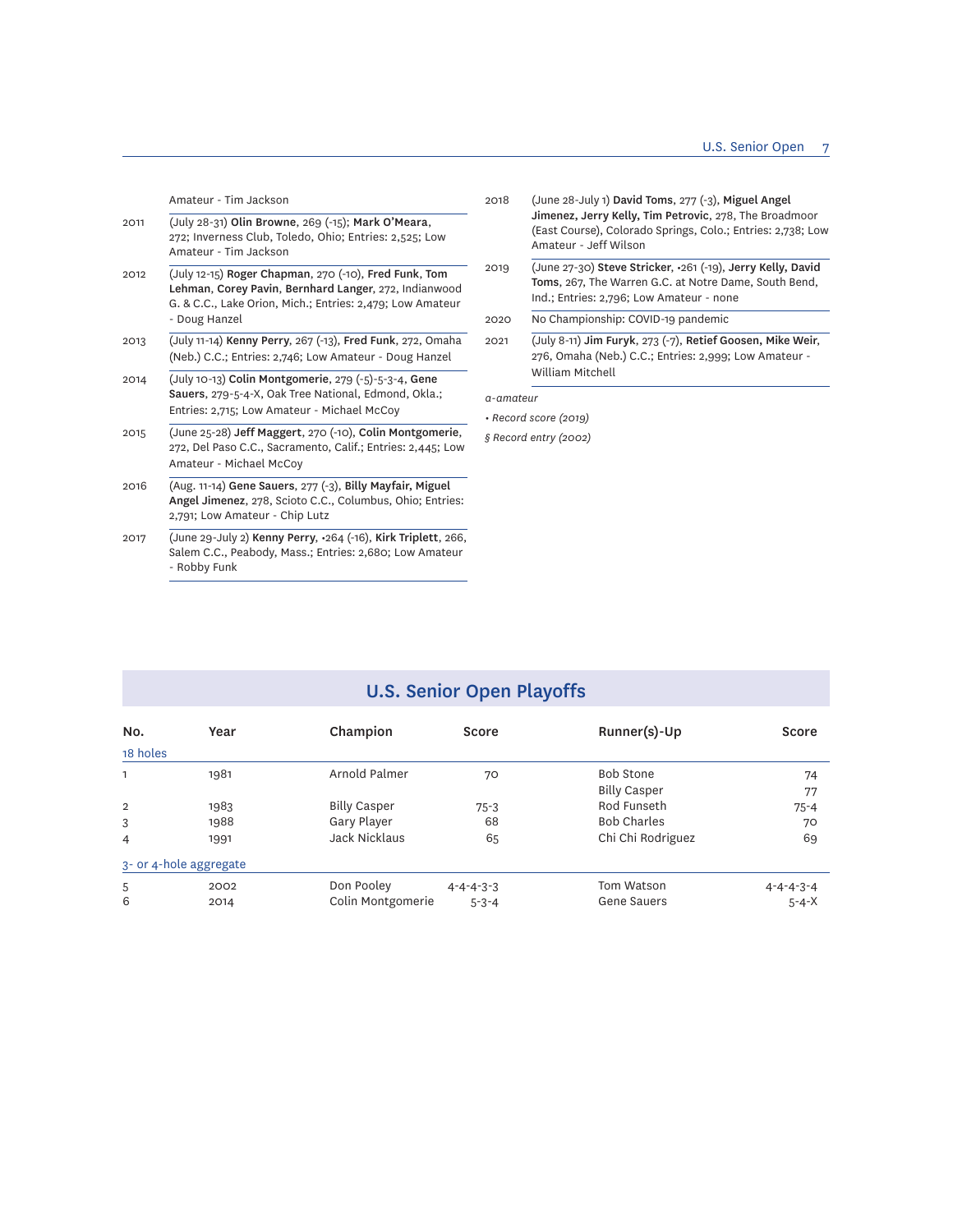|                         | <b>Records</b>                                                                       |          |                       |
|-------------------------|--------------------------------------------------------------------------------------|----------|-----------------------|
|                         | Age                                                                                  | 288      | Georg                 |
|                         |                                                                                      | 288      | 2005<br>Tim Ja        |
|                         | <b>Oldest Champion (years/months/days)</b>                                           | 289      | Williar               |
| 57/11/14                | Allen Doyle (2006)                                                                   |          | Course                |
| 57/2/15                 | Roberto De Vicenzo (1980)                                                            | 289      | Doug I<br>Mich.,      |
|                         | <b>Youngest Champion</b>                                                             |          | Lowest Round b        |
| 50/3/24                 | Dale Douglass (1986)                                                                 | 66       | Tim Ja                |
| 50/4/27                 | Peter Jacobsen (2004)                                                                |          | Ind., 20              |
| 50/7/0                  | Lee Trevino (1990)                                                                   | 67       | Tim Ja                |
|                         | <b>Oldest To Make Cut</b>                                                            |          | Carme                 |
|                         |                                                                                      | 68       | Williar               |
| 76/2/24                 | Jerry Barber, Saucon Valley C.C. (Old Course),                                       | 68       | (East (<br>Ed Tut     |
|                         | Bethlehem, Pa., 1992                                                                 |          | <b>Course</b>         |
| 75/3/1                  | Jerry Barber, Oakland Hills C.C., Birmingham, Mich., 1991                            | 68       | Jim Pa                |
| 71/2/24                 | Jerry Barber, Brooklawn C.C., Fairfield, Conn., 1987                                 |          | <b>Course</b>         |
|                         |                                                                                      | 68       | Rick C                |
| <b>Oldest Qualifier</b> |                                                                                      |          | <b>Course</b>         |
| 71/4/23                 | Bob Rawlins (2000)                                                                   | 68       | Tim Ja                |
|                         |                                                                                      |          | Wash.                 |
|                         | <b>Oldest Competitor</b>                                                             |          | <b>Fewest Amateur</b> |
| 81                      | Harold McSpaden (1990)                                                               |          |                       |
|                         |                                                                                      | 17       | Oak Tr                |
|                         |                                                                                      | 20       | Salem                 |
|                         | <b>Amateurs</b>                                                                      | 22<br>23 | The W<br>Des M        |
|                         |                                                                                      | 23       | Scioto                |
|                         | Best Finish By an Amateur                                                            |          |                       |
| $\overline{2}$          | William C. Campbell (289), Winged Foot G.C. (East<br>Course), Mamaroneck, N.Y., 1980 |          | <b>Most Amateurs</b>  |
| Т5                      | <b>Ed Tutwiler</b> (296), Winged Foot G.C. (East Course),                            | 67       | Winger                |
|                         | Mamaroneck, N.Y., 1980                                                               | 54       | Edgew                 |
|                         |                                                                                      | 53       | Oak Hi                |
|                         | <b>Most Times Low Amateur</b>                                                        |          | <b>Most Amateurs</b>  |
| 3                       | Marvin "Vinny" Giles III (1993, 1996, 1997)                                          | 16       | Wingeo                |
| 3                       | Tim Jackson (2009, 2010, 2011)                                                       | 13       | Oak Hi                |
| 2                       | Robert Housen (1988, 1995)                                                           | 10       | Medina                |
| $\overline{2}$          | Kemp Richardson (1999, 2000)                                                         | 10       | Laurel                |
| 2                       | George Zahringer (2005, 2007)                                                        |          |                       |
| 2                       | Danny Green (2007, 2008)                                                             |          | <b>Fewest Amateur</b> |
| 2<br>2                  | Doug Hanzel (2012, 2013)<br>Michael McCoy (2014, 2015)                               |          |                       |
|                         |                                                                                      | O        | Invern                |
|                         | Lowest 72-Hole Score by an Amateur                                                   | O<br>1   | The W<br>Riviera      |
|                         |                                                                                      | 1        | <b>Belleri</b>        |
| 282                     | Tim Jackson (T11), Crooked Stick G.C., Carmel, Ind.,                                 | 1        | Prairie               |
|                         | 2009                                                                                 | 1        | Invern                |
| 282                     | Michael McCoy (T26), Del Paso C.C., Sacramento,                                      | 1        | Omaha                 |
|                         | Calif., 2015                                                                         | 1        | Salem                 |
| 288                     | Greg Reynolds (T31), NCR C.C., Kettering, Ohio, 2005                                 | 1        | Scioto                |

| 288 | George Zahringer (T31), NCR C.C., Kettering, Ohio,                                     |
|-----|----------------------------------------------------------------------------------------|
|     | 2005                                                                                   |
| 288 | Tim Jackson (T50), Inverness Club, Toledo, Ohio, 2011                                  |
| 289 | William C. Campbell (2), Winged Foot G.C. (East                                        |
|     | Course), Mamaroneck, N.Y., 1980                                                        |
| 289 | Doug Hanzel (T53), Indianwood G. & C.C., Lake Orion,                                   |
|     | Mich., 2012                                                                            |
|     | <b>Lowest Round by an Amateur</b>                                                      |
| 66  | Tim Jackson, first round, Crooked Stick G.C., Carmel,                                  |
|     | Ind., 2009                                                                             |
| 67  | Tim Jackson, second round, Crooked Stick G.C.,                                         |
|     | Carmel, Ind., 2009                                                                     |
| 68  | William C. Campbell, second round, Winged Foot G.C.                                    |
|     | (East Course), Mamaroneck, N.Y., 1980                                                  |
| 68  | <b>Ed Tutwiler,</b> third round, Winged Foot G.C. (East                                |
|     | Course), Mamaroneck, N.Y., 1980                                                        |
| 68  | Jim Patti, second round, Oakland Hills C.C. (South<br>Course), Birmingham, Mich., 1991 |
| 68  | Rick Cloninger, first round, The Broadmoor (East                                       |
|     | Course), Colorado Springs, Colo., 2008                                                 |
| 68  | <b>Tim Jackson,</b> first round, Sahalee C.C., Sammamish,                              |
|     | Wash., 2010                                                                            |
|     |                                                                                        |
|     | <b>Fewest Amateurs in Field</b>                                                        |
| 17  | Oak Tree National, Edmond, Okla., 2014                                                 |
| 20  | Salem C.C., Peabody, Mass., 2017                                                       |
| 22  | The Warren G.C. at Notre Dame, South Bend, Ind, 2019                                   |
| 23  | Des Moines (Iowa) G. & C.C., 1999                                                      |
| 23  | Scioto C.C., Columbus, Ohio, 2016                                                      |
|     |                                                                                        |
|     | <b>Most Amateurs in Field</b>                                                          |
| 67  | Winged Foot G.C. (East Course), Mamaroneck, N.Y., 1980                                 |
| 54  | Edgewood Tahoe G.C., Stateline, Nev., 1985                                             |
| 53  | Oak Hill C.C. (East Course), Rochester, N.Y., 1984                                     |
|     | <b>Most Amateurs to Complete 72 Holes</b>                                              |
|     |                                                                                        |
| 16  | Winged Foot G.C. (East Course), Mamaroneck, N.Y., 1980                                 |
| 13  | Oak Hill C.C. (East Course), Rochester, N.Y., 1984                                     |
| 10  | Medinah (Ill.) C.C. (No. 3), 1988<br>Laurel Valley C.C., Ligonier, Pa., 1989           |
| 10  |                                                                                        |
|     | <b>Fewest Amateurs to Complete 72 Holes</b>                                            |
| O   | Inverness Club, Toledo, Ohio, 2003                                                     |
| O   | The Warren G.C. at Notre Dame, South Bend, Ind., 2019                                  |
| 1   | Riviera C.C., Pacific Palisades, Calif., 1998                                          |
| 1   | Bellerive C.C., St. Louis, Mo., 2004                                                   |
| 1   | Prairie Dunes C.C., Hutchinson, Kan., 2006                                             |
| 1   | Inverness Club, Toledo, Ohio, 2011                                                     |
| 1   | Omaha (Neb.) C.C., 2013                                                                |

- 1 Salem C.C., Peabody, Mass., 2017
	- C.C., Columbus, Ohio, 2016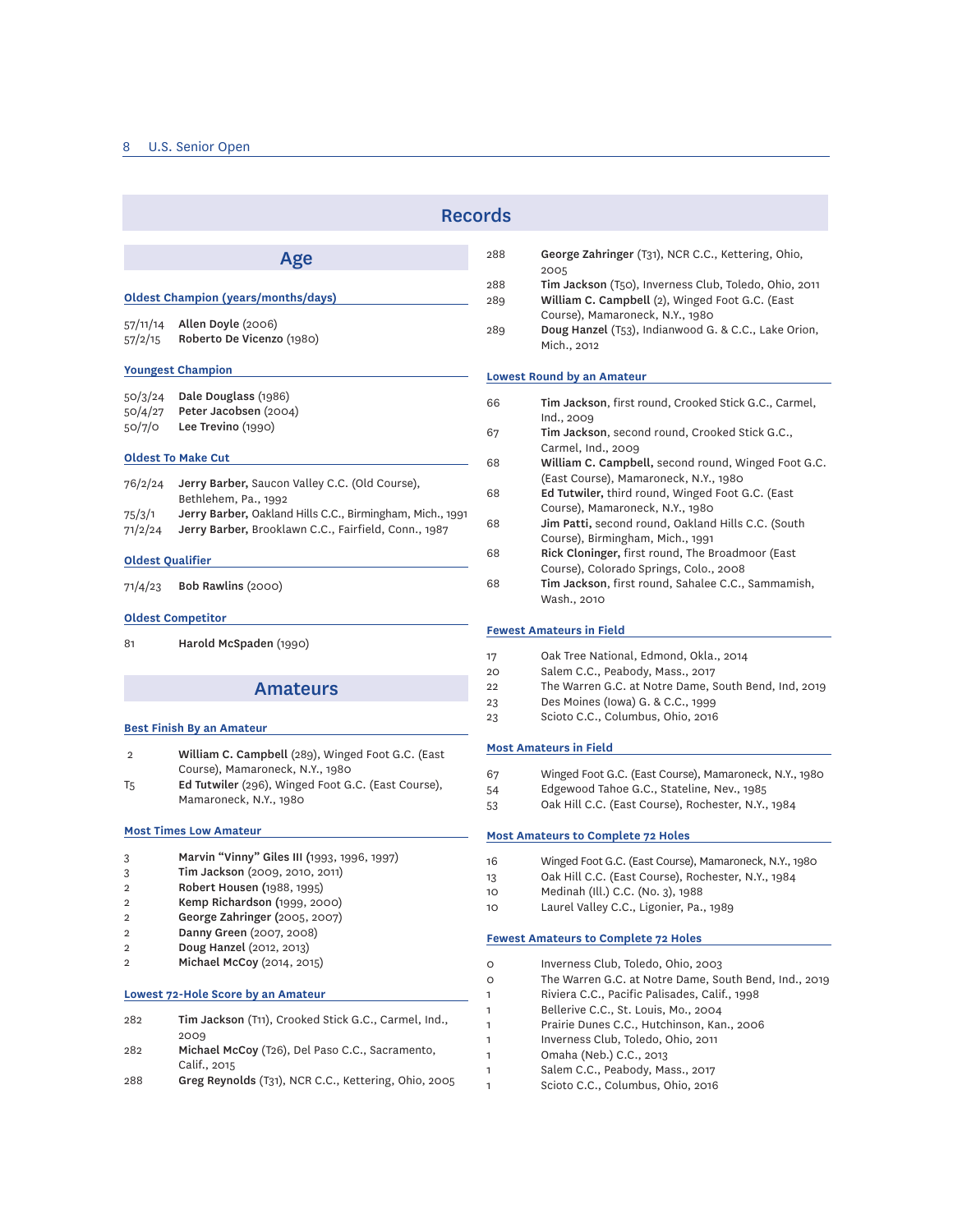- 2 Des Moines G. & C.C., West Des Moines, Iowa, 1999
- 2 Caves Valley G.C., Baltimore, Md., 2002
- 2 Indianwood G. & C.C., Lake Orion, Mich., 2012
- 2 Oak Tree National, Edmond, Okla., 2014

### Champions

### **Most Victories**

- 3 Miller Barber (1982, 1984, 1985)
- 2 Gary Player (1987, 1988)
- 2 Jack Nicklaus (1991, 1993)
- 2 Hale Irwin (1998, 2000)
- 2 Allen Doyle (2005, 2006)
- 2 Kenny Perry (2013, 2017)

### **Consecutive Victories**

- 2 Miller Barber (1984, 1985)
- 2 Gary Player (1987, 1988)
- 2 Allen Doyle (2005, 2006)

### **Start-To-Finish Winners (No Ties)**

Dale Douglass, 1986

### **Start-To-Finish Winner (Including Ties)**

Simon Hobday, 1994 Olin Browne, 2011 Steve Stricker, 2019

### **Winners of U.S. Senior Open and Senior British Open (2, \*Won both in same year)**

\*Gary Player (1987, 1988 Senior Open; 1988, 1990, 1997 Senior British)

\*Bernhard Langer (2010 Senior Open; 2010, 2014, 2017, 2019 Senior British)

### **Winners of U.S. Senior Open and Senior PGA Championship (11, \*Won both in same year)**

Roberto De Vicenzo (1980 Senior Open; 1974 Senior PGA) Arnold Palmer (1981 Senior Open; 1980 Senior PGA) Miller Barber (1982, 1984, 1985 Senior Open; 1981 Senior PGA) Gary Player (1987, 1988 Senior Open; 1986, 1988, 1990 Senior PGA)

Lee Trevino (1990 Senior Open; 1992, 1994 Senior PGA) \*Jack Nicklaus (1991, 1993 Senior Open; 1991 Senior PGA) \*Hale Irwin (1998, 2000 Senior Open; 1996, 1997, 1998, 2004 Senior PGA)

Allen Doyle (2005, 2006 Senior Open; 1999 Senior PGA) Bernhard Langer (2010 Senior Open; 2017 Senior PGA) \*Roger Chapman (2012 Senior Open; 2012 Senior PGA) \*Colin Montgomerie (2014 Senior Open; 2014, 2015 Senior PGA)

### **Winners of U.S. Senior Open and Senior Players Championship (13, \*Won both in same year)**

Arnold Palmer (1981 Senior Open; 1984, 1985 Senior Players) Miller Barber (1982, 1984, 1985 Senior Open; 1983 Senior Players) Billy Casper (1983 Senior Open; 1988 Senior Players) \*Gary Player (1987, 1988 Senior Open; 1987 Senior Players) \*Orville Moody (1989 Senior Open; 1989 Senior Players) Jack Nicklaus (1991, 1993 Senior Open; 1990 Senior Players) Dave Stockton (1996 Senior Open; 1992, 1994 Senior Players) Hale Irwin (1998, 2000 Senior Open; 1999 Senior Players) Peter Jacobsen (2004 Senior Open; 2005 Senior Players) Allen Doyle (2005, 2006 Senior Open; 2001 Senior Players) Bernhard Langer (2010 Senior Open; 2014, 2015, 2016 Senior Players)

\*Kenny Perry (2013, 2017 Senior Open; 2013 Senior Players) Steve Stricker (2019 Senior Open; 2021 Senior Players)

### **Winners of U.S. Senior Open and The Tradition (9, \*Won both in same year)**

Lee Trevino (1990 Senior Open; 1992 Tradition) \*Jack Nicklaus (1991, 1993 Senior Open; 1990, 1991, 1995, 1996 Tradition)

Graham Marsh (1997 Senior Open; 1999 Tradition) Eduardo Romero (2008 Senior Open; 2006 Tradition) Fred Funk (2009 Senior Open; 2008, 2010 Tradition) Bernhard Langer (2010 Senior Open; 2016, 2017 Tradition) Kenny Perry (2013, 2017 Senior Open; 2014 Tradition) \*Jeff Maggert (2015 Senior Open; 2015 Tradition) \*Steve Stricker (2019 Senior Open; 2019 Tradition)

### **Winner of U.S. Senior Open, British Senior Open, Senior PGA, Senior Players and The Tradition (1)**

Bernhard Langer (2010 Senior Open; 2010, 2014, 2017, 2018 Senior British; 2017 Senior PGA; 2014, 2015, 2016 Senior Players; 2016, 2017 Tradition)

### **Winners of U.S. Open and U.S. Senior Open (8)**

Billy Casper (1959, 1966 Open; 1983 Senior Open) Arnold Palmer (1960 Open; 1981 Senior Open) Jack Nicklaus (1962, 1967, 1972, 1980 Open; 1991, 1993 Senior Open) Gary Player (1965 Open; 1987, 1988 Senior Open) Lee Trevino (1968, 1971 Open; 1990 Senior Open) Orville Moody (1969 Open; 1989 Senior Open) Hale Irwin (1974, 1979, 1990 Open; 1998, 2000 Senior Open) Jim Furyk (2003 Open; 2021 Senior Open)

### **Winners of U.S. Amateur and U.S. Senior Open (3)**

Arnold Palmer (1954 Amateur, 1981 Senior Open) Jack Nicklaus (1959, 1961 Amateur; 1991, 1993 Senior Open) Bruce Fleisher (1968 Amateur, 2001 Senior Open)

### **Winners of U.S. Amateur, U.S. Open and U.S. Senior Open (2)**

Arnold Palmer (1954 Amateur; 1960 Open; 1981 Senior Open) Jack Nicklaus (1959, 1961 Amateur; 1962, 1967, 1972, 1980 Open;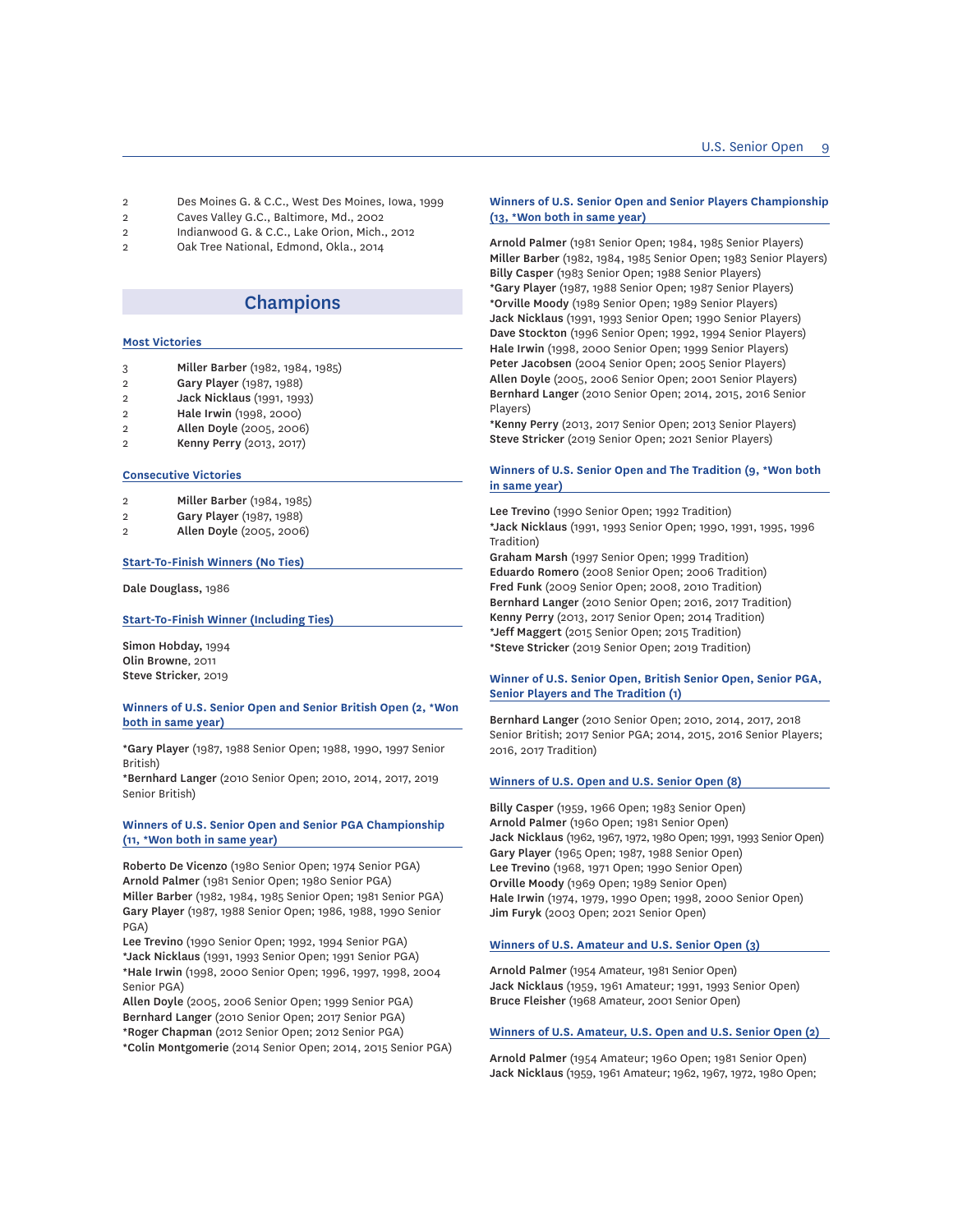1991, 1993 Senior Open)

|  | Winners in Their First Senior Open (10) |  |  |
|--|-----------------------------------------|--|--|
|  |                                         |  |  |

Roberto De Vicenzo (1980) Arnold Palmer (1981) Dale Douglass (1986) Lee Trevino (1990) Larry Laoretti (1992) Don Pooley (2002) Peter Jacobsen (2004) Roger Chapman (2012) Steve Stricker (2019) Jim Furyk (2021)

### **Champion Not Returning to Defend (1)**

Roberto De Vicenzo (won in 1980, did not play in 1981)

### **Qualifier to Win Senior Open (1)**

Don Pooley (2002)

### **Longest Span Between Victories**

- 4 years Kenny Perry (2013, 2017) 2 years Miller Barber (1982, 1984) 2 years Jack Nicklaus (1991, 1993)
- 2 years Hale Irwin (1998, 2000)

# Course

| 7,269 yards | Crooked Stick G.C., second round, Carmel,<br>Ind., 2009                     |
|-------------|-----------------------------------------------------------------------------|
| 7,249 yards | The Broadmoor (East Course), first round,<br>Colorado Springs, Colo., 2018  |
| 7,248 yards | The Broadmoor (East Course), fourth round,<br>Colorado Springs, Colo., 2008 |
| 7,241 yards | Crooked Stick G.C., first round, Carmel,<br>Ind., 2009                      |
| 7,223 yards | Crooked Stick G.C., fourth round, Carmel,<br>Ind., 2009                     |
| 7,217 yards | The Broadmoor (East Course), first round,<br>Colorado Springs, Colo., 2008  |
| 7,208 yards | Crooked Stick G.C., third round, Carmel,<br>Ind., 2009                      |
| 7,192 yards | The Broadmoor (East Course), third round,<br>Colorado Springs, Colo., 2008  |
| 7,185 yards | The Broadmoor (East Course), fourth round,<br>Colorado Springs, Colo., 2018 |
| 7,164 yards | Inverness Club, fourth round, Toledo, Ohio,<br>2011                         |
| 7,156 yards | The Broadmoor (East Course), third round,<br>Colorado Springs, Colo., 2018  |
| 7,149 yards | The Broadmoor (East Course), second<br>round, Colorado Springs, Colo., 2008 |

| 7,147 yards             | The Broadmoor (East Course), second<br>round, Colorado Springs, Colo., 2008 |
|-------------------------|-----------------------------------------------------------------------------|
| 7,098 yards             | Scioto C.C., third round, Columbus, Ohio,<br>2016                           |
| 7,066 yards             | Oak Tree National, second round, Edmond,<br>Okla., 2014                     |
| 7,053 yards             | Oak Tree National, first round, Edmond,<br>Okla., 2014                      |
| <b>Shortest Courses</b> |                                                                             |

| 6,439 yards | Portland (Ore.) G.C., 1982             |
|-------------|----------------------------------------|
| 6,599 yards | Brooklawn C.C., Fairfield, Conn., 1987 |
| 6,619 yards | Winged Foot G.C. (East Course),        |
|             | Mamaroneck, N.Y., 1980                 |

### **Par-70 Courses**

Oakland Hills C.C., Birmingham, Mich., 1981, 1991 Oak Hill C.C. (East Course), Rochester, N.Y., 1984 Olympia Fields (Ill.) C.C., 1997 Salem C.C., Peabody, Mass., 2001, 2017 Prairie Dunes C.C., Hutchinson, Kan., 2006 The Broadmoor (East Course), Colorado Springs, Colo., 2008, 2018 Sahalee C.C., Sammamish, Wash., 2010 Indianwood G. & C.C., Lake Orion, Mich., 2012 Omaha (Neb.) C.C., 2013, 2021 Del Paso C.C., Sacramento, Calif., 2015 Scioto C.C., Columbus, Ohio, 2016 The Warren G.C. at Notre Dame, South Bend, Ind., 2019

### **Par-71 Courses**

Winged Foot Golf Club (East Course), Mamaroneck, N.Y., 1980 Portland (Ore.) Golf Club, 1982 Hazeltine National Golf Club, Chaska, Minn., 1983 Scioto Country Club, Columbus, Ohio, 1986 Brooklawn Country Club, Fairfield, Conn., 1987 Saucon Valley Country Club, Bethlehem, Pa., 1992, 2000 Cherry Hills Country Club, Englewood, Colo., 1993 Riviera Country Club, Pacific Palisades, Calif., 1998 Caves Valley Golf Club, Baltimore, Md., 2002 Inverness Club, Toledo, Ohio, 2003, 2011 Bellerive Country Club, St. Louis, Mo., 2004 NCR Country Club (South Course), Kettering, Ohio, 2005 Oak Tree National, Edmond, Okla., 2014

### **Longest Par-3 Holes**

| 250 yards | 5th, fourth round, The Warren G.C. at Notre<br>Dame, South Bend, Ind., 2019 |
|-----------|-----------------------------------------------------------------------------|
| 244 yards | 12th, first round, The Broadmoor (East                                      |
|           | Course), Colorado Springs, Colo., 2008                                      |
| 240 yards | 5th, first round, The Warren G.C. at Notre                                  |
|           | Dame, South Bend, Ind., 2019                                                |
| 240 yards | 3rd, second round, Omaha (Neb.) C.C., 2021                                  |
| 239 yards | 12th, third round, The Broadmoor (East                                      |
|           | Course), Colorado Springs, Colo., 2008                                      |
| 238 yards | 12th, first round, The Broadmoor (East                                      |
|           |                                                                             |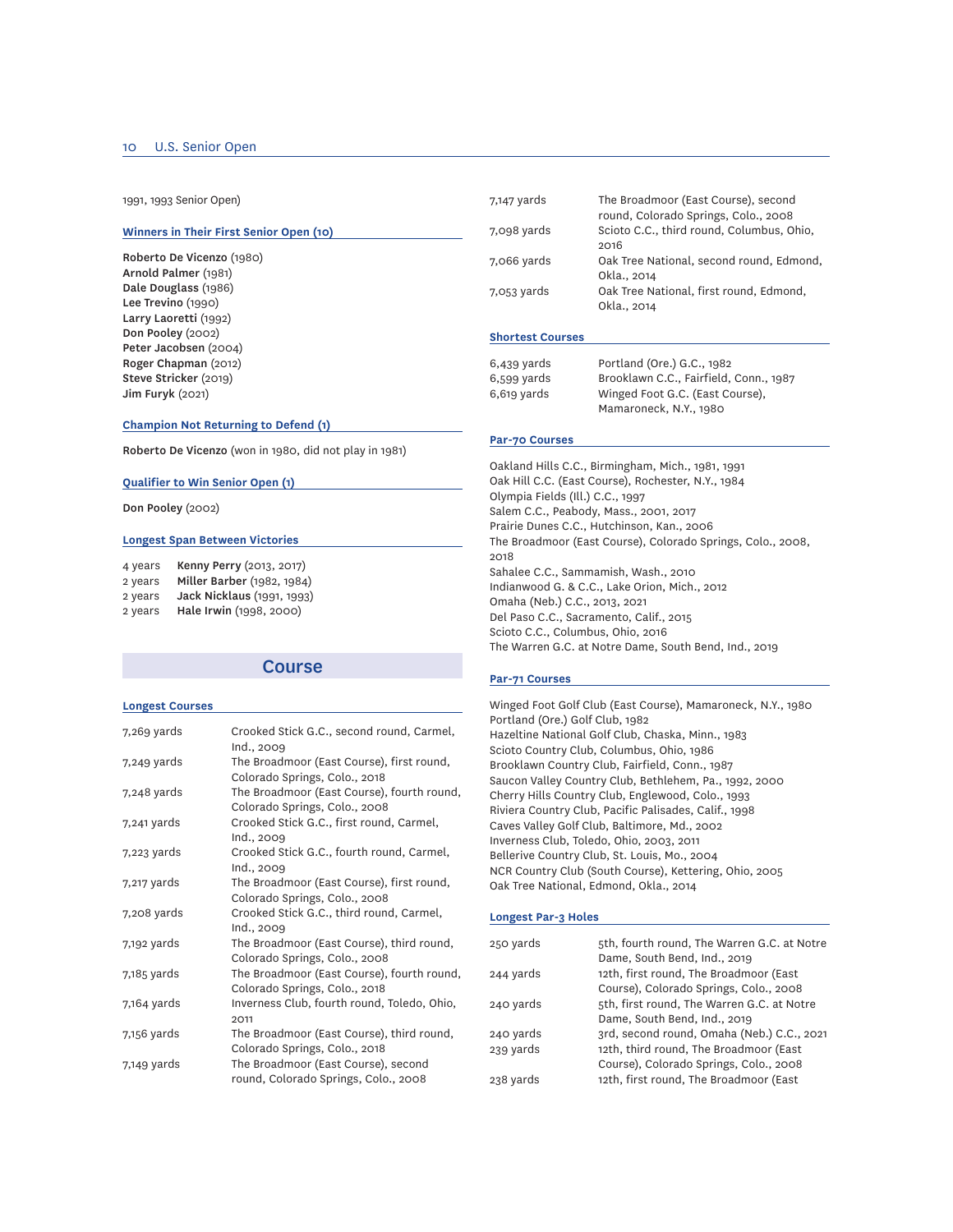|           | Course), Colorado Springs, Colo., 2018      |
|-----------|---------------------------------------------|
| 237 yards | 14th, third round, Scioto C.C., Columbus,   |
|           | Ohio, 2016                                  |
| 235 yards | 15th, second round, Inverness Club, Toledo, |
|           | Ohio, 2011                                  |
| 235 yards | 3rd, third round, Omaha (Neb.) C.C., 2021   |
| 234 yards | 17th, fourth round, Del Paso C.C.,          |
|           | Sacramento, Calif., 2015                    |
| 233 yards | 14th, second round, Scioto C.C., Columbus,  |
|           | Ohio, 2016                                  |
| 233 yards | 3rd, first round, Omaha (Neb.) C.C., 2021   |
| 231 yards | 3rd, third round, Omaha (Neb.) C.C., 2013   |
| 231 yards | 16th, fourth round, Omaha (Neb.) C.C., 2013 |
|           |                                             |

### **Longest Par-4 Holes**

| 559 yards | 17th, first round, The Broadmoor (East<br>Course), Colorado Springs, Colo., 2018  |
|-----------|-----------------------------------------------------------------------------------|
| 545 yards | 17th, second round, The Broadmoor (East<br>Course), Colorado Springs, Colo., 2008 |
| 545 yards | 17th, third round, The Broadmoor (East<br>Course), Colorado Springs, Colo., 2008  |
| 538 yards | 17th, second round, The Broadmoor (East<br>Course), Colorado Springs, Colo., 2018 |
| 532 yards | 17th, fourth round, The Broadmoor (East<br>Course), Colorado Springs, Colo., 2018 |
| 517 yards | 17th, third round, The Broadmoor (East<br>Course), Colorado Springs, Colo., 2018  |
| 510 yards | 17th, first round, The Broadmoor (East<br>Course), Colorado Springs, Colo., 2008  |
| 503 yards | 10th, first round, The Broadmoor (East<br>Course), Colorado Springs, Colo., 2018  |
| 502 yards | 10th, fourth round, Omaha (Neb.) C.C., 2013                                       |
| 502 yards | 10th, second round, The Broadmoor (East<br>Course), Colorado Springs, Colo., 2018 |
| 501 yards | 10th, first round, The Broadmoor (East<br>Course), Colorado Springs, Colo., 2008  |
| 501 yards | 10th, second round, The Broadmoor (East<br>Course), Colorado Springs, Colo., 2008 |
| 501 yards | 10th, third round, The Broadmoor (East<br>Course), Colorado Springs, Colo., 2008  |
| 501 yards | 10th, fourth round, The Broadmoor (East<br>Course), Colorado Springs, Colo., 2008 |
| 501 yards | 10th, third round, Omaha (Neb.) C.C., 2013                                        |
| 499 yards | 17th, first round, Salem C.C., Peabody,<br>Mass., 2017                            |
| 498 yards | 8th, first round, Scioto C.C., Columbus,<br>Ohio, 2017                            |
| 495 yards | 17th, fourth round, Salem C.C., Peabody,<br>Mass., 2017                           |
| 495 yards | 10th, second round, Omaha (Neb.) C.C.,<br>2021                                    |
| 495 yards | 10th, fourth round, Omaha (Neb.) C.C.,<br>2021                                    |
| 493 yards | 13th, second round, The Broadmoor (East<br>Course), Colorado Springs, Colo., 2008 |
| 493 yards | 13th, third round, The Broadmoor (East<br>Course), Colorado Springs, Colo., 2008  |
| 493 yards | 10th, second round, Omaha (Neb.) C.C.,<br>2013                                    |

### **Longest Par-5 Holes**

| 627 yards | 15th, third round, Del Paso C.C.,<br>Sacramento, Calif., 2015                    |
|-----------|----------------------------------------------------------------------------------|
|           |                                                                                  |
| 608 yards | 7th, Brooklawn C.C., Fairfield, Conn., 1987                                      |
| 608 yards | 6th, Canterbury G.C., Beachwood, Ohio,<br>1996                                   |
| 608 yards | 3rd, first round, The Broadmoor (East<br>Course), Colorado Springs, Colo., 2018  |
| 608 yards | 3rd, fourth round, The Broadmoor (East<br>Course), Colorado Springs, Colo., 2018 |
| 604 yards | 15th, first round, Del Paso C.C.,<br>Sacramento, Calif., 2015                    |
| 601 yards | 3rd, first round, The Broadmoor (East<br>Course), Colorado Springs, Colo., 2008  |
| 601 yards | 3rd, fourth round, The Broadmoor (East<br>Course), Colorado Springs, Colo., 2008 |
| 600 yards | 5th, second round, Crooked Stick G.C.,<br>Carmel, Ind., 2009                     |
| 600 yards | 5th, fourth round, Crooked Stick G.C.,<br>Carmel, Ind., 2009                     |
| 600 yards | 14th, first round, Oak Tree National,<br>Edmond, Okla., 2014                     |
| 598 yards | 5th, first round, Whistling Straits, Kohler,<br>Wis., 2007                       |
| 598 yards | 5th, second round, Whistling Straits, Kohler,<br>Wis., 2007                      |
| 598 yards | 5th, third round, Whistling Straits, Kohler,<br>Wis., 2007                       |
| 598 yards | 3rd, third round, The Broadmoor (East<br>Course), Colorado Springs, Colo., 2018  |
| 597 yards | 14th, second round, Oak Tree National,<br>Edmond, Okla., 2014                    |

### **Most Times Host Site**

- 2 Oakland Hills C.C. (South Course), Birmingham, Mich. (1981, 1991)
- 2 Saucon Valley C.C., Bethlehem, Pa. (1992, 2000)
- 2 Inverness Club, Toledo, Ohio (2003, 2011)<br>2 Scioto C.C., Columbus, Ohio (1986, 2016)
- Scioto C.C., Columbus, Ohio (1986, 2016)
- 2 Salem C.C., Peabody, Mass. (2001, 2017)
- 2 The Broadmoor (East Course), Colorado Springs, Colo. (2008, 2018)<br>2 Omaha (Neb.
- 2 Omaha (Neb.) C.C. (2013, 2021)

# Entries

### **Largest**

3,101 (2002)

### **Smallest**

631 (1980)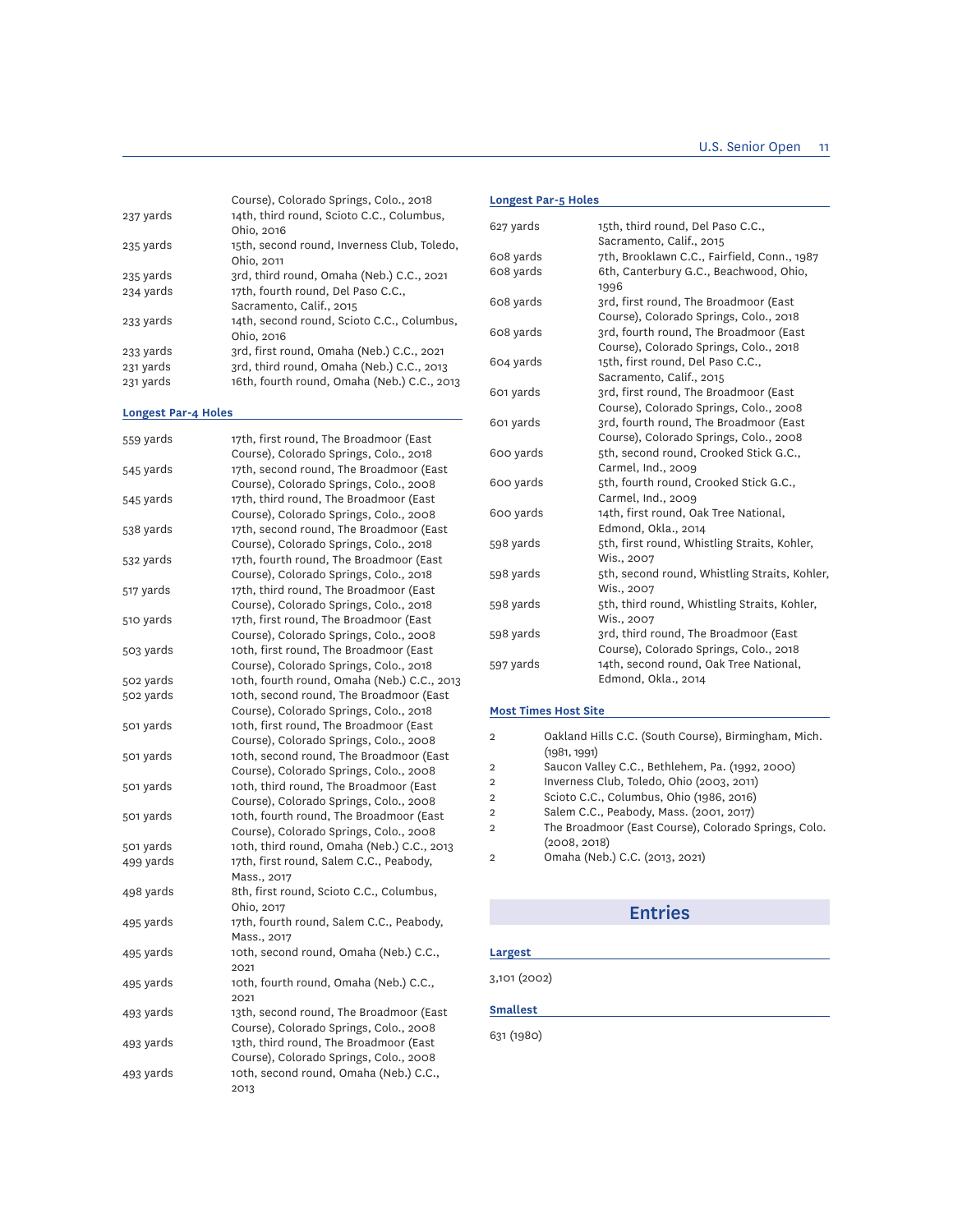### **Scoring**

### **Evolution of U.S. Senior Open Scoring Records**

| 285 | Roberto De Vicenzo (74-73-68-70), 1980 |  |
|-----|----------------------------------------|--|
|-----|----------------------------------------|--|

- 282 Miller Barber (72-74-71-65), 1982
- 279 Dale Douglass (66-72-68-73), 1986
- 270 Gary Player (69-68-67-66), 1987
- 267 Hale Irwin (66-71-65-65), 2000
- 267 Kenny Perry (67-73-64-63), 2013
- 264 Kenny Perry (65-64-67-68), 2017 261 Steve Stricker (62-64-66-69), 2019
- **Lowest Score, 72 Holes**

| 261 | Steve Stricker (62-64-66-69), The Warren G.C. at     |
|-----|------------------------------------------------------|
|     | Notre Dame, South Bend, Ind., 2019                   |
| 264 | Kenny Perry (65-64-67-68), Salem C.C., Peabody,      |
|     | Mass., 2017                                          |
| 267 | Hale Irwin (66-71-65-65), Saucon Valley C.C. (Old    |
|     | Course), Bethlehem, Pa., 2000                        |
| 267 | Kenny Perry (67-73-64-63), Omaha (Neb.) C.C., 2013   |
| 268 | Fred Funk (68-67-68-65), Crooked Stick G.C., Carmel, |
|     | Ind., 2009                                           |
| 269 | Olin Browne (64-69-65-71), Inverness Club, Toledo,   |
|     | Ohio, 2011                                           |
|     |                                                      |

### **Most Strokes Under Par, 72 Holes**

- 20 Fred Funk, Crooked Stick G.C., Carmel, Ind., 2009 19 Steve Stricker, The Warren G.C. at Notre Dame, South
- Bend, Ind., 2019 16 Kenny Perry, Salem C.C., Peabody, Mass., 2017
- 17 Hale Irwin, Saucon Valley C.C. (Old Course), Bethlehem, Pa., 2000
- 15 Olin Browne, Inverness Club, Toledo, Ohio, 2011

### **Most Strokes Under Par at Any Point**

- -20 Fred Funk, fourth round, Crooked Stick G.C., Carmel, Ind., 2009
- -19 Steve Stricker, fourth round, The Warren G.C. at Notre Dame, South Bend, Ind., 2019
- -18 Steve Stricker, third round, The Warren G.C. at Notre Dame, South Bend, Ind., 2019
- -17 Hale Irwin, fourth round, Saucon Valley C.C. (Old Course), Bethlehem, Pa., 2000
- -16 Kenny Perry, fourth round, Salem C.C., Peabody, Mass., 2017
- -15 Simon Hobday, third round, Pinehurst (N.C.) R. & C.C. (No. 2), 1994
- -15 Olin Browne, third round, Inverness Club, Toledo, Ohio, 2011
- -15 Olin Browne, fourth round, Inverness Club, Toledo, Ohio, 2011
- -15 Mark O'Meara, fourth round, Inverness Club, Toledo, Ohio, 2011
- -15 Kirk Triplett, third round, Salem C.C., Peabody, Mass., 2017
- -15 Kirk Triplett, fourth round, Salem C.C., Peabody, Mass., 2017

-15 Kenny Perry, third round, Salem C.C., Peabody, Mass., 2017

### **Lowest Score By Non-Winner, 72 Holes**

| 266 (14 under) | Kirk Triplett (62-67-66-71), Salem C.C.,<br>Peabody, Mass., 2017                       |
|----------------|----------------------------------------------------------------------------------------|
| 267 (13 under) | Jerry Kelly (62-64-70-69), The Warren G.C.<br>at Notre Dame, South Bend, Ind, 2019     |
| 267 (13 under) | David Toms (62-67-70-68), The Warren G.C.<br>at Notre Dame, South Bend, Ind, 2019      |
| 270 (14 under) | Bruce Fleisher (64-69-67-70), Saucon Valley<br>C.C. (Old Course), Bethlehem, Pa., 2000 |
| 270 (10 under) | Bob Estes (67-65-68-70), The Warren G.C.<br>at Notre Dame, South Bend, Ind, 2019       |
| 271 (9 under)  | Brandt Jobe (70-69-62-70), Salem C.C.,<br>Peabody, Mass., 2017                         |
| 272 (12 under) | Tom Kite (72-65-66-69), Saucon Valley C.C.<br>(Old Course), Bethlehem, Pa., 2000       |
| 272 (12 under) | Mark O'Meara (66-68-66-72), Inverness<br>Club, Toledo, Ohio, 2011                      |
| 272 (8 under)  | Fred Funk (67-71-67-67), Indianwood G. &<br>C.C., Lake Orion, Mich., 2012              |
| 272 (8 under)  | Tom Lehman (70-66-68-68), Indianwood G.<br>& C.C., Lake Orion, Mich., 2012             |
| 272 (8 under)  | Corey Pavin (67-69-68-68), Indianwood G.<br>& C.C., Lake Orion, Mich., 2012            |
| 272 (8 under)  | Bernhard Langer (66-70-64-72), Indianwood<br>G. & C.C., Lake Orion, Mich., 2012        |
| 272 (8 under)  | Fred Funk (67-70-67-68), Omaha (Neb.)<br>C.C., 2013                                    |
| 272 (8 under)  | Colin Montgomerie (68-68-70-66), Del Paso<br>C.C., Sacramento, Calif., 2015            |
| 272 (8 under)  | Tom Lehman (65-68-70-66), Salem C.C.,<br>Peabody, Mass., 2017                          |
| 272 (8 under)  | Fred Couples (68-65-70-69), Salem C.C.,<br>Peabody, Mass., 2017                        |
| 272 (8 under)  | Kirk Triplett (64-68-71-69), The Warren G.C.<br>at Notre Dame, South Bend, Ind, 2019   |
| 273 (11 under) | Hale Irwin (71-67-67-68), Bellerive C.C., St.<br>Louis. Mo., 2004                      |

### **Lowest Score, First 54 Holes**

| 192 (18 under) | Steve Stricker (62-64-66), The Warren G.C. |
|----------------|--------------------------------------------|
|                | at Notre Dame, South Bend, Ind., 2019      |
| 195 (15 under) | Kirk Triplett (62-67-66), Salem C.C.,      |
|                | Peabody, Mass., 2017                       |
| 196 (14 under) | Kenny Perry (65-64-67), Salem C.C.,        |
|                | Peabody, Mass., 2017                       |
| 198 (15 under) | Olin Browne (64-69-65), Inverness Club,    |
|                | Toledo, Ohio, 2011                         |
| 198 (12 under) | Jerry Kelly (64-64-70), The Warren G.C. at |
|                | Notre Dame, South Bend, Ind., 2019         |
| 199 (14 under) | Simon Hobday (66-67-66), Pinehurst (N.C.)  |
|                | R. & C.C. (No. 2), 1994                    |
| 199 (11 under) | David Toms (62-67-70), The Warren G.C. at  |
|                | Notre Dame, South Bend, Ind., 2019         |
| 200 (13 under) | Bruce Fleisher (64-69-67), Saucon Valley   |
|                | C.C. (Old Course), Bethlehem, Pa., 2000    |
| 200 (10 under) | Bernhard Langer (66-70-64), Indianwood     |
|                |                                            |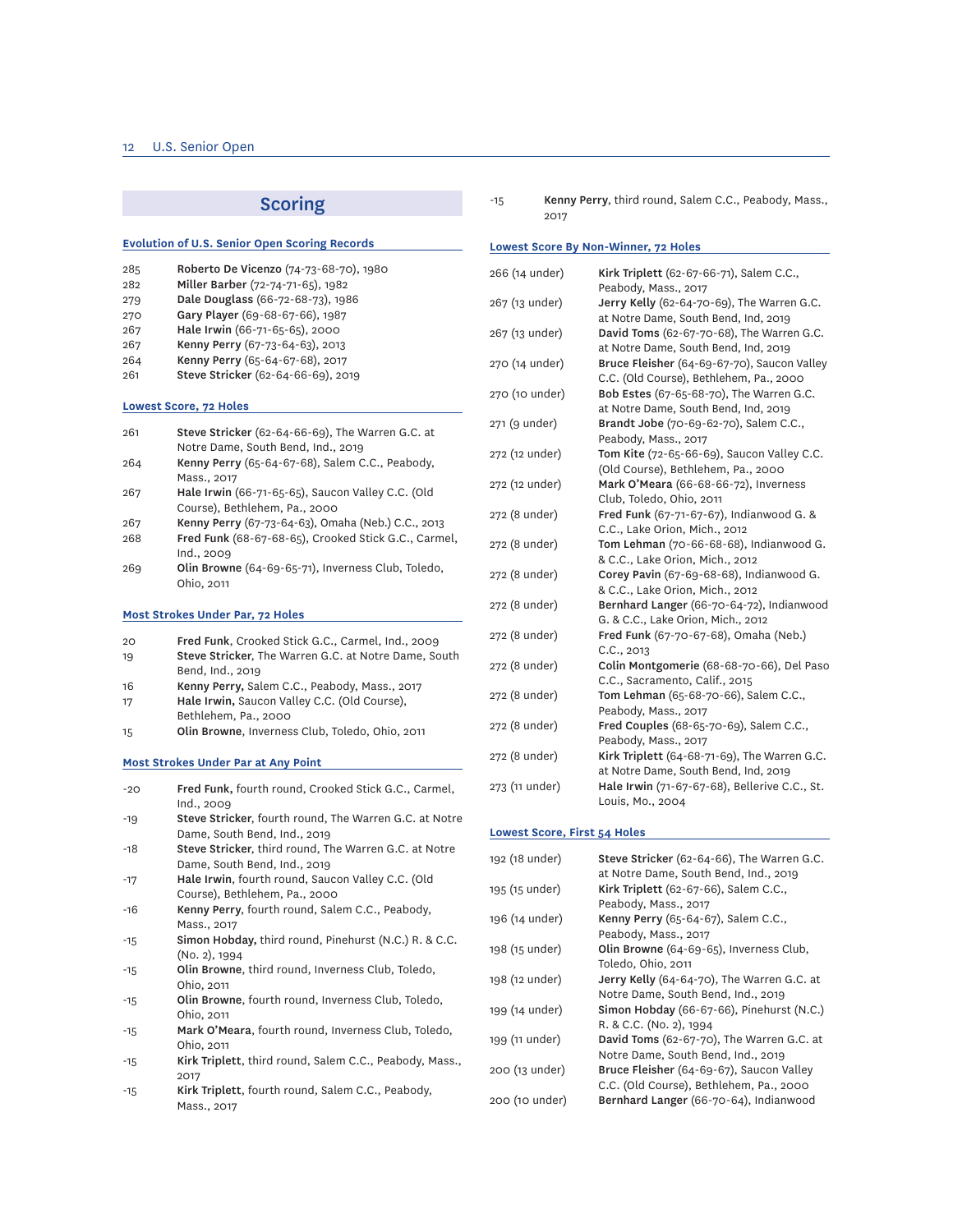| 200 (10 under) |                             | G. & C.C., Lake Orion, Mich., 2012<br>Bob Estes (67-65-68), The Warren G.C. at<br>Notre Dame, South Bend, Ind., 2019 |
|----------------|-----------------------------|----------------------------------------------------------------------------------------------------------------------|
|                | Lowest Score, Last 54 Holes |                                                                                                                      |
| 199            | 2017                        | Kenny Perry (64-67-68), Salem C.C., Peabody, Mass.,                                                                  |
| 199            |                             | Steve Stricker (64-66-69), The Warren G.C. at Notre<br>Dame, South Bend, Ind., 2019                                  |
| 200            |                             | Tom Kite (65-66-69), Saucon Valley C.C. (Old Course),<br>Bethlehem, Pa., 2000                                        |
| 200            | Ind., 2009                  | Fred Funk (67-68-65), Crooked Stick G.C., Carmel,                                                                    |
| 200            | Calif., 2015                | Jeff Maggert (65-70-65), Del Paso C.C., Sacramento,                                                                  |
| 201            | Conn. 1987                  | Gary Player (68-67-66), Brooklawn C.C., Fairfield,                                                                   |
| 201            |                             | Hale Irwin (71-65-65), Saucon Valley C.C. (Old Course),<br>Bethlehem, Pa., 2000                                      |
| 201            | 2017                        | Brandt Jobe (69-62-70), Salem C.C., Peabody, Mass.,                                                                  |
| 202            | 2004                        | Hale Irwin (67-67-68), Bellerive C.C., St. Louis, Mo.,                                                               |
| 202            |                             | Roger Chapman (68-68-66), Indianwood G. & C.C.,<br>Lake Orion, Mich., 2012                                           |
| 202            |                             | Michael Allen (67-63-72), Omaha (Neb.) C.C., 2013                                                                    |
| 202            |                             | Bernhard Langer (66-68-68), Del Paso C.C.,<br>Sacramento, Calif., 2015                                               |
|                |                             | Lowest Score Under Par, Last 54 Holes                                                                                |

| 16 under (200) | Fred Funk (67-68-65), Crooked Stick G.C., |
|----------------|-------------------------------------------|
|                | Carmel, Ind., 2009                        |
| 13 under (200) | Tom Kite (65-66-69), Saucon Valley C.C.   |
|                | (Old Course), Bethlehem, Pa., 2000        |
| 12 under (201) | Gary Player (68-67-66), Brooklawn C.C.,   |
|                | Fairfield, Conn., 1987                    |
| 12 under (201) | Hale Irwin (71-65-65), Saucon Valley C.C. |
|                | (Old Course), Bethlehem, Pa., 2000        |
| 12 under (204) | Russ Cochran (72-64-68), Crooked Stick    |
|                | G.C., Carmel, Ind., 2009                  |

### **Lowest Score, First 36 Holes**

| 126 (14 under) | Steve Stricker (62-64), The Warren G.C. at<br>Notre Dame, South Bend, Ind., 2019 |
|----------------|----------------------------------------------------------------------------------|
| 128 (12 under) | Jerry Kelly (64-64), The Warren G.C. at                                          |
|                | Notre Dame, South Bend, Ind., 2019                                               |
| 129 (11 under) | Kirk Triplett (62-67), Salem C.C., Peabody,                                      |
|                | Mass., 2017                                                                      |
| 129 (11 under) | Kenny Perry (65-64), Salem C.C., Peabody,                                        |
|                | Mass., 2017                                                                      |
| 129 (11 under) | David Toms (62-67), The Warren G.C. at                                           |
|                | Notre Dame, South Bend, Ind., 2019                                               |
| 130 (10 under) | Michael Allen (67-63), Omaha (Neb.) C.C.,                                        |
|                | 2013                                                                             |
| 131 (9 under)  | Doug Garwood (64-67), Salem C.C.,                                                |
|                | Peabody, Mass., 2017                                                             |
| 131 (9 under)  | Retief Goosen (66-65), The Warren G.C. at                                        |
|                |                                                                                  |

|                | Notre Dame, South Bend, Ind., 2019                                                 |
|----------------|------------------------------------------------------------------------------------|
| 132 (8 under)  | Scott Verplank (66-66), Salem C.C.,                                                |
|                | Peabody, Mass., 2017                                                               |
| 132 (8 under)  | Bernhard Langer (67-65), Salem C.C.,<br>Peabody, Mass., 2017                       |
| 132 (8 under)  | Chris DiMarco (66-66), The Warren G.C. at                                          |
|                | Notre Dame, South Bend, Ind., 2019                                                 |
| 132 (8 under)  | Bob Estes (67-65), The Warren G.C. at Notre                                        |
|                | Dame, South Bend, Ind., 2019                                                       |
| 132 (8 under)  | Kirk Triplett (64-68), The Warren G.C. at<br>Notre Dame, South Bend, Ind., 2019    |
| 133 (11 under) | a-Tim Jackson (66-67), Crooked Stick G.C.,                                         |
|                | Carmel, Ind., 2009                                                                 |
| 133 (9 under)  | Dave Stockton (67-66), Saucon Valley C.C.                                          |
|                | (Old Course), Bethlehem, Pa., 1992                                                 |
| 133 (9 under)  | Simon Hobday (66-67), Pinehurst (N.C.) R.                                          |
|                | & C.C. (No. 2), 1994                                                               |
| 133 (9 under)  | Bruce Fleisher (64-69), Saucon Valley C.C.<br>(Old Course), Bethlehem, Pa., 2000   |
| 133 (9 under)  | Tom Watson (68-65), NCR C.C., Kettering,                                           |
|                | Ohio, 2005                                                                         |
| 133 (9 under)  | Loren Roberts (66-67), NCR C.C., Kettering,                                        |
|                | Ohio, 2005                                                                         |
| 133 (9 under)  | Craig Stadler (64-69), NCR C.C., Kettering,                                        |
|                | Ohio, 2005                                                                         |
| 133 (9 under)  | Olin Browne (64-69), Inverness Club,<br>Toledo, Ohio, 2011                         |
| 133 (7 under)  | Tom Lehman (65-68), Salem C.C., Peabody,                                           |
|                | Mass., 2017                                                                        |
| 133 (7 under)  | Fred Couples (68-65), Salem C.C., Peabody,                                         |
|                | Mass., 2017                                                                        |
| 133 (7 under)  | Paul Goydos (65-68), Salem C.C., Peabody,                                          |
|                | Mass., 2017                                                                        |
| 133 (7 under)  | Joe Durant (66-67), Salem C.C., Peabody,<br>Mass., 2017                            |
| 134 (10 under) | Joey Sindelar (66-68), Crooked Stick G.C.,                                         |
|                | Carmel, Ind., 2009                                                                 |
| 134 (8 under)  | Jim Thorpe (69-65), Saucon Valley C.C. (Old                                        |
|                | Course), Bethlehem, Pa., 2000                                                      |
| 134 (8 under)  | Mark O'Meara, Inverness Club, Toledo,                                              |
|                | Ohio, 2011                                                                         |
| 134 (6 under)  | Fred Funk (65-69), The Broadmoor (East<br>Course), Colorado Springs, Colo., 2008   |
| 134 (6 under)  | Jerry Smith (65-69), Salem C.C., Peabody,                                          |
|                | Mass., 2017                                                                        |
| 134 (6 under)  | Paul Broadhurst (67-67), Salem C.C.,                                               |
|                | Peabody, Mass., 2017                                                               |
| 134 (6 under)  | Billy Andrade (66-68), The Warren G.C. at                                          |
|                | Notre Dame, South Bend, Ind., 2019                                                 |
| 134 (6 under)  | Tommy Armour III (69-65), The Warren G.C.<br>at Notre Dame, South Bend, Ind., 2019 |
| 134 (6 under)  | Bernhard Langer (66-68), The Warren G.C.                                           |
|                | at Notre Dame, South Bend, Ind., 2019                                              |
| 134 (6 under)  | Duffy Waldorf (65-69), The Warren G.C. at                                          |
|                | Notre Dame, South Bend, Ind., 2019                                                 |
|                |                                                                                    |

### **Lowest Score Under Par, First 36 Holes**

| 14 under (126) | Steve Stricker (62-64), The Warren G.C. at |  |
|----------------|--------------------------------------------|--|
|                | Notre Dame, South Bend, Ind., 2019         |  |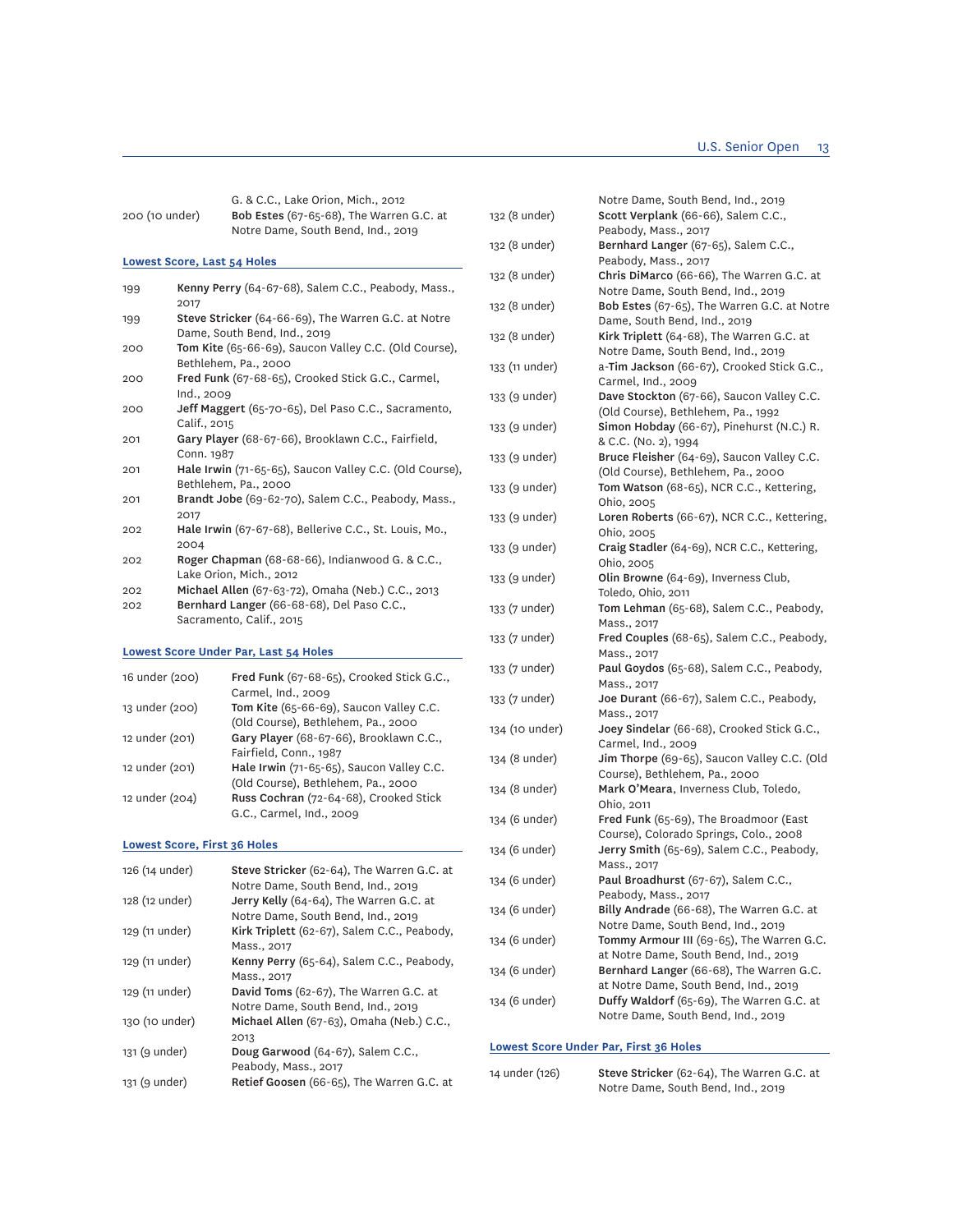| Jerry Kelly (64-64), The Warren G.C. at     |
|---------------------------------------------|
| Notre Dame, South Bend, Ind., 2019          |
| a-Tim Jackson (66-67), Crooked Stick G.C.,  |
| Carmel, Ind., 2009                          |
| Kirk Triplett (62-67), Salem C.C., Peabody, |
| Mass., 2017                                 |
| Kenny Perry (65-64), Salem C.C., Peabody,   |
| Mass., 2017                                 |
| David Toms (62-67), The Warren G.C. at      |
| Notre Dame, South Bend, Ind., 2019          |
| Joey Sindelar (66-68), Crooked Stick G.C.,  |
| Carmel, Ind., 2009                          |
| Michael Allen (67-63), Omaha (Neb.) C.C.,   |
| 2013                                        |
|                                             |

### **Lowest Score, Last 36 Holes**

| 127 | Kenny Perry (64-63), Omaha (Neb.) C.C., 2013         |
|-----|------------------------------------------------------|
| 130 | Hale Irwin (65-65), Saucon Valley C.C. (Old Course), |
|     | Bethlehem, Pa., 2000                                 |
| 131 | Corey Pavin (64-67), Omaha (Neb.) C.C., 2013         |

### **Lowest Score Under Par, Last 36 Holes**

| 13 under (127) | Kenny Perry (64-63), Omaha (Neb.) C.C.,     |
|----------------|---------------------------------------------|
|                | 2013                                        |
| 12 under (130) | Hale Irwin (65-65), Saucon Valley C.C. (Old |
|                | Course), Bethlehem, Pa., 2000               |
| 12 under (132) | Russ Cochran (64-68), Crooked Stick G.C.,   |
|                | Carmel, Ind., 2009                          |
| 11 under (133) | Fred Funk (68-65), Crooked Stick G.C.,      |
|                | Carmel, Ind., 2009                          |

### **Lowest Score, Any Round**

| 62 (8 under) | Loren Roberts, third round, Prairie Dunes    |
|--------------|----------------------------------------------|
|              | C.C., Hutchinson, Kan., 2006                 |
| 62 (8 under) | Kirk Triplett, first round, Salem C.C.,      |
|              | Peabody, Mass., 2017                         |
| 62 (8 under) | Brandt Jobe, third round, Salem C.C.,        |
|              | Peabody, Mass., 2017                         |
| 62 (8 under) | Steve Stricker, first round, The Warren G.C. |
|              | at Notre Dame, South Bend, Ind., 2019        |
| 62 (8 under) | David Toms, first round, The Warren G.C. at  |
|              | Notre Dame, South Bend, Ind., 2019           |
| 63 (8 under) | Don Pooley, third round, Caves Valley G.C.,  |
|              | Baltimore, Md., 2002                         |
| 63 (8 under) | Allen Doyle, fourth round, NCR C.C.,         |
|              | Kettering, Ohio, 2005                        |
| 63 (7 under) | Michael Allen, second round, Omaha (Neb.)    |
|              | C.C., 2013                                   |
| 63 (7 under) | Kenny Perry, fourth round, Omaha (Neb.)      |
|              | C.C., 2013                                   |
| 63 (7 under) | Billy Andrade, fourth round, Del Paso C.C.,  |
|              | Sacramento, Calif., 2015                     |
| 63 (7 under) | Olin Browne, first round, Salem C.C.,        |
|              | Peabody, Mass., 2017                         |
| 64 (8 under) | Orville Moody, third round, Laurel Valley    |
|              | G.C., Ligonier, Pa., 1989                    |
| 64 (8 under) | Russ Cochran, third round, Crooked Stick     |

|                                 | G.C., Carmel, Ind., 2009                               |
|---------------------------------|--------------------------------------------------------|
| 64 (8 under)                    | Loren Roberts, fourth round, Crooked Stick             |
|                                 | G.C., Carmel, Ind., 2009                               |
| 64 (7 under)                    | Bruce Fleisher, first round, Saucon Valley             |
|                                 | C.C. (Old Course), Bethlehem, Pa., 2000                |
| 64 (7 under)                    | R.W. Eaks, first round, Caves Valley G.C.,             |
|                                 | Baltimore, Md., 2002                                   |
| 64 (7 under)                    | Vicente Fernandez, second round,                       |
|                                 | Inverness Club, Toledo, Ohio, 2003                     |
| 64 (7 under)                    | Bruce Lietzke, third round, Inverness Club,            |
|                                 | Toledo, Ohio, 2003                                     |
| 64 (7 under)                    | Craig Stadler, first round, NCR C.C.,                  |
|                                 | Kettering, Ohio, 2005                                  |
| 64 (7 under)                    | Olin Browne, Inverness Club, Toledo, Ohio,             |
|                                 | 2011                                                   |
| 64 (6 under)                    | Jay Sigel, third round, Salem C.C., Peabody,           |
|                                 | Mass., 2001                                            |
| 64 (6 under)                    | Bernhard Langer, third round, Indianwood               |
|                                 | G. & C.C., Lake Orion, Mich., 2012                     |
| 64 (6 under)                    | Kenny Perry, third round, Omaha (Neb.)                 |
|                                 | C.C., 2013                                             |
| 64 (6 under)                    | Corey Pavin, third round, Omaha (Neb.)                 |
|                                 | C.C., 2013<br>Lee Janzen, fourth round, Del Paso C.C., |
| 64 (6 under)                    | Sacramento, Calif., 2015                               |
| 64 (6 under)                    | Kenny Perry, third round, Del Paso C.C.,               |
|                                 | Sacramento, Calif., 2015                               |
| 64 (6 under)                    | Doug Garwood, first round, Salem C.C.,                 |
|                                 | Peabody, Mass., 2017                                   |
| 64 (6 under)                    | Kenny Perry, second round, Salem C.C.,                 |
|                                 | Peabody, Mass., 2017                                   |
| 64 (6 under)                    | Jerry Kelly, first round, The Warren G.C. at           |
|                                 | Notre Dame, South Bend, Ind., 2019                     |
| 64 (6 under)                    | Kirk Triplett, first round, The Warren G.C.            |
|                                 | at Notre Dame, South Bend, Ind., 2019                  |
| 64 (6 under)                    | Steve Stricker, second round, The Warren               |
|                                 | G.C. at Notre Dame, South Bend, Ind., 2019             |
| 64 (6 under)                    | Jerry Kelly, second round, The Warren G.C.             |
|                                 | at Notre Dame, South Bend, Ind., 2019                  |
| 64 (6 under)                    | Scott McCarron, fourth round, The Warren               |
|                                 | G.C. at Notre Dame, South Bend, Ind., 2019             |
| 64 (6 under)                    | Jim Furyk, second round, Omaha (Neb.)                  |
|                                 | C.C., 2021                                             |
| 64 (6 under)                    | Steve Flesch, third round, Omaha (Neb.)                |
|                                 | C.C., 2021                                             |
|                                 |                                                        |
| <b>Highest Score, Any Round</b> |                                                        |

103 Richard King, fourth round, Hazeltine National G.C., Chaska, Minn., 1983

96 Steve Wolf, first round, Caves Valley G.C., Baltimore, Md., 2002

96 George Allen, first round, Caves Valley G.C., Baltimore, Md., 2002

### **Lowest Score, First Round**

| 62 (8 under) | Kirk Triplett, Salem C.C., Peabody, Mass., |
|--------------|--------------------------------------------|
|              | 2017                                       |
| 62 (8 under) | Steve Stricker, The Warren G.C. at Notre   |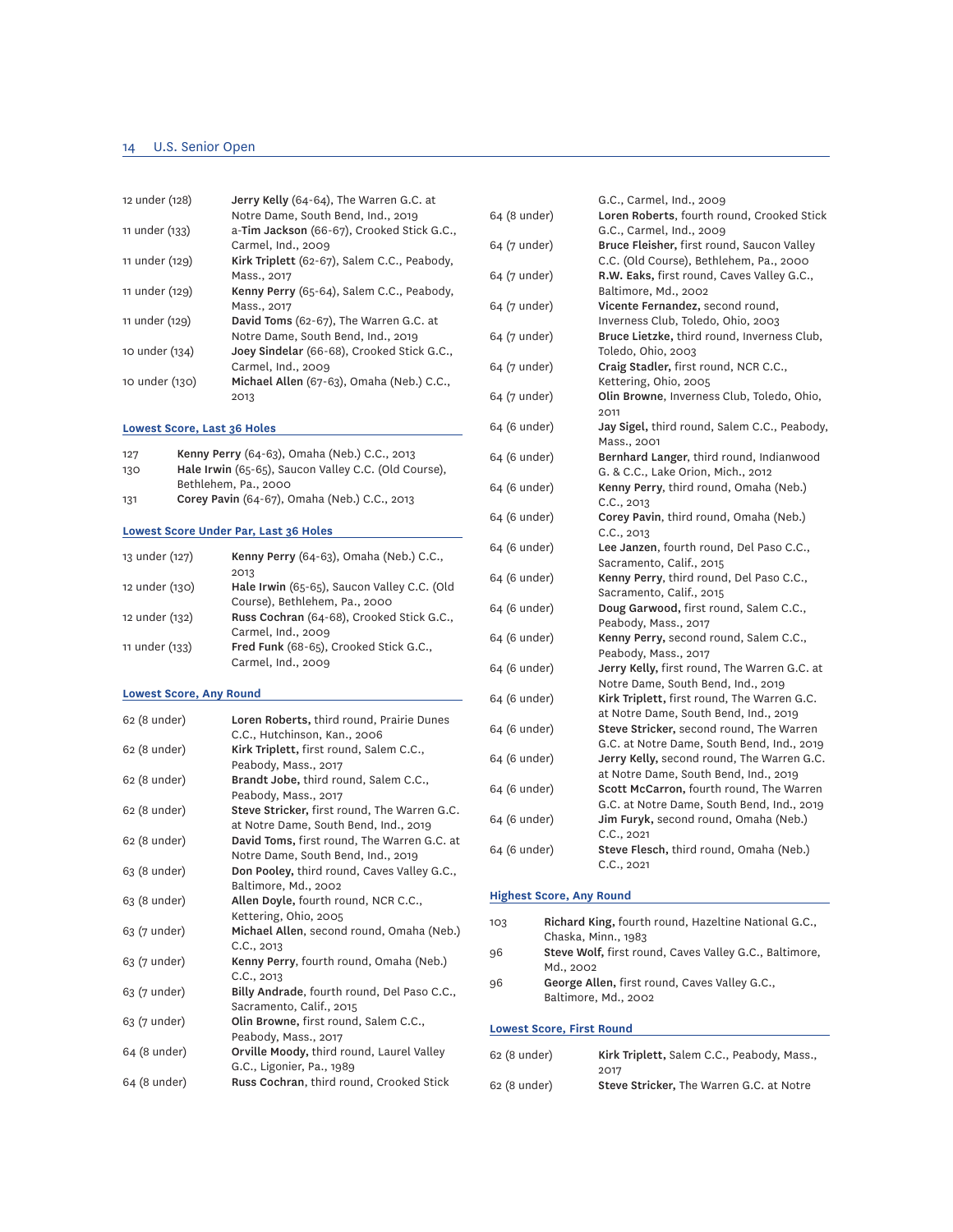|              | Dame, South Bend, Ind., 2019                                              |              | 2017                                                                    |
|--------------|---------------------------------------------------------------------------|--------------|-------------------------------------------------------------------------|
| 62 (8 under) | David Toms, The Warren G.C. at Notre Dame,                                | 64 (7 under) | Bruce Fleisher, Saucon Valley C.C. (Old                                 |
|              | South Bend, Ind., 2019                                                    |              | Course), Bethlehem, Pa., 2000                                           |
| 63 (7 under) | Olin Browne, Salem C.C., Peabody, Mass.,                                  | 64 (7 under) | R.W. Eaks, Caves Valley G.C., Baltimore,                                |
|              | 2017                                                                      |              | Md., 2002                                                               |
| 64 (7 under) | Bruce Fleisher, Saucon Valley C.C. (Old                                   | 64 (7 under) | Craig Stadler, NCR C.C., Kettering, Ohio,                               |
| 64 (7 under) | Course), Bethlehem, Pa., 2000<br>R.W. Eaks, Caves Valley G.C., Baltimore, | 64 (7 under) | 2005<br>Olin Browne, Inverness Club, Toledo, Ohio,                      |
|              | Md., 2002                                                                 |              | 2011                                                                    |
| 64 (7 under) | Craig Stadler, NCR C.C., Kettering, Ohio,                                 | 64 (7 under) | Doug Garwood, Salem C.C., Peabody, Mass.,                               |
|              | 2005                                                                      |              | 2017                                                                    |
| 64 (7 under) | Olin Browne, Inverness Club, Toledo, Ohio,                                | 64 (6 under) | Jerry Kelly, The Warren G.C. at Notre Dame,                             |
|              | 2011                                                                      |              | South Bend, Ind., 2019                                                  |
| 64 (6 under) | Doug Garwood, Salem C.C., Peabody, Mass.,<br>2017                         | 64 (6 under) | Kirk Triplett, The Warren G.C. at Notre<br>Dame, South Bend, Ind., 2019 |
| 64 (6 under) | Jerry Kelly, The Warren G.C. at Notre Dame,                               | 65 (6 under) | Hubert Green, Saucon Valley C.C. (Old                                   |
|              | South Bend, Ind., 2019                                                    |              | Course), Bethlehem, Pa., 2000                                           |
| 64 (6 under) | Kirk Triplett, The Warren G.C. at Notre                                   | 65 (6 under) | Peter Jacobsen, Bellerive C.C., St. Louis,                              |
|              | Dame, South Bend, Ind., 2019                                              |              | Mo., 2004                                                               |
| 65 (6 under) | Hubert Green, Saucon Valley C.C. (Old                                     | 65 (6 under) | Tom Purtzer, NCR C.C., Kettering, Ohio, 2005                            |
|              | Course), Bethlehem, Pa., 2000                                             | 65 (6 under) | Colin Montgomerie, Oak Tree National,                                   |
| 65 (6 under) | Peter Jacobsen, Bellerive C.C., St. Louis,<br>Mo., 2004                   |              | Edmond, Okla., 2014                                                     |
| 65 (6 under) | Tom Purtzer, NCR C.C., Kettering, Ohio, 2005                              |              | Lowest Score Under Par, First Round on Par-70 Course                    |
| 65 (6 under) | Colin Montgomerie, Oak Tree National,                                     |              |                                                                         |
|              | Edmond, Okla., 2014                                                       | 62 (8 under) | Kirk Triplett, Salem C.C., Peabody, Mass.,                              |
| 65 (5 under) | Fred Funk, The Broadmoor (East Course),                                   |              | 2017                                                                    |
|              | Colorado Springs, Colo., 2008                                             | 62 (8 under) | Steve Stricker The Warren G.C. at Notre<br>Dame, South Bend, Ind., 2019 |
| 65 (5 under) | Tom Kite, Indianwood G. & C.C., Lake Orion,                               | 62 (8 under) | David Toms, The Warren G.C. at Notre Dame,                              |
| 65 (5 under) | Mich., 2012<br>Paul Goydos, Salem C.C., Peabody, Mass.,                   |              | South Bend, Ind., 2019                                                  |
|              | 2017                                                                      | 63 (7 under) | Olin Browne, Salem C.C., Peabody, Mass.,                                |
| 65 (5 under) | Barry Lane, Salem C.C., Peabody, Mass.,                                   |              | 2017                                                                    |
|              | 2017                                                                      | 64 (6 under) | Doug Garwood, Salem C.C., Peabody, Mass.,                               |
| 65 (5 under) | Tom Lehman, Salem C.C., Peabody, Mass.,                                   |              | 2017                                                                    |
|              | 2017                                                                      | 64 (6 under) | Jerry Kelly, The Warren G.C. at Notre Dame,<br>South Bend, Ind., 2019   |
| 65 (5 under) | Kenny Perry, Salem C.C., Peabody, Mass.,                                  | 64 (6 under) | Kirk Triplett, The Warren G.C. at Notre                                 |
| 65 (5 under) | 2017<br>Jerry Smith, Salem C.C., Peabody, Mass.,                          |              | Dame, South Bend, Ind., 2019                                            |
|              | 2017                                                                      | 65 (5 under) | Fred Funk, The Broadmoor (East Course),                                 |
| 65 (5 under) | Duffy Waldorf, Salem C.C., Peabody, Mass.,                                |              | Colorado Springs, Colo., 2008                                           |
|              | 2017                                                                      | 65 (5 under) | Tom Kite, Indianwood G. & C.C., Lake Orion,                             |
| 65 (5 under) | Vijay Singh, The Warren G.C. at Notre Dame,                               |              | Mich., 2012                                                             |
|              | South Bend, Ind., 2019                                                    | 65 (5 under) | Paul Goydos, Salem C.C., Peabody, Mass.,<br>2017                        |
| 65 (5 under) | Toru Suzuki, The Warren G.C. at Notre                                     | 65 (5 under) | Barry Lane, Salem C.C., Peabody, Mass.,                                 |
| 65 (5 under) | Dame, South Bend, Ind., 2019<br>Duffy Waldorf, The Warren G.C. at Notre   |              | 2017                                                                    |
|              | Dame, South Bend, Ind., 2019                                              | 65 (5 under) | Tom Lehman, Salem C.C., Peabody, Mass.,                                 |
| 65 (5 under) | Stephen Ames, Omaha (Neb.) C.C., 2021                                     |              | 2017                                                                    |
| 65 (5 under) | Billy Andrade, Omaha (Neb.) C.C., 2021                                    | 65 (5 under) | Kenny Perry, Salem C.C., Peabody, Mass.,                                |
|              |                                                                           |              | 2017                                                                    |
|              | <b>Lowest Score Under Par, First Round</b>                                | 65 (5 under) | Jerry Smith, Salem C.C., Peabody, Mass.,                                |
| 62 (8 under) | Kirk Triplett, Salem C.C., Peabody, Mass.,                                | 65 (5 under) | 2017<br>Duffy Waldorf, Salem C.C., Peabody, Mass.,                      |
|              | 2017                                                                      |              | 2017                                                                    |
| 62 (8 under) | Steve Stricker, The Warren G.C. at Notre                                  | 65 (5 under) | Vijay Singh, The Warren G.C. at Notre Dame,                             |
|              | Dame, South Bend, Ind., 2019                                              |              | South Bend, Ind., 2019                                                  |
| 62 (8 under) | David Toms, The Warren G.C. at Notre Dame,                                | 65 (5 under) | Toru Suzuki, The Warren G.C. at Notre                                   |
|              | South Bend, Ind., 2019                                                    |              | Dame, South Bend, Ind., 2019                                            |
| 63 (7 under) | Olin Browne, Salem C.C., Peabody, Mass.,                                  | 65 (5 under) | Duffy Waldorf, The Warren G.C. at Notre                                 |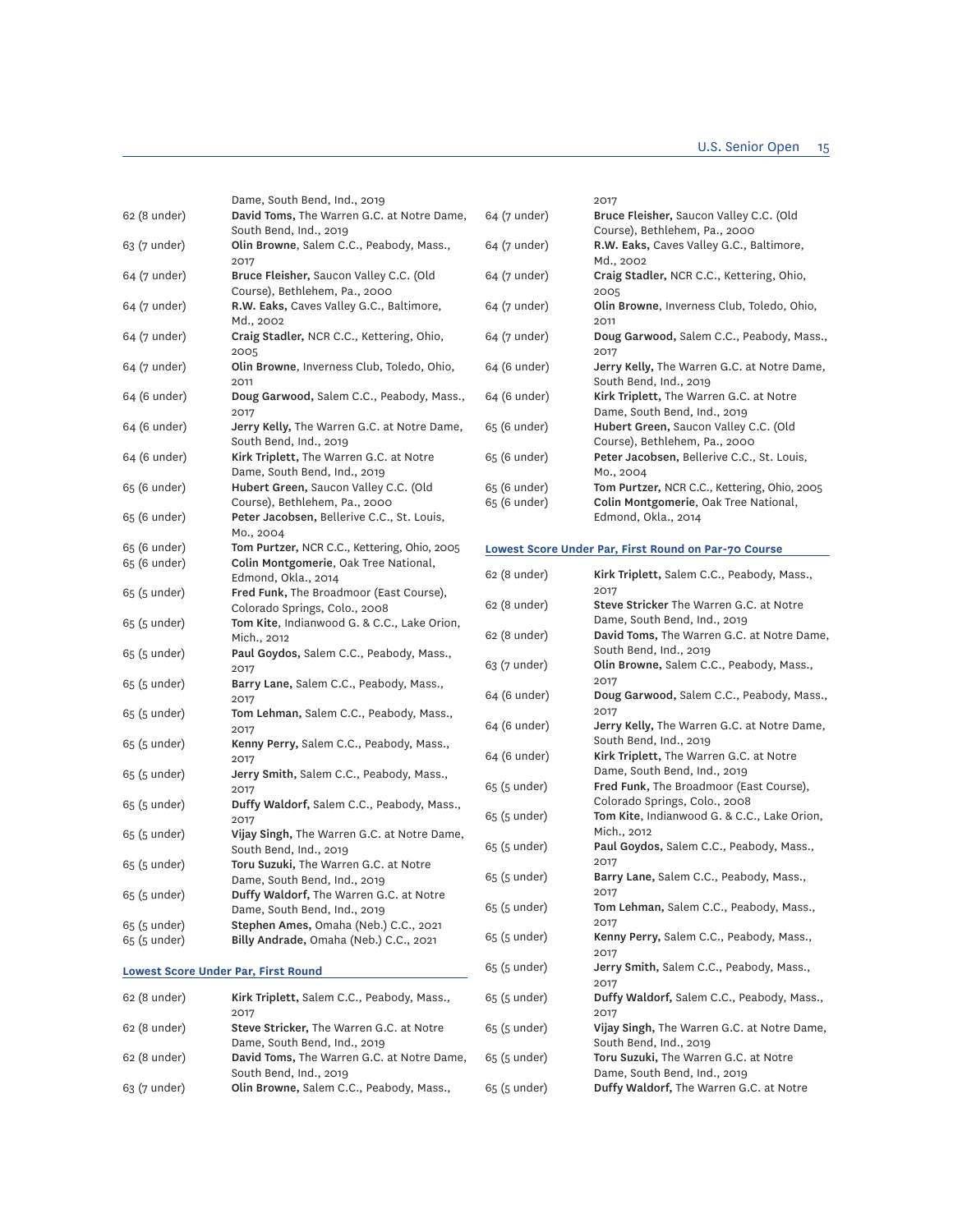|              | Dame, South Bend, Ind., 2019                |
|--------------|---------------------------------------------|
| 65 (5 under) | Stephen Ames, Omaha (Neb.) C.C., 2021       |
| 65 (5 under) | Billy Andrade, Omaha (Neb.) C.C., 2021      |
| 66 (4 under) | John Cook, The Broadmoor (East Course),     |
|              | Colorado Springs, Colo., 2008               |
| 66 (4 under) | Bruce Vaughan, Sahalee C.C., Sammamish,     |
|              | Wash., 2010                                 |
| 66 (4 under) | Bernhard Langer, Indianwood G. & C.C.,      |
|              | Lake Orion, Mich., 2012                     |
| 66 (4 under) | Lance Ten Broeck, Indianwood G. & C.C.,     |
|              | Lake Orion, Mich., 2012                     |
| 66 (4 under) | Tom Watson, Del Paso C.C., Sacramento,      |
|              | Calif., 2015                                |
| 66 (4 under) | Vijay Singh, Scioto C.C., Columbus, Ohio,   |
|              | 2016                                        |
| 66 (4 under) | Joe Durant, Salem C.C., Peabody, Mass.,     |
|              | 2017                                        |
| 66 (4 under) | Corey Pavin, Salem C.C., Peabody, Mass.,    |
|              | 2017                                        |
| 66 (4 under) | Scott Verplank, Salem C.C., Peabody, Mass., |
|              | 2017                                        |
| 66 (4 under) | Billy Andrade, The Warren G.C. at Notre     |
|              | Dame, South Bend, Ind., 2019                |
| 66 (4 under) | Mark Brown, The Warren G.C. at Notre        |
|              | Dame, South Bend, Ind., 2019                |
| 66 (4 under) | Chris DiMarco, The Warren G.C. at Notre     |
|              | Dame, South Bend, Ind., 2019                |
| 66 (4 under) | Retief Goosen, The Warren G.C. at Notre     |
|              | Dame, South Bend, Ind., 2019                |
| 66 (4 under) | Miguel Angel Jimenez, The Warren G.C. at    |
|              | Notre Dame, South Bend, Ind., 2019          |
| 66 (4 under) | Bernhard Langer, The Warren G.C. at Notre   |
|              | Dame, South Bend, Ind., 2019                |

### **Highest Score, First Round**

| .96 | Steve Wolf, Caves Valley G.C., Baltimore, Md., 2002     |
|-----|---------------------------------------------------------|
| 96  | George Allen, Caves Valley G.C., Baltimore, Md., 2002   |
| 95  | Bob Ellett, Oakland Hills C.C., Birmingham, Mich., 1981 |
| 95  | Joe King, Oakland Hills C.C., Birmingham, Mich., 1981   |
| 95  | William Brooks, Medinah (Ill.) C.C. (No. 3), 1988       |
|     |                                                         |

### **Lowest Score, Second Round**

| 63 (8 under)<br>64 (7 under) | Michael Allen, Omaha (Neb.) C.C., 2013<br>Vicente Fernandez, Inverness Club, Toledo,<br>Ohio, 2003 |
|------------------------------|----------------------------------------------------------------------------------------------------|
| 64 (6 under)                 | Kenny Perry, Salem C.C., Peabody, Mass.,<br>2017                                                   |
| 64 (6 under)                 | Steve Stricker, The Warren G.C. at Notre<br>Dame, South Bend, Ind., 2019                           |
| 64 (6 under)                 | Jerry Kelly, The Warren G.C. at Notre Dame,<br>South Bend, Ind., 2019                              |
| 64 (6 under)                 | Jim Furyk, Omaha (Neb.) C.C., 2021                                                                 |
| 65 (7 under)                 | Gary Player, Ridgewood C.C., Paramus, N.J.,<br>1990                                                |
| 65 (6 under)                 | Tom Kite, Saucon Valley C.C. (Old Course),<br>Bethlehem, Pa., 2000                                 |
| 65 (6 under)                 | Jim Thorpe, Saucon Valley C.C. (Old Course),<br>Bethlehem, Pa., 2000                               |

| 65 (6 under) | Walter Hall, Caves Valley G.C., Baltimore,<br>Md., 2002                     |
|--------------|-----------------------------------------------------------------------------|
| 65 (6 under) | Tom Watson, NCR C.C., Kettering, Ohio,<br>2005                              |
| 65 (6 under) | Tom Jenkins, NCR C.C., Kettering, Ohio,<br>2005                             |
| 65 (5 under) | Jim Thorpe, Salem C.C., Peabody, Mass.,<br>2001                             |
| 65 (5 under) | Jay Don Blake, Indianwood G. & C.C., Lake<br>Orion, Mich., 2012             |
| 65 (5 under) | Jeff Maggert, Del Paso C.C., Sacramento,<br>Calif., 2015                    |
| 65 (5 under) | Bart Bryant, Del Paso C.C., Sacramento,<br>Calif., 2015                     |
| 65 (5 under) | Fred Couples, Salem C.C., Peabody, Mass.,<br>2017                           |
| 65 (5 under) | Bernhard Langer, Salem C.C., Peabody,<br>Mass., 2017                        |
| 65 (5 under) | Tim Petrovic, The Broadmoor (East Course),<br>Colorado Springs, Colo., 2018 |
| 65 (5 under) | Bob Estes, The Warren G.C. at Notre Dame,<br>South Bend, Ind., 2019         |
| 65 (5 under) | Retief Goosen, The Warren G.C. at Notre<br>Dame, South Bend, Ind., 2019     |
| 65 (5 under) | Greg Kraft, Omaha (Neb.) C.C., 2021                                         |

### **Highest Score, Second Round**

| 95 | Corbin Cherry, Pinehurst (N.C.) R. & C.C. (No. 2), 1994 |
|----|---------------------------------------------------------|
| 95 | Ted King, Riviera C.C., Pacific Palisades, Calif., 1998 |
| 95 | Fred Hanover, Oak Tree National, Edmond, Okla., 2014    |
| 95 | Ron Skayhan, Oak Tree National, Edmond, Okla., 2014     |
| 94 | Ted Ritter, Portland (Ore.) G.C., 1982                  |
| 94 | Jimmy Bellizzi, Ridgewood C.C., Paramus, N.J., 1990     |
| 94 | John Gibbs, Canterbury G.C., Beachwood, Ohio, 1996      |
| 94 | Larry Netherton, Inverness Club, Toledo, Ohio, 2003     |

# **Lowest Score, Third Round**

| 62 (8 under) | Loren Roberts, Prairie Dunes C.C.,                                                  |
|--------------|-------------------------------------------------------------------------------------|
| 62 (8 under) | Hutchinson, Kan., 2006<br>Brandt Jobe, Salem C.C., Peabody, Mass.,<br>2017          |
| 63 (8 under) | Don Pooley, Caves Valley G.C. (Old Course),<br>Baltimore, Md., 2002                 |
| 64 (8 under) | Orville Moody, Laurel Valley G.C., Ligonier,<br>Pa., 1989                           |
| 64 (8 under) | Russ Cochran, Crooked Stick G.C., Carmel,<br>Ind., 2009                             |
| 64 (7 under) | Bruce Lietzke, Inverness Club, Toledo, Ohio,<br>2003                                |
| 64 (6 under) | Jay Sigel, Salem C.C., Peabody, Mass., 2001                                         |
| 64 (6 under) | Jeff Klein, The Broadmoor (East Course),<br>Colorado Springs, Colo., 2008           |
| 64 (6 under) | <b>Scott Simpson, The Broadmoor (East</b><br>Course), Colorado Springs, Colo., 2008 |
| 64 (6 under) | Bernhard Langer, Indianwood G. & C.C.,<br>Lake Orion, Mich., 2012                   |
| 64 (6 under) | Kenny Perry, Omaha (Neb.) C.C., 2013                                                |
| 64 (6 under) | Corey Pavin, Omaha (Neb.) C.C., 2013                                                |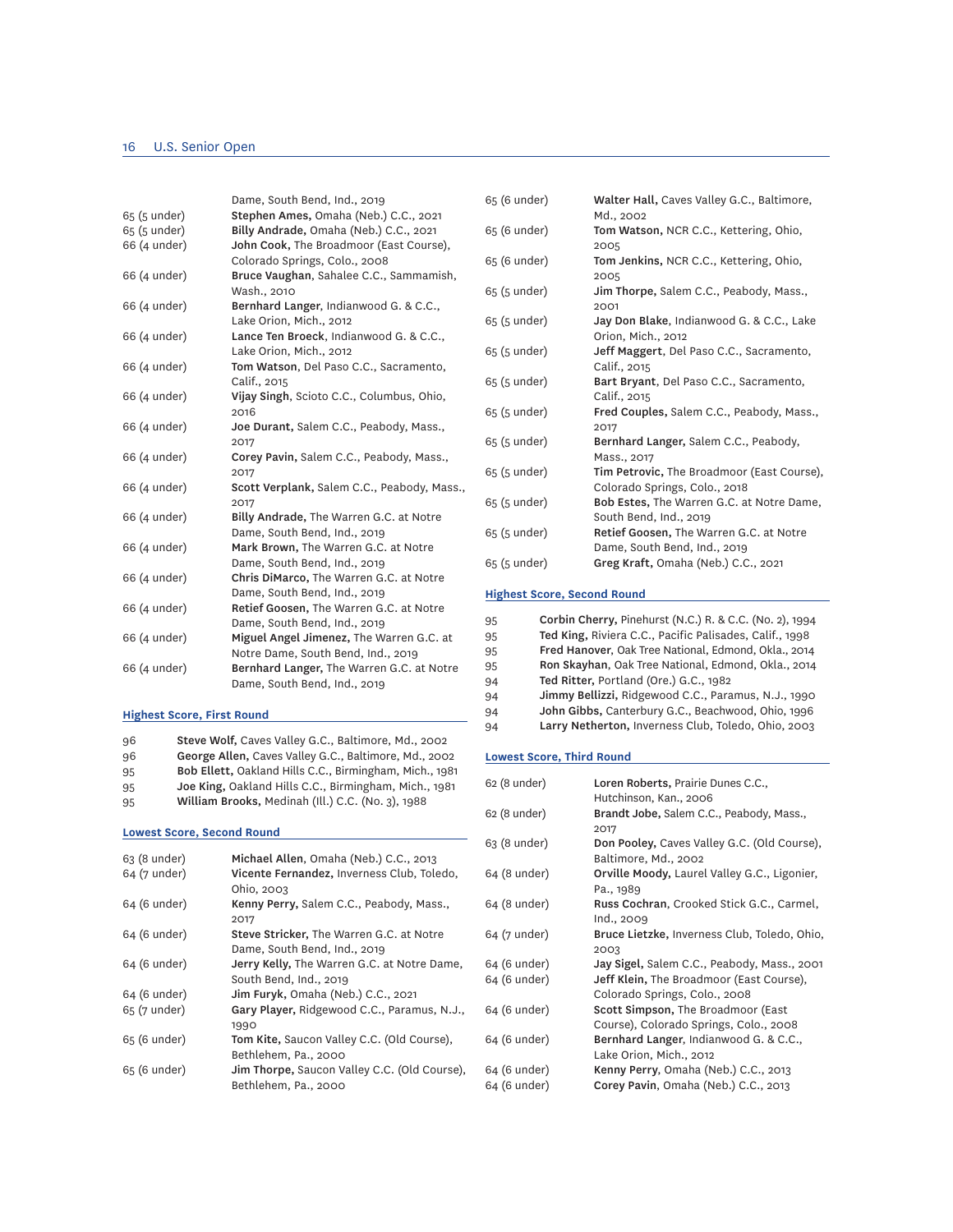| 64 (6 under) | Kenny Perry, Del Paso C.C., Sacramento, |
|--------------|-----------------------------------------|
|              | Calif., 2015                            |
| 64 (6 under) | Steve Flesch, Omaha (Neb.) C.C., 2021   |

**Highest Score, Third Round**

| 88 | Bill Chaddock, Winged Foot G.C. (East Course),               |
|----|--------------------------------------------------------------|
|    | Mamaroneck, N.Y., 1980                                       |
| 88 | Bob Campbell, Salem C.C., Peabody, Mass., 2001               |
| 87 | Jack Harden, Hazeltine National G.C., Chaska, Minn.,<br>1983 |
| 87 | Alton Duhon, Edgewood Tahoe G.C., Stateline, Nev.,<br>1985   |
| 87 | Tony Jacklin, Riviera C.C., Pacific Palisades, Calif., 1998  |

### **Lowest Score, Fourth Round**

| 63 (8 under) | Allen Doyle, NCR C.C., Kettering, Ohio, 2005 |
|--------------|----------------------------------------------|
| 63 (7 under) | Kenny Perry, Omaha (Neb.) C.C., 2013         |
| 63 (7 under) | Billy Andrade, Del Paso C.C., Sacramento,    |
|              | Calif., 2015                                 |
| 64 (8 under) | Loren Roberts, Crooked Stick G.C., Carmel,   |
|              | Ind., 2009                                   |
| 64 (6 under) | R.W. Eaks, Prairie Dunes C.C., Hutchinson,   |
|              | Kan., 2006                                   |
| 64 (6 under) | Lee Janzen, Del Paso C.C., Sacramento,       |
|              | Calif., 2015                                 |
| 64 (6 under) | Scott McCarron, The Warren G.C. at Notre     |
|              | Dame, South Bend, Ind., 2019                 |
| 65 (6 under) | Miller Barber, Portland (Ore.) G.C., 1982    |
| 65 (6 under) | Doug Sanders, Brooklawn C.C., Fairfield,     |
|              | Conn., 1987                                  |
| 65 (6 under) | Hale Irwin, Saucon Valley C.C. (Old Course), |
|              | Bethlehem, Pa., 2000                         |
| 65 (5 under) | Steve Elkington, Omaha (Neb.) C.C., 2013     |
| 65 (5 under) | Kirk Triplett, Omaha (Neb.) C.C., 2013       |
| 65 (5 under) | Jeff Hart, Omaha (Neb.) C.C., 2013           |
| 65 (5 under) | Jeff Maggert, Del Paso C.C., Sacramento,     |
|              | Calif., 2015                                 |

### **Highest Score, Fourth Round**

- 103 Richard King, Hazeltine National G.C., Chaska, Minn., 1983
- 91 Bill Chaddock, Winged Foot G.C. (East Course), Mamaroneck, N.Y., 1980
- 91 Dick McNeill, Medinah (Ill.) C.C. (No. 3), 1988

### **Lowest Score, 9 Holes**

| 28 | Tom Kite, first nine, first round, Indianwood G. & C.C., |
|----|----------------------------------------------------------|
|    | Lake Orion, Mich., 2012                                  |
| 28 | Kenny Perry, second nine, third round, Del Paso C.C.,    |
|    | Sacramento, Calif., 2015                                 |

- 29 Olin Browne, second nine, third round, Inverness Club, Toledo, Ohio, 2011
- 29 Jay Don Blake, first nine, second round, Indianwood G. & C.C., Lake Orion, Mich., 2012
- 29 Brandt Jobe, second nine, third round, Salem C.C., Peabody, Mass., 2017

| 29 | David Toms, second nine, first round, The Warren G.C.<br>at Notre Dame, South Bend, Ind., 2019     |
|----|----------------------------------------------------------------------------------------------------|
| 30 | Richard King, first nine, first round, Hazeltine National<br>G.C., Chaska, Minn., 1983             |
| 30 | Gordon Jones, second nine, first round, Brooklawn C.C.,<br>Fairfield, Conn., 1987                  |
| 30 | Gary Player, first nine, second round, Ridgewood C.C.,<br>Paramus, N.J., 1990                      |
| 30 | Tom Weiskopf, first nine, fourth round, Cherry Hills C.C.,<br>Cherry Hills Village, Colo., 1993    |
| 30 | Ed Dougherty, second nine, first round, Des Moines G. &<br>C.C., West Des Moines, Iowa, 1999       |
| 30 | Jim Thorpe, second nine, second round, Saucon Valley<br>C.C. (Old Course), Bethlehem, Pa., 2000    |
| 30 | John Jacobs, first nine, fourth round, Saucon Valley C.C.<br>(Old Course), Bethlehem, Pa., 2000    |
| 30 | Jim Thorpe, first nine, second round, Salem C.C.,<br>Peabody, Mass., 2001                          |
| 30 | Tom Kite, first nine, second round, Salem C.C.,<br>Peabody, Mass., 2001                            |
| 30 | Jay Sigel, first nine, third round, Salem C.C., Peabody,<br>Mass., 2001                            |
| 30 | Allen Doyle, first nine, fourth round, NCR C.C.,<br>Kettering, Ohio, 2005                          |
| 30 | Andy Bean, first nine, third round, Prairie Dunes C.C.,<br>Hutchinson, Kan., 2006                  |
| 30 | Loren Roberts, first nine, third round, Prairie Dunes<br>C.C., Hutchinson, Kan., 2006              |
| 30 | D.A. Weibring, first nine, fourth round, Prairie Dunes<br>C.C., Hutchinson, Kan., 2006             |
| 30 | Jeff Klein, first nine, third round, The Broadmoor (East<br>Course), Colorado Springs, Colo., 2008 |
| 30 | Olin Browne, first nine, fourth round, Sahalee C.C.,<br>Sammamish, Wash., 2010                     |
| 30 | Bernhard Langer, first nine, third round, Indianwood G.<br>& C.C., Lake Orion, Mich., 2012         |
| 30 | Michael Allen, first nine, second round, Omaha (Neb.)<br>C.C., 2013                                |
| 30 | John Riegger, first nine, second round, Omaha (Neb.)<br>C.C., 2013                                 |
| 30 | Chien Soon Lu, first nine, third round, Omaha (Neb.)<br>C.C., 2013                                 |
| 30 | Steve Pate, first nine, third round, Omaha (Neb.) C.C.,<br>2013                                    |
| 30 | Kenny Perry, first nine, fourth round, Omaha (Neb.)<br>C.C., 2013                                  |
| 30 | Billy Andrade, second nine, fourth round, Del Paso C.C.,<br>Sacramento, Calif., 2015               |
| 30 | Bart Bryant, second nine, second round, Del Paso C.C.,<br>Sacramento, Calif., 2015                 |
| 30 | Kohki Idoki, second nine, fourth round, Del Paso C.C.,<br>Sacramento, Calif., 2015                 |
| 30 | Olin Browne, second nine, first round, Salem C.C.,<br>Peabody, Mass., 2017                         |
| 30 | Paul Goydos, second nine, first round, Salem C.C.,<br>Peabody, Mass., 2017                         |
| 30 | Jay Haas, second nine, second round, Salem C.C.,<br>Peabody, Mass., 2017                           |
| 30 | Tim Petrovic, first nine, second round, The Broadmoor                                              |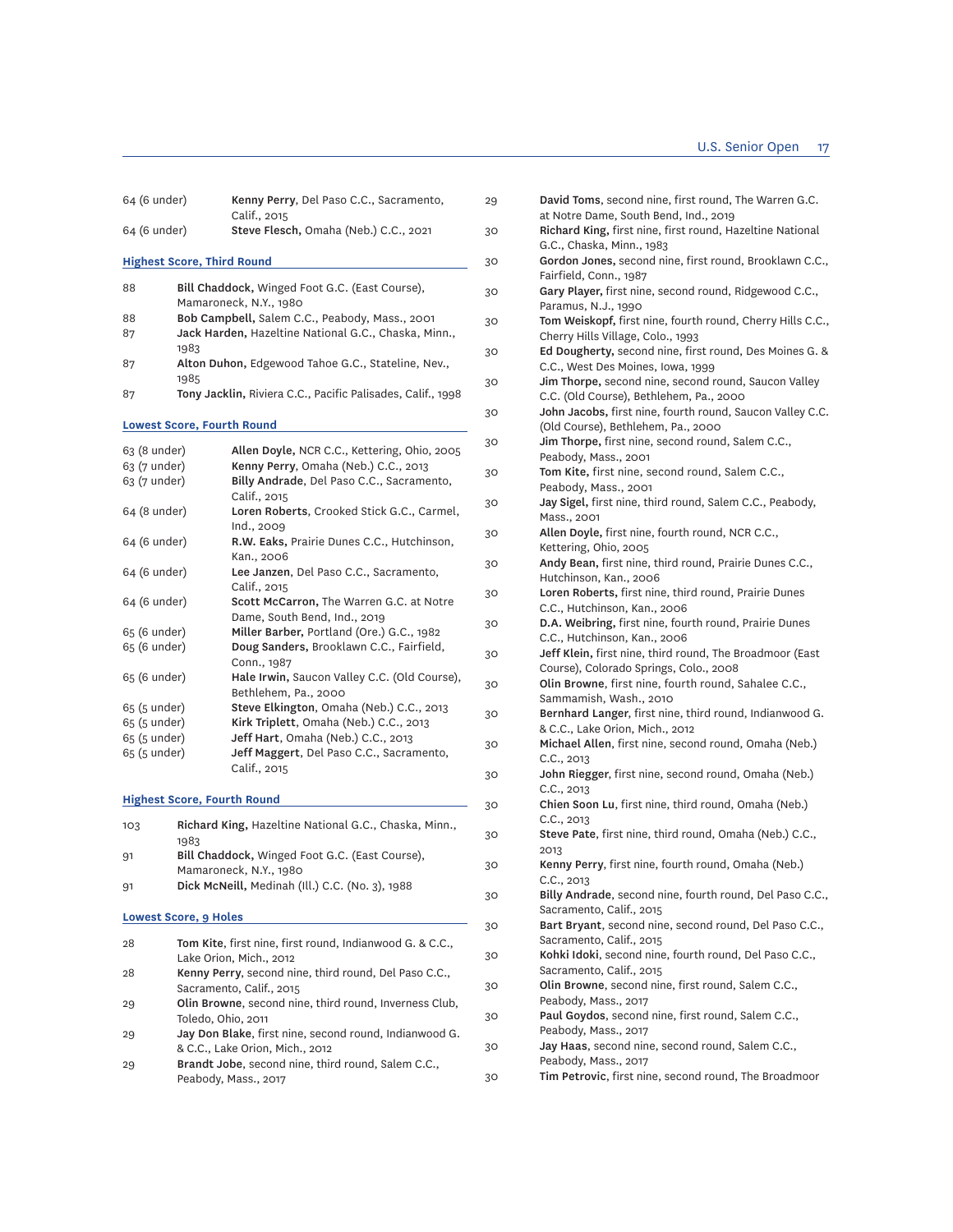(East Course), Colorado Springs, Colo., 2018

30 Steve Stricker, second nine, first round, The Warren G.C. at Notre Dame, South Bend, Ind., 2019

### **Largest 54-Hole Lead**

- 7 Dave Stockton (204), Canterbury G.C., Beachwood, Ohio, 1996
- 6 Steve Stricker (192), The Warren G.C. at Notre Dame, South Bend, Ind., 2019
- 5 Bernhard Langer and Fred Couples (205), Sahalee C.C., Sammamish, Wash., 2010
- 4 Dale Douglass (206), Scioto C.C., Columbus, Ohio, 1986
- 4 Bruce Lietzke (204), Inverness Club, Toledo, Ohio, 2003 4 Bernhard Langer (200), Indianwood G. & C.C., Lake
- Orion, Mich., 2012 4 Jim Furyk (202), Omaha (Neb.) C.C., 2021
- 

### **Largest 36-Hole Lead**

- 5 Michael Allen (130), Omaha (Neb.) C.C., 2013
- 3 Dale Douglass (138), Scioto C.C., Columbus, Ohio, 1986
- 3 Billy Casper (140), Medinah (Ill.) C.C. (No. 3), 1988
- 3 Dave Stockton (133), Saucon Valley C.C. (Old Course), Bethlehem, Pa., 1992
- 3 Ed Dougherty (137), Des Moines (Iowa) G. & C.C., 1999 2 Arnold Palmer (142), Oak Hill C.C. (East Course),
- Rochester, N.Y., 1984 2 Simon Hobday (133), Pinehurst (N.C.) R. & C.C. (No. 2), 1994
- 2 Ray Floyd (140), Riviera C.C., Pacific Palisades, Calif., 1998
- 2 Craig Stadler, Loren Roberts and Tom Watson (133), NCR C.C., Kettering, Ohio, 2005
- 2 Bernhard Langer (137), Sahalee C.C., Sammamish, Wash., 2010
- 2 Steve Stricker (126), The Warren G.C. at Notre Dame, South Bend, Ind., 2019
- 2 Jim Furyk (136), Omaha (Neb.) C.C., 2021

### **Largest 18-Hole Lead**

- 3 Bob Charles (66), Canterbury G.C., Beachwood, Ohio, 1996
- 3 R.W. Eaks (64), Caves Valley G.C., Baltimore, Md., 2002
- 3 Tom Watson (66), Inverness Club, Toledo, Ohio, 2003
- 2 Mike Fetchik, Ted Kroll, Charlie Sifford and Bill Trombley (72), Winged Foot G.C. (East Course), Mamaroneck, N.Y., 1980
- 2 Walt Zembriski (68), Edgewood Tahoe G.C., Stateline, Nev., 1985
- 2 Dale Douglass (66), Scioto C.C., Columbus, Ohio, 1986
- 2 Simon Hobday and Jim Albus (66), Pinehurst (N.C.) R. & C.C. (No. 2), 1994
- 2 Ed Dougherty (68), Des Moines (Iowa) G. & C.C., 1999
- 2 Bruce Vaughan (66), Sahalee C.C., Sammamish, Wash., 2010
- 2 Vijay Singh (66), Scioto C.C., Columbus, Ohio, 2016
- 2 Jerry Kelly (66), The Broadmoor (East Course), Colorado Springs, Colo, 2018

### **Largest 54-Hole Lead, Non-Winner**

- 4 Bernhard Langer, Indianwood G. & C.C., Lake Orion, Mich., 2012
- 3 Ray Floyd, Riviera C.C., Pacific Palisades, Calif., 1998
- 3 Tom Watson, Whistling Straits, Kohler, Wis., 2007
- 3 Gene Sauers, Oak Tree National, Edmond, Okla., 2014 2 Bruce Fleisher, Saucon Valley C.C. (Old Course),
- Bethlehem, Pa., 2000
- 2 Tom Kite, Bellerive C.C., St. Louis, Mo., 2004
- 2 Tom Watson, Prairie Dunes C.C., Hutchinson, Kan., 2006
- 2 Michael Allen, Omaha (Neb.) C.C., 2013

### **Largest 36-Hole Lead, Non-Winner**

- 5 Michael Allen, Omaha (Neb.) C.C., 2013
- 3 Billy Casper, Medinah (Ill.) C.C. (No. 3), 1988
- 3 Dave Stockton, Saucon Valley C.C. (Old Course), Bethlehem, Pa., 1992
- 3 Ed Dougherty, Des Moines (Iowa) G. & C.C., 1999
- 3 Tom Watson, Whistling Straits, Kohler, Wis., 2007
- 2 Arnold Palmer, Oak Hill C.C. (East Course), Rochester, N.Y., 1984
- 2 Ray Floyd, Riviera C.C., Pacific Palisades, Calif., 1998

### **Largest 18-Hole Lead, Non-Winner**

- 3 Bob Charles, Canterbury G.C., Beachwood, Ohio, 1996
- 3 R.W. Eaks, Caves Valley G.C., Baltimore, Md., 2002
- 3 Tom Watson, Inverness Club, Toledo, Ohio, 2003
- 2 Mike Fetchik, Ted Kroll, Charlie Sifford, and a-Bill Trombley, Winged Foot G.C. (East Course),
	- Mamaroneck, N.Y., 1980
- 2 Walt Zembriski, Edgewood Tahoe G.C., Stateline, Nev., 1985
- 2 Ed Dougherty, Des Moines (Iowa) G. & C.C., 1999
- 2 Bruce Vaughan, Sahalee C.C., Sammamish, Wash., 2010
- 2 Vijay Singh, Scioto C.C., Columbus, Ohio, 2016
- 2 Jerry Kelly, The Broadmoor (East Course), Colorado Springs, Colo, 2018

### **Best Comeback by Winner, Final Round**

| 9 strokes | Allen Doyle (71-67-73-63), NCR C.C.,<br>Kettering, Ohio, 2005              |
|-----------|----------------------------------------------------------------------------|
| 5 strokes | Brad Bryant (71-72-71-68), Whistling Straits,                              |
|           | Kohler, Wis., 2007                                                         |
| 4 strokes | Bruce Fleisher (69-71-72-68), Salem C.C.,                                  |
|           | Peabody, Mass., 2001                                                       |
| 4 strokes | Roger Chapman (68-68-68-66), Indianwood                                    |
|           | G. & C.C., Lake Orion, Mich., 2012                                         |
| 4 strokes | Colin Montgomerie (65-71-74-69), Oak Tree<br>National, Edmond, Okla., 2014 |
|           |                                                                            |

### **Best Comeback by Winner, Final 36 Holes**

| 10 strokes | Kenny Perry (67-73-64-63), Omaha (Neb.)     |
|------------|---------------------------------------------|
|            | C.C., 2013                                  |
| 7 strokes  | Larry Laoretti (68-72-67-68), Saucon Valley |
|            | C.C. (Old Course), Bethlehem, Pa., 1992     |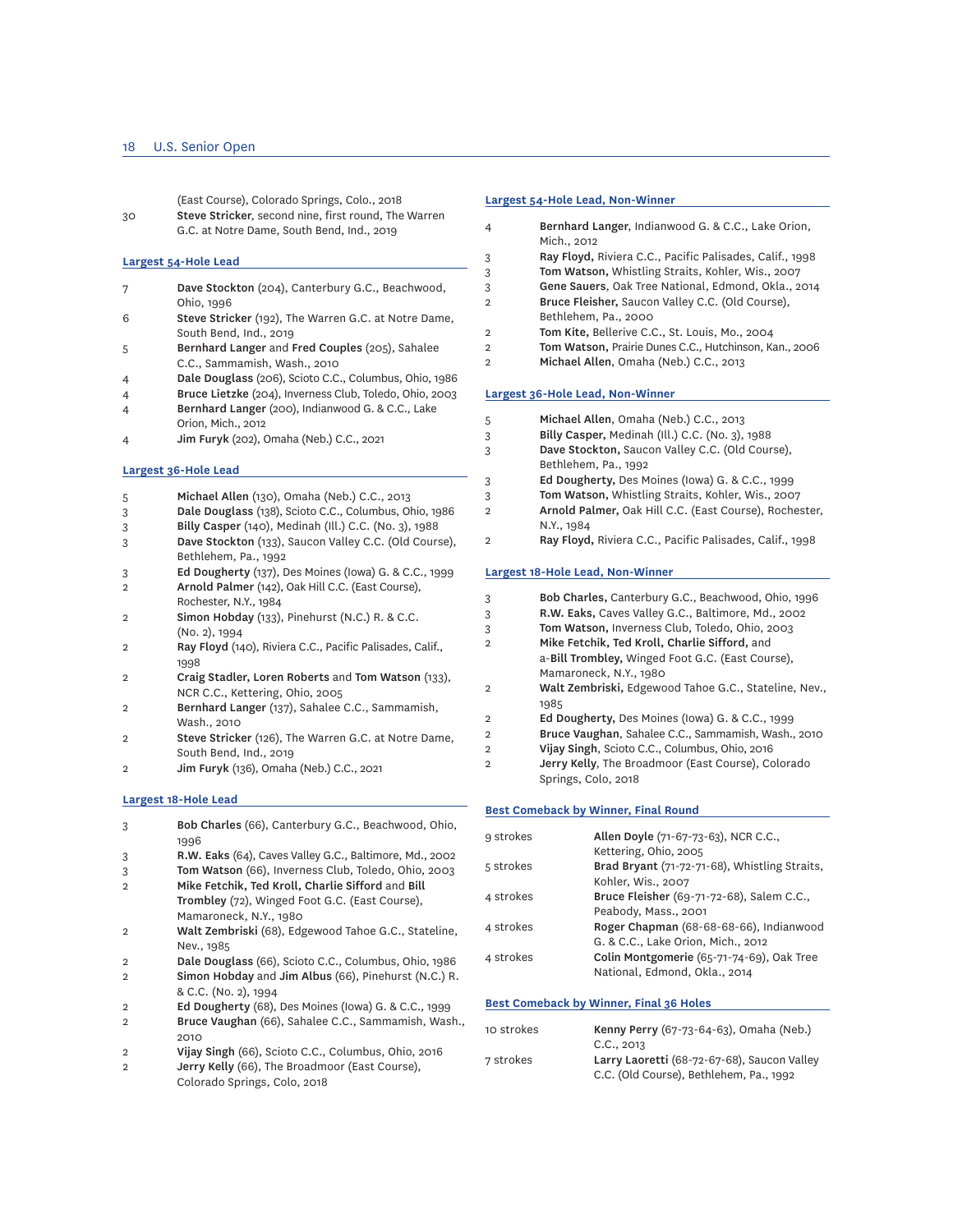| 7 strokes                               | Brad Bryant (71-72-71-68), Whistling Straits,<br>Kohler, Wis., 2007 |
|-----------------------------------------|---------------------------------------------------------------------|
| 7 strokes                               | Jim Furyk (72-64-66-71), Omaha (Neb.) C.C.,<br>2021                 |
| 6 strokes                               | Arnold Palmer (72-76-68-73), Oakland Hills                          |
|                                         | C.C., Birmingham, Mich., 1981                                       |
| 6 strokes                               | Orville Moody (72-73-64-70), Laurel Valley                          |
|                                         | G.C., Ligonier, Pa., 1989                                           |
| 6 strokes                               | Don Pooley (71-70-63-70), Caves Valley G.C.                         |
|                                         | (Old Course), Baltimore, Md., 2002                                  |
| 6 strokes                               | David Toms (71-70-66-70), The Broadmoor                             |
|                                         | (East Course), Colorado Springs, Colo., 2018                        |
|                                         |                                                                     |
| Best Comeback by Winner, Final 54 Holes |                                                                     |

| 7 strokes | Don Pooley (71-70-63-70), Caves Valley G.C.<br>(Old Course), Baltimore, Md., 2002 |
|-----------|-----------------------------------------------------------------------------------|
| 7 strokes | Hale Irwin (77-68-71-69), Riviera C.C.,                                           |
|           | Pacific Palisades, Calif., 1998                                                   |
| 7 strokes | Allen Doyle (71-67-73-63), NCR C.C.,                                              |
|           | Kettering, Ohio, 2005                                                             |
| 5 strokes | Gary Player (74-70-71-73), Medinah (Ill.) C.C.                                    |
|           | (No. 3), 1988                                                                     |
| 5 strokes | Brad Bryant (71-72-71-68), Whistling Straits,                                     |
|           | Kohler, Wis., 2007                                                                |
|           |                                                                                   |

### **Largest Winning Margin**

| 6 strokes | Gary Player, Brooklawn C.C., Fairfield,      |
|-----------|----------------------------------------------|
|           | Conn., 1987                                  |
| 6 strokes | Fred Funk, Crooked Stick G.C., Carmel, Ind., |
|           | 2009                                         |
| 6 strokes | Steve Stricker, The Warren G.C. at Notre     |
|           | Dame, South Bend, Ind., 2019                 |
| 5 strokes | Kenny Perry, Omaha (Neb.) C.C., 2013         |
| 4 strokes | Roberto De Vicenzo, Winged Foot G.C. (East   |
|           | Course), Mamaroneck, N.Y., 1980              |
| 4 strokes | Miller Barber, Portland (Ore.) G.C., 1982    |
| 4 strokes | Miller Barber, Edgewood Tahoe G.C.,          |
|           | Stateline, Nev., 1985                        |
| 4 strokes | Larry Laoretti, Saucon Valley C.C. (Old      |
|           | Course), Bethlehem, Pa., 1992                |
| 4 strokes | Tom Weiskopf, Congressional C.C.,            |
|           | Bethesda, Md., 1995                          |
| 4 strokes | <b>Eduardo Romero, The Broadmoor (East</b>   |
|           | Course), Colorado Springs, Colo., 2008       |
|           |                                              |

### **Lowest Score by Winner, First Round**

| 62 (8 under) | Steve Stricker, The Warren G.C. at Notre<br>Dame, South Bend, Ind., 2019 |
|--------------|--------------------------------------------------------------------------|
| 64 (7 under) | Olin Browne, Inverness Club, Toledo, Ohio,<br>2011                       |
| 65 (6 under) | Peter Jacobsen, Bellerive C.C., St. Louis,<br>Mo., 2004                  |
| 65 (6 under) | Colin Montgomerie, Oak Tree National,<br>Edmond, Okla., 2014             |
| 65 (5 under) | Kenny Perry, Salem C.C., Peabody, Mass.,<br>2017                         |
| 66 (5 under) | Dale Douglass, Scioto C.C., Columbus, Ohio,<br>1986                      |

| 66 (5 under) | Simon Hobday, Pinehurst (N.C.) R. & C.C.<br>(No. 2), 1994                         |
|--------------|-----------------------------------------------------------------------------------|
| 66 (5 under) | Hale Irwin, Saucon Valley C.C. (Old Course),<br>Bethlehem, Pa., 2000              |
|              | <b>Highest Score By Winner, First Round</b>                                       |
| 77 (6 over)  | Hale Irwin, Riviera C.C., Pacific Palisades,<br>Calif., 1998                      |
| 74 (3 over)  | Roberto De Vicenzo, Winged Foot G.C. (East<br>Course), Mamaroneck, N.Y., 1980     |
| 74 (4 over)  | Miller Barber, Oak Hill C.C. (East Course),<br>Rochester, N.Y., 1984              |
| 74 (2 over)  | Gary Player, Medinah (Ill.) C.C. (No. 3), 1988                                    |
|              | <b>Lowest Score By Winner, Second Round</b>                                       |
| 64 (6 under) | Kenny Perry, Salem C.C., Peabody, Mass.,<br>2017                                  |
| 64 (6 under) | Steve Stricker, The Warren G.C. at Notre<br>Dame, South Bend, Ind., 2019          |
| 64 (6 under) | Jim Furyk, Omaha (Neb.) C.C., 2021                                                |
| 65 (5 under) | Jeff Maggert, Del Paso C.C., Sacramento,<br>Calif., 2015                          |
| 67 (5 under) | Dave Stockton, Canterbury G.C., Beachwood,<br>Ohio, 1996                          |
| 67 (5 under) | Fred Funk, Crooked Stick G.C., Carmel, Ind.,<br>2009                              |
| 67 (4 under) | Simon Hobday, Pinehurst (N.C.) C.C.<br>(No. 2), 1994                              |
| 67 (4 under) | Allen Doyle, NCR C.C., Kettering, Ohio, 2005                                      |
| 67 (3 under) | Graham Marsh, Olympia Fields (Ill.) C.C.,<br>1997                                 |
| 68 (4 under) | Lee Trevino, Ridgewood C.C., Paramus, N.J.,<br>1990                               |
| 68 (3 under) | Gary Player, Brooklawn C.C., Fairfield,<br>Conn., 1987                            |
| 68 (2 under) | Roger Chapman, Indianwood G. & C.C., Lake<br>Orion, Mich., 2012                   |
|              | <b>Highest Score By Winner, Second Round</b>                                      |
| 76 (6 over)  | Arnold Palmer, Oakland Hills C.C.,<br>Birmingham, Mich., 1981                     |
| 74 (4 over)  | Miller Barber, Oak Hill C.C. (East Course),<br>Rochester, N.Y., 1984              |
| 73 (3 over)  | Kenny Perry, Omaha (Neb.) C.C., 2013                                              |
| 73 (2 over)  | Roberto De Vicenzo, Winged Foot G.C. (East                                        |
| 73 (2 over)  | Course), Mamaroneck, N.Y., 1980<br>Jack Nicklaus, Cherry Hills C.C., Cherry Hills |
| 73 (1 over)  | Village, Colo., 1993<br>Orville Moody, Laurel Valley G.C., Ligonier,              |
|              | Pa., 1989                                                                         |
|              | <b>Lowest Score By Winner, Third Round</b>                                        |
| 63 (8 under) | Don Pooley, Caves Valley G.C. (Old Course),<br>Baltimore, Md., 2002               |
| 64 (8 under) | Orville Moody, Laurel Valley G.C., Ligonier,                                      |

Pa., 1989 io,  $64$  (7 under) Bruce Lietzke, Inverness Club, Toledo, Ohio,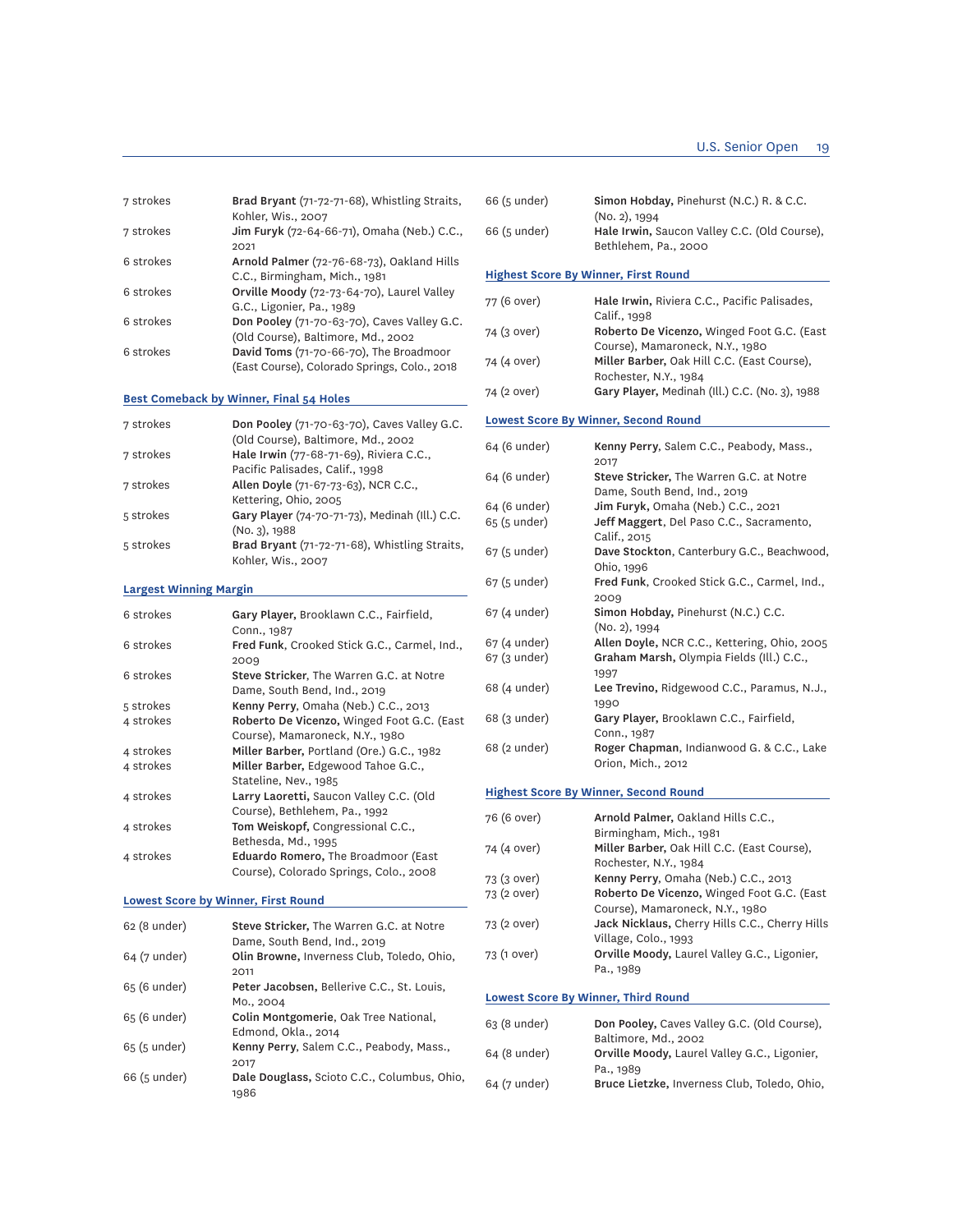|                                             | 2003                                           |
|---------------------------------------------|------------------------------------------------|
| 64 (6 under)                                | Kenny Perry, Omaha (Neb.) C.C., 2013           |
| 65 (6 under)                                | Hale Irwin, Saucon Valley C.C. (Old Course),   |
|                                             | Bethlehem, Pa., 2000                           |
| 65 (6 under)                                | Olin Browne, Inverness Club, Toledo, Ohio,     |
|                                             | 2011                                           |
| 65 (5 under)                                | Eduardo Romero, The Broadmoor (East            |
|                                             | Course), Colorado Springs, Colo., 2008         |
|                                             |                                                |
| <b>Highest Score By Winner, Third Round</b> |                                                |
|                                             |                                                |
| 74 (3 over)                                 | Colin Montgomerie, Oak Tree National,          |
|                                             | Edmond, Okla., 2014                            |
| 73 (2 over)                                 | Billy Casper, Hazeltine National G.C.,         |
|                                             | Chaska, Minn., 1983                            |
| 73 (2 over)                                 | Allen Doyle, NCR C.C., Kettering, Ohio, 2005   |
| 73 (1 over)                                 | Lee Trevino, Ridgewood C.C., Paramus, N.J.,    |
|                                             | 1990                                           |
| 73 (1 over)                                 | Dave Eichelberger, Des Moines (Iowa) G. &      |
|                                             | C.C., 1999                                     |
|                                             |                                                |
|                                             | <b>Lowest Score by Winner, Fourth Round</b>    |
|                                             |                                                |
| 63 (7 under)                                | Allen Doyle, NCR C.C., Kettering, Ohio, 2005   |
| 63 (7 under)                                | Kenny Perry, Omaha (Neb.) C.C., 2013           |
| 65 (7 under)                                | Fred Funk, Crooked Stick G.C., Carmel, Ind.,   |
|                                             | 2009                                           |
| 65 (6 under)                                | Miller Barber, Portland (Ore.) G.C., 1982      |
| 65 (6 under)                                | Hale Irwin, Saucon Valley C.C. (Old Course),   |
|                                             | Bethlehem, Pa., 2000                           |
| 65 (5 under)                                | Jeff Maggert, Del Paso C.C., Sacramento,       |
|                                             | Calif., 2015                                   |
| 66 (5 under)                                | Gary Player, Brooklawn C.C., Fairfield,        |
|                                             | Conn., 1987                                    |
| 66 (4 under)                                | Roger Chapman, Indianwood G. & C.C., Lake      |
|                                             | Orion, Mich., 2012                             |
|                                             |                                                |
|                                             | <b>Highest Score By Winner, Fourth Round</b>   |
|                                             |                                                |
| 75 (4 over)                                 | Simon Hobday, Pinehurst (N.C.) R. & C.C.       |
|                                             | (No. 2), 1994                                  |
| 73 (1 over)                                 | Gary Player, Medinah (Ill.) C.C. (No. 3), 1988 |
| 73 (1 over)                                 | Dave Stockton, Canterbury G.C.,                |
|                                             | Beachwood, Ohio, 1996                          |
| 73 (2 over)                                 | Billy Casper, Hazeltine National G.C., Chaska, |
|                                             | Minn., 1983                                    |
| 73 (2 over)                                 | Dale Douglass, Scioto C.C., Columbus, Ohio,    |
|                                             | 1986                                           |
| 73 (2 over)                                 | Bruce Lietzke, Inverness Club, Toledo, Ohio,   |
|                                             | 2003                                           |
|                                             |                                                |

73 (3 over) Eduardo Romero, The Broadmoor (East Course), Colorado Springs, Colo., 2008

### **Lowest Score to Lead Field, 18 Holes**

| 62 | Kirk Triplett, Salem C.C., Peabody, Mass., 2017 |  |  |  |
|----|-------------------------------------------------|--|--|--|
|----|-------------------------------------------------|--|--|--|

- 62 Steve Stricker, The Warren G.C. at Notre Dame, South Bend, Ind., 2019
- 62 David Toms, The Warren G.C. at Notre Dame, South Bend, Ind., 2019

| 64 | Bruce Fleisher, Saucon Valley C.C. (Old Course),        |
|----|---------------------------------------------------------|
|    | Bethlehem, Pa., 2000                                    |
| 64 | R.W. Eaks, Caves Valley G.C. (Old Course), Baltimore,   |
|    | Md., 2002                                               |
| 64 | Craig Stadler, NCR C.C., Kettering, Ohio, 2005          |
| 65 | Peter Jacobsen, Bellerive C.C., St. Louis, Mo., 2004    |
| 65 | Stephen Ames, Omaha (Neb.) C.C., 2021                   |
| 65 | Billy Andrade, Omaha (Neb.) C.C., 2021                  |
| 65 | Tom Kite, Indianwood G. & C.C., Lake Orion, Mich., 2012 |
| 65 | Colin Montgomerie, Oak Tree National, Edmond, Okla.,    |
|    | 2014                                                    |
| 66 | Dale Douglass, Scioto C.C., Columbus, Ohio, 1986        |
| 66 | Gordon Jones and Peter Thomson, Brooklawn C.C.,         |
|    | Fairfield, Conn., 1987                                  |
| 66 | Simon Hobday and Jim Albus, Pinehurst (N.C.) R. &       |
|    | C.C. (No. 2), 1994                                      |
| 66 | Bob Charles, Canterbury G.C., Beachwood, Ohio, 1996     |
| 66 | Tom Watson, Inverness Club, Toledo, Ohio, 2003          |
| 66 | Eduardo Romero, Whistling Straits, Kohler, Wis., 2007   |
| 66 | Tom Watson, Del Paso C.C., Sacramento, Calif., 2015     |
| 66 | Vijay Singh, Scioto C.C., Columbus, Ohio, 2016          |
| 66 | Jerry Kelly, The Broadmoor (East Course), Colorado      |
|    | Springs, Colo., 2018                                    |

### **Lowest Score to Lead Field, 36 Holes**

| 126 | Steve Stricker, The Warren G.C. at Notre Dame, South<br>Bend, Ind., 2019 |
|-----|--------------------------------------------------------------------------|
| 129 | Kirk Triplett, Salem C.C., Peabody, Mass., 2017                          |
| 129 | Kenny Perry, Salem C.C., Peabody, Mass., 2017                            |
| 130 | Michael Allen, Omaha (Neb.) C.C., 2013                                   |
| 133 | Dave Stockton, Saucon Valley C.C. (Old Course),<br>Bethlehem, Pa., 1992  |
| 133 | Simon Hobday, Pinehurst (N.C.) R. & C.C. (No. 2), 1994                   |
| 133 | Bruce Fleisher, Saucon Valley C.C. (Old Course),                         |
|     | Bethlehem, Pa., 2000                                                     |
| 133 | Craig Stadler, Loren Roberts and Tom Watson, NCR                         |
|     | C.C., Kettering, Ohio, 2005                                              |
| 133 | a-Tim Jackson, Crooked Stick G.C., Carmel, Ind., 2009                    |
| 133 | Olin Browne, Inverness Club, Toledo, Ohio, 2011                          |
| 134 | Fred Funk, The Broadmoor (East Course), Colorado                         |
|     | Springs, Colo., 2008                                                     |
| 134 | Joey Sindelar, Crooked Stick G.C., Carmel, Ind., 2009                    |
| 134 | Lance Ten Broeck, Indianwood G. & C.C., Lake Orion,                      |
|     | Mich., 2012                                                              |
|     | <b>Lowest Score to Lead Field, 54 Holes</b>                              |
|     |                                                                          |
| 192 | Steve Stricker, The Warren G.C. at Notre Dame, South                     |

- Bend, Ind., 2019 195 Kirk Triplett, Salem C.C., Peabody, Mass., 2017
- 198 Olin Browne, Inverness Club, Toledo, Ohio, 2011
- 199 Simon Hobday, Pinehurst (N.C.) R. & C.C. (No. 2), 1994
- 200 Bruce Fleisher, Saucon Valley C.C. (Old Course),
	- Bethlehem, Pa., 2000
- 200 Bernhard Langer, Indianwood G. & C.C., Lake Orion, Mich., 2012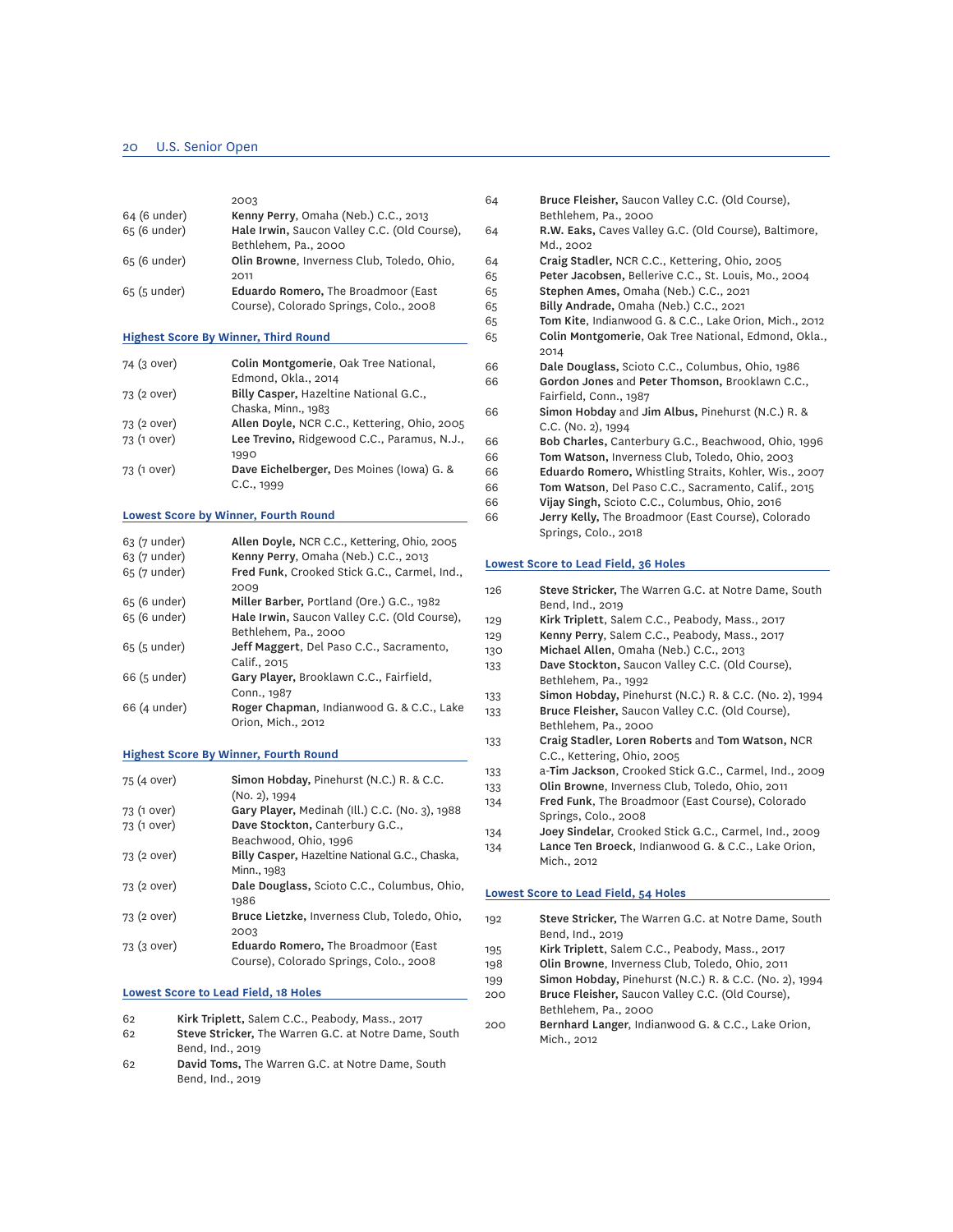### **Highest Score to Lead Field, 18 Holes**

| 72 | Mike Fetchick, Ted Kroll, Charles Sifford and         |
|----|-------------------------------------------------------|
|    | a-Bill Trombley, Winged Foot G.C. (East Course).      |
|    | Mamaroneck, N.Y., 1980                                |
| 71 | Ken Towns and Joe Jimenez, Portland (Ore.) G.C., 1982 |

### **Highest Score to Lead Field, 36 Holes**

| 144     | a-William C. Campbell, Winged Foot G.C. (East          |
|---------|--------------------------------------------------------|
|         | Course), Mamaroneck, N.Y., 1980                        |
| 142     | Bob Goalby, Oakland Hills C.C. (South Course),         |
|         | Birmingham, Mich., 1981                                |
| 142     | Gene Littler, Portland (Ore.) G.C., 1982               |
| 142     | Arnold Palmer, Oak Hill C.C. (East Course), Rochester, |
|         | N.Y., 1984                                             |
| $A - A$ | Beheut Be Vicenze, Hozelting National C.C., Chaolin    |

- 141 Robert De Vicenzo, Hazeltine National G.C., Chaska, Minn., 1983
- 141 Walt Zembriski, Edgewood Tahoe G.C., Stateline, Nev., 1985

### **Highest Score to Lead Field, 54 Holes**

- 216 Arnold Palmer, Billy Casper and Art Wall, Oakland Hills C.C. (South Course), Birmingham, Mich., 1981
- 216 Don Sikes, Portland (Ore.) G.C., 1982
- 215 Roberto De Vicenzo, Winged Foot G.C. (East Course), Mamaroneck, N.Y., 1980
- 215 Billy Casper, Hazeltine National G.C., Chaska, Minn., 1983
- 215 Gary Player and Billy Casper, Medinah (Ill.) C.C. (No. 3), 1988
- 214 Arnold Palmer, Oak Hill C.C. (East Course), Rochester, N.Y., 1984
- 214 Miller Barber, Edgewood Tahoe G.C., Stateline, Nev., 1985

### **Highest Score to Lead Field, 72 Holes**

| 289 | Arnold Palmer, Bob Stone and Billy Casper, Oakland |
|-----|----------------------------------------------------|
|     | Hills C.C. (South Course), Birmingham, Mich., 1981 |

- 288 Billy Casper and Rod Funseth, Hazeltine National G.C., Chaska, Minn., 1983
- 288 Gary Player and Bob Charles, Medinah (Ill.) C.C. (No. 3), 1988

NOTE: The following records \* include the years 1991-Present only, due to incomplete statistics before 1991.

### **\*Fewest Sub-Par Rounds, Championship**

- 15 Oakland Hills C.C., Birmingham, Mich., 1991
- 18 Riviera C.C., Pacific Palisades, Calif., 1998
- Salem C.C., Peabody, Mass., 2001
- 28 Inverness Club, Toledo, Ohio, 2003

### **\*Most Over-Par Rounds, Championship**

- 404 Oakland Hills C.C., Birmingham, Mich., 1991
- 398 Riviera C.C., Pacific Palisades, Calif., 1998
- 391 Olympia Fields (Ill.) C.C., 1997

### **\*Fewest Sub-Par Rounds By Field, First Round**

- 1 Riviera C.C., Pacific Palisades, Calif., 1998
- 1 Salem C.C., Peabody, Mass., 2001
- 2 Oakland Hills C.C., Birmingham, Mich., 1991
- 4 Inverness Club, Toledo, Ohio, 2003

# **\*Fewest Sub-Par Rounds By Field, Second Round**

- 4 Riviera C.C., Pacific Palisades, Calif., 1998
- 5 The Broadmoor (East Course), Colorado Springs, Colo.,
	- 2008
- 7 Oakland Hills C.C., Birmingham, Mich., 1991
- 7 Inverness Club, Toledo, Ohio, 2003
- 7 Omaha (Neb.) C.C., 2021

### **\*Fewest Sub-Par Rounds By Field, Third Round**

- 3 Riviera C.C., Pacific Palisades, Calif., 1998
- 3 Oak Tree National, Edmond, Okla., 2014
- 4 Oakland Hills C.C., Birmingham, Mich., 1991
- 4 Scioto C.C., Columbus, Ohio, 2016
- 7 Inverness Club, Toledo, Ohio, 2003
- 7 Sahalee C.C., Sammamish, Wash., 2010

### **\*Fewest Sub-Par Rounds By Field, Fourth Round**

- 2 Oakland Hills C.C., Birmingham, Mich., 1991 3 THe Broadmoor (East Course), Colorado Springs, Colo., 2018
- 5 Whistling Straits, Kohler, Wis., 2007
- 7 Salem C.C., Peabody, Mass., 2001

### **Highest 36-Hole Cut**

| 158 (14 over) | Edgewood Tahoe G.C., Stateline, Nev., 1985    |
|---------------|-----------------------------------------------|
| 157 (17 over) | Oak Hill C.C. (East Course), Rochester, N.Y., |
|               | 1984                                          |
| 156 (14 over) | Winged Foot G.C. (East Course),               |
|               | Mamaroneck, N.Y., 1980                        |
| 156 (12 over) | Medinah (Ill.) C.C. (No. 3), 1988             |
| 156 (12 over) | Laurel Valley G.C., Ligonier, Pa., 1989       |

### **Lowest 36-Hole Cut**

| 141 (1 over) | Salem C.C., Peabody, Mass., 2017           |
|--------------|--------------------------------------------|
| 141 (1 over) | The Warren G.C. at Notre Dame, South Bend, |
|              | Ind., 2019                                 |
| 144 (2 over) | Inverness Club, Toledo, Ohio, 2011         |
| 145 (3 over) | NCR C.C., Kettering, Ohio, 2005            |
| 145 (5 over) | Del Paso C.C., Sacramento, Calif., 2015    |
| 146 (4 over) | Bellerive C.C., St. Louis, Mo., 2004       |
|              |                                            |

### **Most Players to Make Cut**

| 73 | Saucon Valley C.C. (Old Course), Bethlehem, Pa., 1992 |
|----|-------------------------------------------------------|
| 72 | Del Paso C.C., Sacramento, Calif., 2015               |
| 69 | Sahalee C.C., Sammamish, Wash., 2010                  |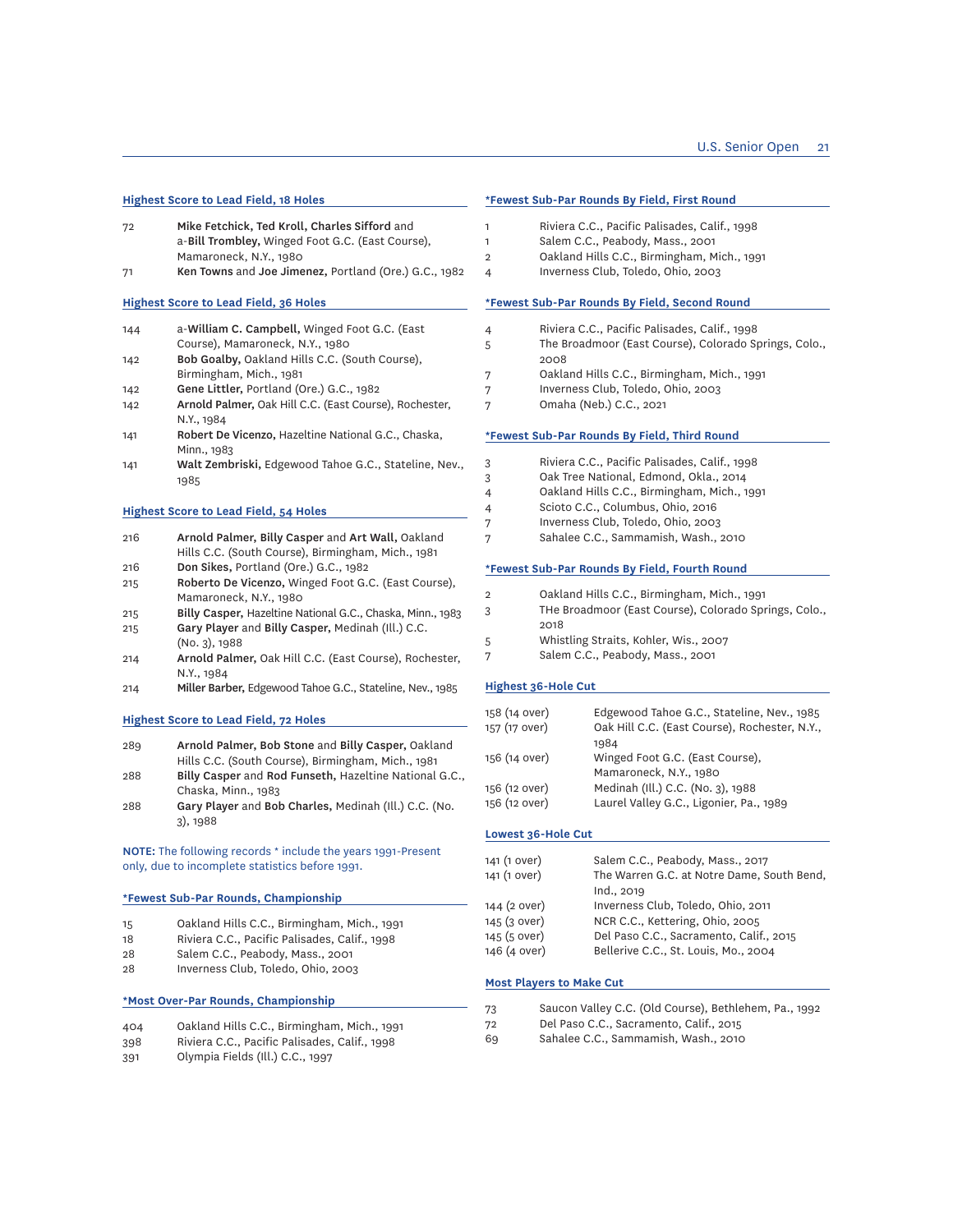| <b>Most Players Completed 72 Holes</b> |  |  |  |  |  |  |
|----------------------------------------|--|--|--|--|--|--|
|----------------------------------------|--|--|--|--|--|--|

- 72 Del Paso C.C., Sacramento, Calif., 2015
- 69 Sahalee C.C., Sammamish, Wash., 2010<br>68 Olymnia Fields (III) C.C. 1997
- 68 Olympia Fields (Ill.) C.C., 1997

### **Most Players to Tie for Lead, 18 Holes**

- 7 Omaha (Neb.) C.C., 2013
- 5 Olympia Fields (Ill.) C.C., 1997
- 4 Winged Foot G.C. (East Course), Mamaroneck, N.Y., 1980
- 4 Crooked Stick G.C., Carmel, Ind., 2009

### **Most Players to Tie for Lead, 36 Holes**

- 3 Laurel Valley C.C., Ligonier, Pa., 1989
- 3 NCR C.C., Kettering, Ohio, 2005
- 3 Del Paso C.C., Sacramento, Calif., 2015
- 2 Bellerive C.C., St. Louis, Mo., 2004<br>2 Salem C.C., Peabody Mass, 2017
- Salem C.C., Peabody, Mass., 2017

### **Most Players to Tie for Lead, 54 Holes**

- 3 Oakland Hills C.C. (South Course), Birmingham, Mich., 1981 2 Medinah (Ill.) C.C. (No. 3), 1988
- 2 NCR C.C., Kettering, Ohio, 2005
- 2 Sahalee C.C., Sammamish, Wash., 2010
- 2 Del Paso C.C., Sacramento, Calif., 2015

### **\*Most Sub-Par Rounds, Championship**

- 128 Inverness Club, Toledo, Ohio, 2011 116 Crooked Stick G.C., Carmel, Ind., 2009
- 111 The Warren G.C. at Notre Dame, South Bend, Ind., 2019 106 Salem C.C., Peabody, Mass., 2017
- 98 Bellerive C.C., St. Louis, Mo., 2004

### **\*Most Sub-Par 72-Hole Totals, Championship**

- 36 Inverness Club, Toledo, Ohio, 2011
- 32 The Warren G.C. at Notre Dame, South Bend, Ind., 2019
- 31 Crooked Stick G.C., Carmel, Ind., 2009
- 28 Salem C.C., Peabody, Mass., 2017 24 Pinehurst (N.C.) R. & C.C. (No. 2), 1994

### **\*Most Sub-Par Scores, First Round**

- 42 The Warren G.C. at Notre Dame, South Bend Ind., 2019
- 40 Salem C.C., Peabody, Mass., 2017
- 35 Crooked Stick G.C., Carmel, Ind., 2009
- 35 Inverness Club, Toledo, Ohio, 2011
- 30 Saucon Valley C.C. (Old Course), Bethlehem, Pa., 2000
- 30 NCR C.C., Kettering, Ohio, 2005
- 28 Bellerive C.C., St. Louis, Mo., 2004
- 28 Indianwood G. & C.C., Lake Orion, Mich., 2012

### **\*Most Sub-Par Scores, Second Round**

- 40 Salem C.C., Peabody, Mass., 2017
- 39 Inverness Club, Toledo, Ohio, 2011
- 38 The Warren G.C. at Notre Dame, South Bend, Ind., 2019
- 35 NCR C.C., Kettering, Ohio, 2005
- 32 Bellerive C.C., St. Louis, Mo., 2004
- 32 Del Paso C.C., Sacramento, Calif., 2015

### **\*Most Sub-Par Scores, Third Round**

- 34 Inverness Club, Toledo, Ohio, 2011
- 27 Omaha (Neb.) C.C., 2013
- 25 Crooked Stick G.C., Carmel, Ind., 2009

### **\*Most Sub-Par Scores, Fourth Round**

- 25 Crooked Stick G.C., Carmel, Ind., 2009
- 23 Saucon Valley C.C. (Old Course), Bethlehem, Pa., 1992
- 23 Del Paso C.C., Sacramento, Calif., 2015
- 22 Saucon Valley C.C. (Old Course), Bethlehem, Pa., 2000

### **Miscellaneous**

### **Most Consecutive Birdies**

| 5  | Dale Douglass, holes 6-10, Scioto C.C., Columbus,                                              |
|----|------------------------------------------------------------------------------------------------|
|    | Ohio, 1986 (first round)                                                                       |
| 5  | Isao Aoki, holes 4-8, Congressional C.C., Bethesda,                                            |
|    | Md., 1995 (third round)                                                                        |
| 5  | Bill Brask, holes 2-6, Saucon Valley C.C. (Old Course),<br>Bethlehem, Pa., 2000 (fourth round) |
|    | Loren Roberts, holes 9-13, Crooked Stick G.C., Carmel,                                         |
| 5  | Ind., 2009 (fourth round)                                                                      |
| 5  | Russ Cochran, holes 4-8, Inverness Club, Toledo, Ohio,                                         |
|    | 2011 (fourth round)                                                                            |
| 5  | Jay Don Blake, holes 5-9, Indianwood G. & C.C., Lake                                           |
|    | Orion, Mich., 2012 (second round)                                                              |
| 5  | Chris Williams, holes 1-5, Omaha (Neb.) C.C., 2013                                             |
|    | (third round)                                                                                  |
| 5  | Corey Pavin, holes 7-11, Omaha (Neb.) C.C., 2013                                               |
|    | (fourth round)                                                                                 |
| 5  | Jeff Maggert, holes 15-1, Del Paso C.C., Sacramento,                                           |
|    | Calif., 2015 (second round                                                                     |
| 5  | Jeff Sluman, holes 10-14, Salem C.C., Peabody, Mass.,                                          |
|    | 2017 (first round)                                                                             |
| 5  | Brandt Jobe, holes 12-16, Salem C.C., Peabody, Mass.,                                          |
|    | 2017 (second round)                                                                            |
|    |                                                                                                |
|    | <b>Most Senior Open Appearances</b>                                                            |
| 26 | Dale Douglass (1986-2011)                                                                      |
| 25 | Arnold Palmer (1981-2005)                                                                      |
| 23 | Dave Eichelberger (1994-2016)                                                                  |
| 23 | Hale Irwin (1995-2018)                                                                         |
| 19 | Miller Barber (1981-2001)                                                                      |
| 19 | Larry Laoretti (1992-2014)                                                                     |

- 18 Tom Kite (2000-2019)
- 18 Graham Marsh (1994-2013)
- 18 Gil Morgan (1997-2016)
- 18 Gary Player (1986-2006)

### **Most Consecutive Senior Opens Started**

26 Dale Douglass (1986-2011)

- 
- 
-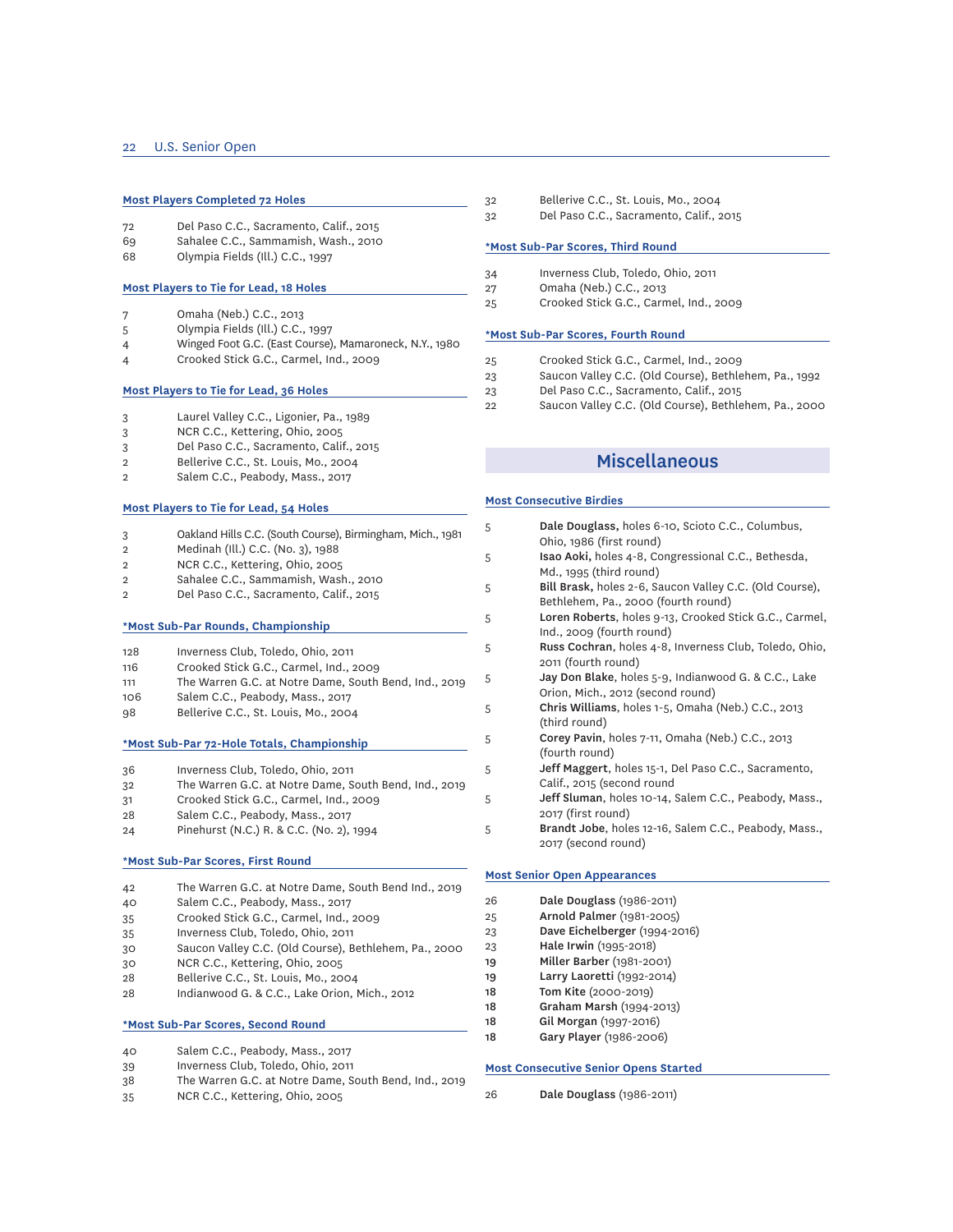| 25             | Arnold Palmer (1981-2005)             | <b>Most Top-10 Finishes</b> |                                    |
|----------------|---------------------------------------|-----------------------------|------------------------------------|
| 23             | Dave Eichelberger (1994-2016)         |                             |                                    |
| 18             | Larry Laoretti (1992-2009)            | 8                           | Miller Barber                      |
| 17             | Miller Barber (1981-1997)             | 8                           | Jack Nicklaus                      |
| 16             | Chi Chi Rodriguez (1986-2001)         | 8                           | Hale Irwin                         |
| 15             | Bob Gilder (2001-2015)                | 8                           | <b>Tom Watson</b>                  |
| 15             | Hale Irwin (2004-2018)                | 7                           | Bernhard Langer                    |
| 15             | Tom Kite (2000-2014)                  | 7                           | Gary Player                        |
|                |                                       | 7                           | Chi Chi Rodriguez                  |
|                | Most Senior Opens Completed, 72 Holes | 6                           | <b>Harold Henning</b>              |
|                |                                       | 6                           | Dave Stockton                      |
| 17             | <b>Tom Watson</b>                     | 6                           | Peter Thomson                      |
| 16             | Jay Haas                              | 6                           | Allen Doyle                        |
| 16             | Hale Irwin                            |                             |                                    |
| 16             | Gil Morgan                            |                             | <b>Most Top-25 Finishes</b>        |
| 16             | Arnold Palmer                         |                             |                                    |
|                | Miller Barber                         | 14                          | <b>Tom Watson</b>                  |
| 15             |                                       | 13                          | Bernhard Langer                    |
| 14             | <b>Bob Charles</b>                    | 12                          | Jay Haas                           |
| 14             | Dale Douglass                         | 12                          | Jack Nicklaus                      |
| 14             | Tom Kite                              | 11                          | Miller Barber                      |
| 14             | Gary Player                           | 11                          | Ray Floyd                          |
|                |                                       |                             | <b>Hale Irwin</b>                  |
|                | <b>Most Senior Open Rounds</b>        | 11                          |                                    |
|                |                                       | 11                          | Gary Player                        |
| 83             | Arnold Palmer (1981-2005)             | 10                          | <b>Bob Charles</b>                 |
| 80             | Dale Douglass (1986-2011)             | 10                          | <b>Tom Kite</b>                    |
| 78             | Hale Irwin (1995-2018)                | 10                          | Tom Lehman                         |
| 70             | Dave Eichelberger (1994-2016)         | 10                          | Gil Morgan                         |
| 68             | Miller Barber (1981-2001)             | 10                          | Loren Roberts                      |
| 68             | Gil Morgan (1997-2016)                | 10                          | Chi Chi Rodriguez                  |
| 68             | Tom Watson (2000-2019)                |                             |                                    |
|                |                                       |                             |                                    |
|                |                                       |                             | <b>Consecutive Top-5 Finishes</b>  |
|                | <b>Runner-Up Finishes</b>             |                             |                                    |
|                |                                       | 6                           | Hale Irwin (1995-2000)             |
| 3              | Tom Watson (2002, 2003, 2006)         | $\overline{4}$              | <b>Miller Barber (1982-1985)</b>   |
| 3              | Fred Funk (2008, 2012, 2013)          | $\overline{4}$              | Jack Nicklaus (1990-1993)          |
| $\overline{2}$ | Jack Nicklaus (1990, 1995)            | 3                           | Gary Player (1986-1988)            |
| $\overline{2}$ | Hale Irwin (1996, 2004)               | 3                           | Orville Moody (1987-1989)          |
| $\overline{2}$ | Miguel Angel Jimenez (2016, 2018)     | 3                           | Tom Weiskopf (1993-1995)           |
| $\overline{2}$ | <b>Jerry Kelly (</b> 2018, 2019)      | 3                           | Tom Watson (2005-2007)             |
|                |                                       |                             |                                    |
|                | <b>Most Top-3 Finishes</b>            |                             | <b>Consecutive Top-10 Finishes</b> |
|                |                                       |                             |                                    |
| 5              | Hale Irwin                            | $\overline{7}$              | Gary Player (1986-1992)            |
| 5              | Jack Nicklaus                         | 6                           | Miller Barber (1981-1986)          |
| 5              | Gary Player                           | 6                           | Peter Thomson (1983-1988)          |
| $\overline{4}$ | Miller Barber                         | 6                           | Harold Henning (1985-1990)         |
| $\overline{4}$ | <b>Fred Funk</b>                      | 6                           | Jack Nicklaus (1990-1995)          |
|                |                                       | 6                           | Hale Irwin (1995-2000)             |
|                | <b>Most Top-5 Finishes</b>            | $\overline{4}$              | Gay Brewer (1982-1985)             |
|                |                                       | $\overline{4}$              | Chi Chi Rodriguez (1990-1993)      |
| 8              | Hale Irwin                            | $\overline{4}$              | Orville Moody (1986-1989)          |
| 7              | Jack Nicklaus                         | $\overline{4}$              | Jim Dent (1989-1992)               |
| 6              | <b>Tom Watson</b>                     | $\overline{4}$              | Graham Marsh (1994-1997)           |
| 5              | <b>Gary Player</b>                    | $\overline{4}$              | Allen Doyle (2000-2003)            |
| 4              | Miller Barber                         | 4                           | D.A. Weibring (2004-2007)          |
| 4              | Allen Doyle                           |                             |                                    |
| 4              | <b>Fred Funk</b>                      |                             |                                    |
| 4              | <b>Bernhard Langer</b>                |                             | <b>Most Sub-Par Rounds, Career</b> |
| 4              |                                       | 29                          | Bernhard Langer                    |
| $\overline{4}$ | Chi Chi Rodriguez<br>Peter Thomson    | 29                          | Tom Watson                         |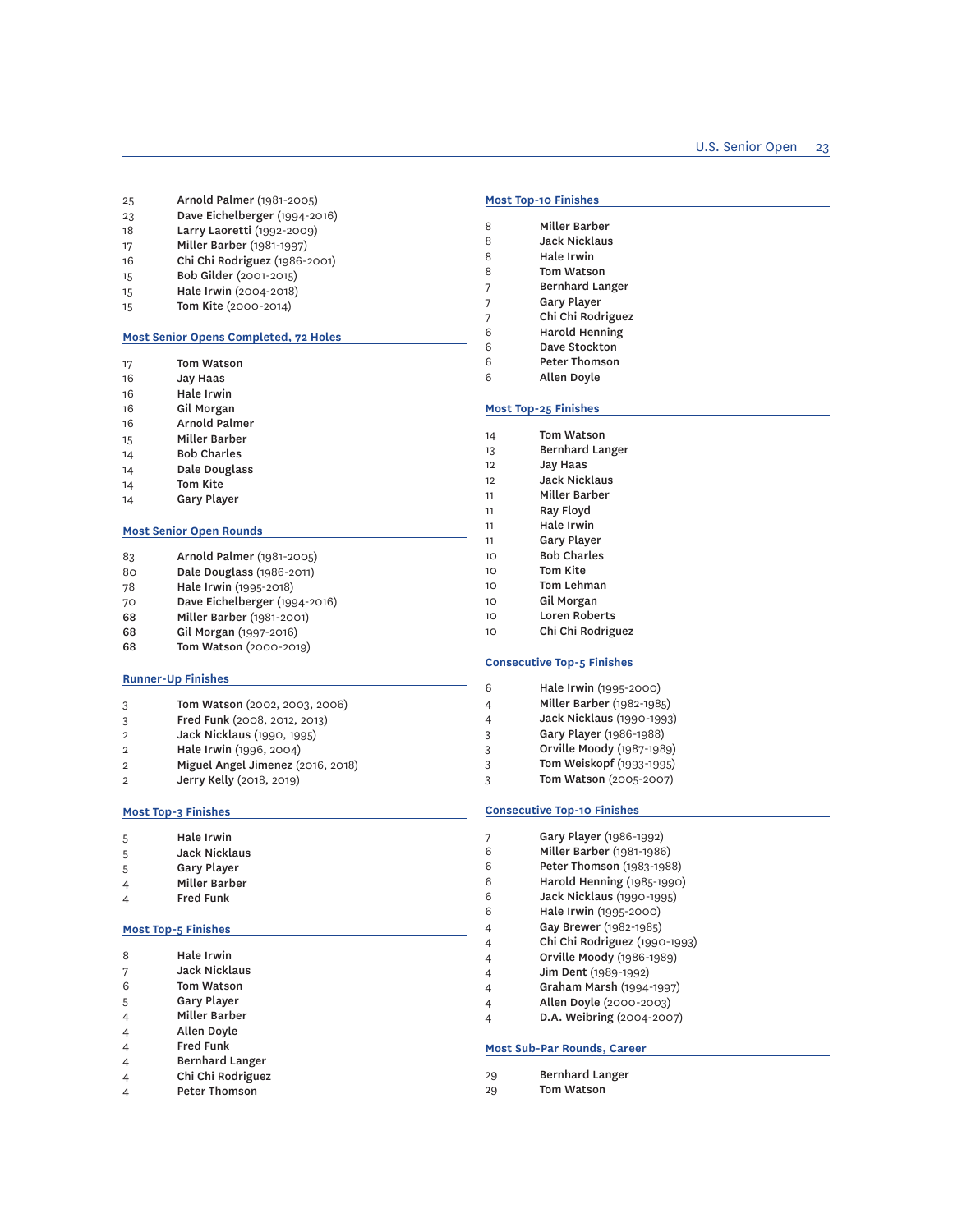- 28 Jack Nicklaus
- 27 Jay Haas
- 27 Hale Irwin
- 21 Raymond Floyd 21 Tom Lehman

### **Rounds in the 60s, Career**

- 26 Bernhard Langer
- 24 Tom Watson
- 21 Hale Irwin
- 20 Jay Haas
- 17 Fred Funk
- 17 Tom Kite 17 Tom Lehman
- 17 Jack Nicklaus
- 

### **Players Who Led First Three Rounds But Did Not Win (9)**

Billy Casper (1988) Raymond Floyd (1998) Ed Dougherty (1999) Bruce Fleisher (2000) Craig Stadler (2005) Bernhard Langer (2012) Michael Allen (2013) Kirk Triplett (2017) Jerry Kelly (2018)

### **Holes in One (20)**

Bob Marshall, 3rd hole, first round, Oak Hill C.C. (East Course), Rochester, N.Y., 1984

Joe Cheves, 15th hole, first round, Oak Hill C.C. (East Course), Rochester, N.Y., 1984

Mac Main, 7th hole, second round, Edgewood Tahoe G.C., Stateline, Nev., 1985

Bobby Nichols, 17th hole, fourth round, Pinehurst (N.C.) R. & C.C. (No. 2), 1994

Jack Nicklaus, 7th hole, fourth round, Congressional C.C., Bethesda, Md., 1995

Dick Goetz, 11th hole, first round, Olympia Fields (Ill.) C.C., 1997 Charles Smith, 14th hole, first round, Riviera C.C., Pacific Palisades, Calif., 1998

Hank Cooper, 3rd hole, second round, Des Moines (Iowa) G. and C.C., 1999

a-Randy Reznicek, 12th hole, first round, Inverness Club, Toledo, Ohio, 2003

John Aubrey, 6th hole, first round, Bellerive C.C., St. Louis, Mo., 2004

Mike McCullough, 13th hole, first round, Bellerive C.C., St. Louis, Mo., 2004

a-Pat Tallent, 6th hole, first round, Bellerive C.C., St. Louis, Mo., 2004

Curtis Strange, 13th hole, first round, NCR C.C., Kettering, Ohio, 2005

Walter Hall, 13th hole, second round, NCR C.C., Kettering, Ohio, 2005

Rick Rhoden, 2nd hole, fourth round, NCR C.C., Kettering, Ohio, 2005

Walter Hall, 10th hole, second round, Prairie Dunes C.C., Hutchinson, Kan., 2006 Bob Ford, 3rd hole, second round, Whistling Straits, Kohler, Wis., 2007 D.A. Weibring, 3rd hole, second round, Inverness Club, Toledo, Ohio, 2011 Mike Keymont, 2nd hole, second round, Del Paso C.C., Sacramento, Calif., 2015 Neil Lancaster, 2nd hole, fourth round, Del Paso C.C., Sacramento, Calif., 2015 Duffy Waldorf, 3rd hole, first round, Salem C.C., Peabody, Mass., 2017 Stan Souza, 4th hole, first round, The Broadmoor (East Course), Colorado Springs, Colo., 2018

### **Double Eagle (1)**

Bruce Lietzke, fourth round, sixth hole (with rescue club), NCR C.C., Kettering, Ohio, 2005

### Playoffs

### **Longest Playoff**

19 holes Billy Casper (75-3) and Rod Funseth (75-4), Hazeltine National G.C., Chaska, Minn., 1983

### **Lowest 18-Hole Score In Playoff**

- 65 Jack Nicklaus, Oakland Hills C.C. (South Course), Birmingham, Mich., 1991 68 Gary Player, Medinah (Ill.) C.C. (No. 3), 1988
- 69 Chi Chi Rodriguez, Oakland Hills C.C. (South Course), Birmingham, Mich., 1991

### **Most Competitors in Playoff**

3 Oakland Hills C.C. (South Course), Birmingham, Mich., 1981

### Final Qualifying

### **Low Scores (since 1980)**

- 63 Kent Jones, The Club at Las Campanas, Santa Fe, N.M., 2018
- 63 Leonard Thompson, Florence (S.C.) C.C., 2006
- 63 Jimmy Banks, Grenelefe Golf & Tennis Resort, Haines City, Fla., 1996
- 64 Clark Dennis, Las Colinas C.C., Dallas, Texas, 2017
- 64 Brad Lardon, Club at Carlton Woods (Nicklaus Course), The Woodlands, Texas, 2016
- 64 Bill Harvey, Albuquerque (N.M.) C.C., 2014
- 64 a-Bert Atkinson, Florence (S.C.) C.C., 2009
- 64 Steve Haskins, Albuquerque (N.M.) C.C., 2009
- 64 Wesley Burton, Quail Ridge C.C. (North Course),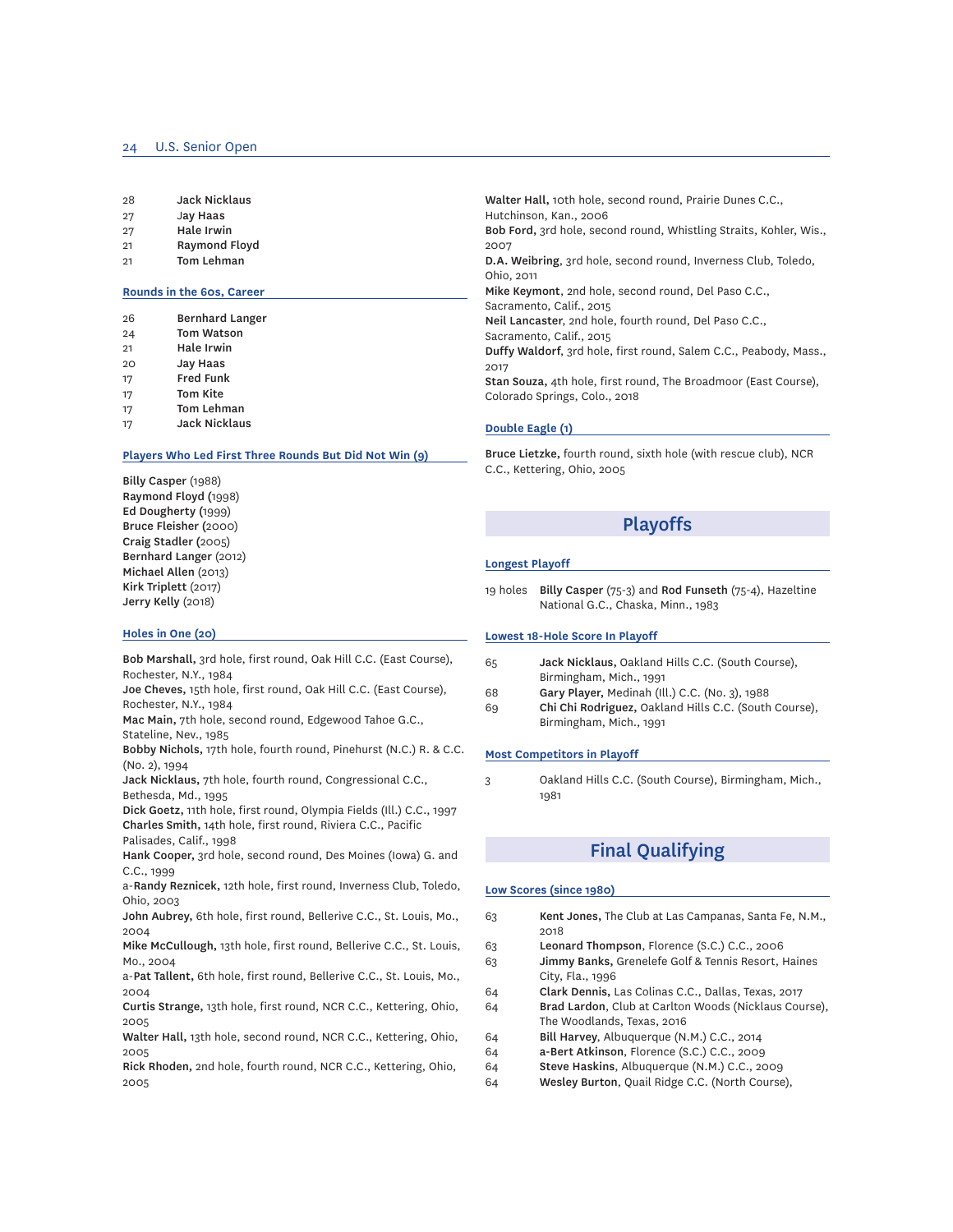| 64       | Boynton Beach, Fla., 2007<br>Rod Souza, Saddle Creek C.C., Copperopolis, Calif.,               | Е<br>6 |
|----------|------------------------------------------------------------------------------------------------|--------|
| 64       | 2004<br>Robert Gaona, Tuscany Falls C.C., Goodyear, Ariz.,                                     | 6      |
|          | 2002                                                                                           |        |
| 64       | Dick McClean, Redlands (Calif.) C.C., 2001<br>Steve Moreland, Cedarwood C.C., Charlotte, N.C., | 6<br>в |
| 64       | 2000                                                                                           |        |
|          | Jeff Brehaut, Soule Park G.C., Ojai, Calif., 2019                                              | в      |
| 65<br>65 | Jacob Ferenz, Vinoy G.C., St. Petersburg, Fla., 2018                                           |        |
|          | a-Scott McGihon, Brentwood C.C., Los Angeles, Calif.,                                          |        |
| 65       | 2018                                                                                           | 6      |
| 65       | Tommy Tolles, Starmount Forest C.C., Greensboro,<br>N.C., 2017                                 | 6      |
| 65       | David McNabb, Argyle C.C., Silver Spring, Md., 2017                                            | 6      |
| 65       | John Riegger, Crystalaire C.C., Llano, Calif., 2017                                            |        |
| 65       | Greg Bruckner, Arrowhead C.C., Glendale, Ariz., 2016                                           | 6      |
| 65       | Gary Hallberg, North Hills C.C., Menomonee Falls,                                              |        |
|          | Wis., 2016                                                                                     | в      |
| 65       | Mike Small, Brickyard Crossing, Indianapolis, Ind.,<br>2016                                    | 6      |
| 65       | Geoffrey Sisk, Ipswich (Mass.) C.C., 2015                                                      |        |
| 65       | Bart Bryant, Ruth Lake C.C., Hinsdale, Ill., 2013                                              | 6      |
| 65       | Robert Thompson, Ridglea C.C., Fort Worth, Texas,                                              | 6      |
|          | 2012                                                                                           |        |
| 65       | Richard Parker Jr., Thorny Lea G.C., Brockton, Mass.,                                          | 6      |
|          | 2010                                                                                           | 6      |
| 65       | Fulton Allem, Lake Wales (Fla.) C.C., 2009                                                     |        |
| 65       | a-Steven Liebler, Florence (S.C.) C.C., 2009                                                   | в      |
| 65       | Javier Sanchez, Florence (S.C.) C.C., 2009                                                     |        |
| 65       | Jim Woodward, Willowbend C.C., Wichita, Kan., 2009                                             | 6      |
| 65       | Jim Kane, Leawood South C.C., Leawood, Kan., 2008                                              | 6      |
| 65       | Donnie Hammond, Florence (S.C.) C.C., 2007                                                     | 6      |
| 65       | Patrick Laverty, Spring Valley Lake C.C., Victorville,                                         | 6      |
|          | Calif., 2006                                                                                   |        |
| 65       | Ray Stewart, Astoria G. & C.C., Warrenton, Ore., 2004                                          | в      |
| 65       | R.W. Eaks, Tuscany Falls C.C., Goodyear, Ariz., 2002                                           | 6      |
| 65       | Greg Edwards, Four Seasons Resort/Cottonwood<br>Valley G.C., 2002                              | в      |
| 65       | Paul Rylz, Blue Mound G. & C.C., Wauwatosa, Wis.,                                              | 6      |
|          | 2001                                                                                           | в      |
| 65       | Jesse Patino, Riverchase G.C., Dallas, Texas, 1999                                             | 6      |
| 65       | Jim Hayes, Woodhaven C.C., Fort Worth, Texas, 1996                                             | 6      |
| 65       | Todd White, Green Valley C.C., Greenville, S.C., 2021                                          | 6      |
| 66       | Trevor Dodds, The Bear's Club, Jupiter, Fla., 2019                                             | 6      |
| 66       | Ken Duke, Green Island C.C., Columbus, Ga., 2019                                               |        |
| 66       | a-Eddie Hargett, Argyle C.C., Silver Spring, Md., 2019                                         | Е      |
| 66       | a-Tucker Sampson, Argyle C.C., Silver Spring, Md.,                                             |        |
|          | 2019                                                                                           | в      |
| 66       | Mikael Hogberg, Highland C.C., Fayetteville, N.C., 2018                                        |        |
| 66       | Deane Pappas, Blue Hills C.C., Kansas City, Mo., 2018                                          | 6      |
| 66       | Jim Roy, New Castle (Pa.) C.C., 2018                                                           |        |
| 66       | Mark Brown, Argyle C.C., Silver Spring, Md., 2017                                              | 6      |
| 66       | Stuart Ingraham, Argyle C.C., Silver Spring, Md., 2017                                         |        |
| 66       | Brian Cairns, Brickyard Crossing C.C., Indianapolis,                                           | 6      |
| 66       | Ind., 2016<br>Miguel Angel Martin, Bent Tree C.C., Dallas, Texas,                              | 6      |
|          | 2016                                                                                           |        |
| 66       | Greg Parker, Colonial C.C., Thomasville, N.C., 2016                                            | 6      |

| 66 | Steve Pate, Annandale G.C., Pasadena, Calif., 2016                |
|----|-------------------------------------------------------------------|
| 66 | <b>a-Don Walsworth</b> , Indian Hills C.C., Mission Hills, Kan.,  |
|    | 2016                                                              |
| 66 | Joel Edwards, Ridglea C.C. (South Course), Fort                   |
|    | Worth, Texas, 2015                                                |
| 66 | Skip Kendall, Vinoy G.C., St. Petersburg, Fla., 2015              |
| 66 | Neal Lancaster, High Point C.C. (Willow Creek Course),            |
|    | High Point, N.C., 2015                                            |
| 66 | Michael Miles, The Olympic Club (Lake Course), San                |
|    | Francisco, Calif., 2015                                           |
|    | Stephen Schneiter, UNM Championship G.C.,                         |
| 66 |                                                                   |
|    | Albuquerque, N.M., 2015                                           |
| 66 | Joel Edwards, Split Rail G.C., Aledo, Texas, 2014                 |
| 66 | Dick Mast, Spring Meadows C.C., Linden, Mich., 2014               |
| 66 | Stephen Schneiter, Fox Hollow C.C. (Canyon/Meadow                 |
|    | Course), Lakewood, Colo., 2014                                    |
| 66 | Wes Short Jr., Village Links of Glen Ellyn, Glen Ellyn,           |
|    | Ill., 2014                                                        |
| 66 | <b>a-Matthew Sughrue</b> , Musket Ridge G.C., Myersville,         |
|    | Md., 2013                                                         |
| 66 | Rick Dewitt, The Heritage at Westmoor, Westminster,               |
|    | Colo., 2012                                                       |
| 66 | Joel Edwards, Ridglea C.C., Fort Worth, Texas, 2012               |
| 66 | a-Walter Gieselman, Radrick Farms G.C., Ann Arbor,                |
|    | Mich., 2012                                                       |
| 66 | Mark Johnson, Crystalaire C.C., Llano, Calif., 2012               |
| 66 | Dean Prowse, Wedgewood G. & C.C., Powell, Ohio,                   |
|    | 2012                                                              |
| 66 | a-Rick Cloninger, Greensboro C.C. (Farm Course),                  |
|    | Greensboro, N.C., 2011                                            |
| 66 | Mike Franco, Arrowhead C.C., Glendale, Ariz., 2011                |
| 66 | Mike Nicolette, Arrowhead C.C., Glendale, Ariz., 2011             |
| 66 | James Mason, Seven Oaks G.C., Hamilton, N.Y., 2010                |
| 66 | Naomichi (Joe) Ozaki, Seven Oaks G.C., Hamilton, N.Y.,            |
|    | 2010                                                              |
| 66 | Rod Nuckolls, Willowbend G.C., Wichita, Kan., 2010                |
| 66 | Eddie Terasa, Chenequa C.C., Hartland, Wis., 2010                 |
| 66 | Mike Barge, Bunker Hills G.C., Coon Rapids, Minn.,                |
|    | 2009                                                              |
| 66 | Mike Donald, Florence (S.C.) C.C., 2009                           |
| 66 | John Wilson, Crystalaire C.C., Llano, Calif., 2009                |
| 66 | Mitch Camp, Oak Tree C.C., West Middlesex, Pa., 2008              |
| 66 | Jim Prusia, Hampton Hall Club, Bluffton, S.C., 2008               |
| 66 | Tommy Brannen, Florence (S.C.) C.C., 2007                         |
|    |                                                                   |
| 66 | Roy Christensen, TalonsCove G.C., Saratoga Springs,<br>Utah, 2007 |
|    |                                                                   |
| 66 | Tim Conley, Glenmauria National G.C., Moosic, Pa.,                |
|    | 2007                                                              |
| 66 | Kirk Hanefeld, Wedgewood Pines C.C., Stow, Mass.,                 |
|    | 2007                                                              |
| 66 | Michael Paul, Thunder Canyon G. & C.C., Washoe                    |
|    | Valley, Nev., 2007                                                |
| 66 | a-Paul Simson, The Homestead (Cascades Course),                   |
|    | Hot Springs, Va., 2007                                            |
| 66 | Robert Thompson, Lakeside C.C., Houston, Texas,                   |
|    | 2007                                                              |
| 66 | Peter Busch, Rock Spring Club, West Orange, N.J.,                 |
|    |                                                                   |

2006<br>1**Will F** Will Frantz, TPC at Prestancia (Stadium Course),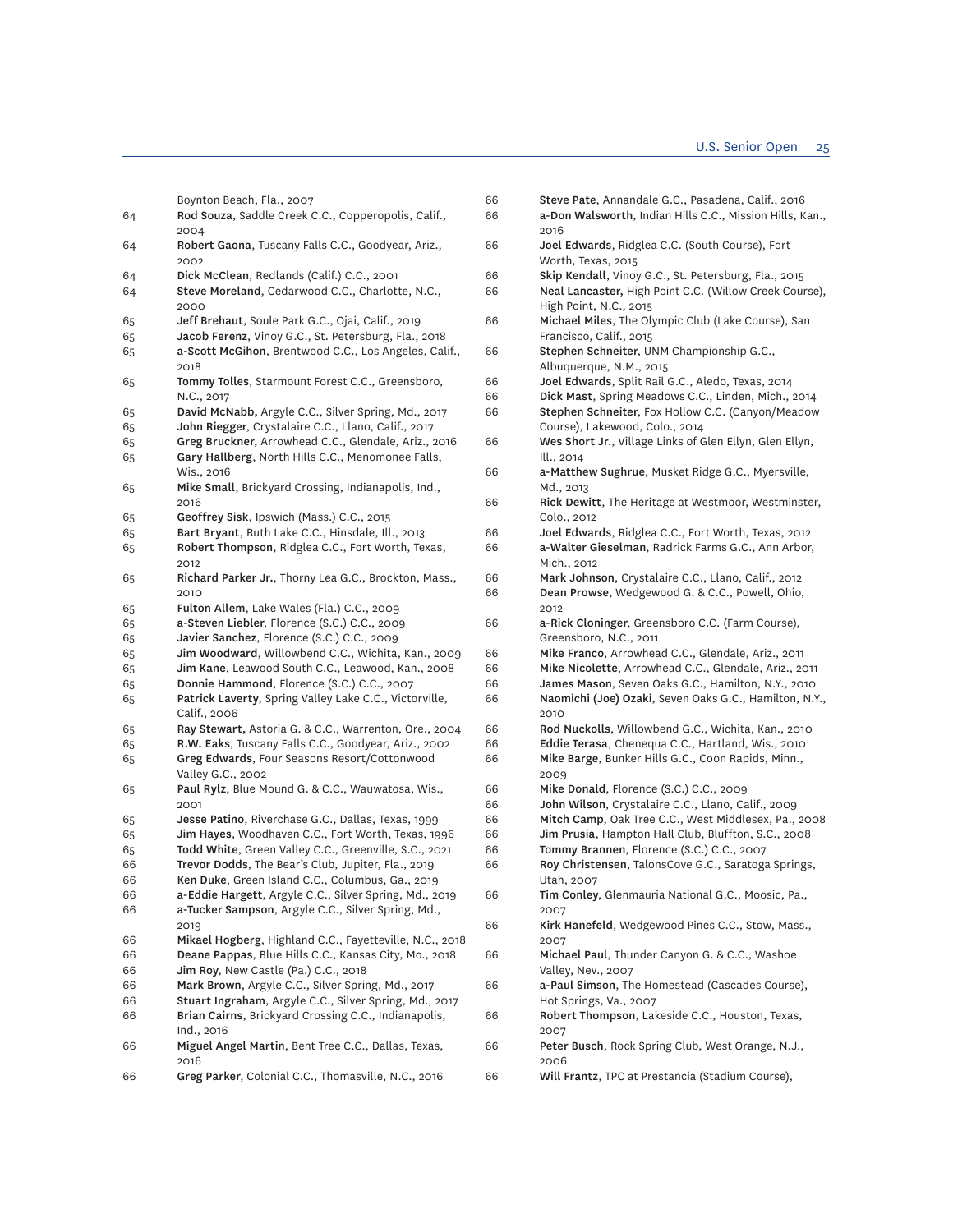Sarasota, Fla., 2006

| 66 | Keith Gockenbach, TPC at Prestancia (Stadium<br>Course), Sarasota, Fla., 2006 |
|----|-------------------------------------------------------------------------------|
| 66 | Joe Inman Jr., St. Ives C.C., Atlanta, Ga., 2006                              |
| 66 | James Ley, Spring Valley Lake C.C., Victorville, Calif.,                      |
|    | 2006                                                                          |
| 66 | Rocky Rockett, Florence (S.C.) C.C., 2006                                     |
| 66 | Steve Thomas, Dancing Rabbit G.C., Philadelphia,                              |
|    | Miss., 2006                                                                   |
| 66 | Perry Arthur, River Crest C.C., Fort Worth, Texas, 2005                       |
| 66 | Steve Moreland, Point Lake & Golf Club, Mooresville,                          |
|    | N.C., 2005                                                                    |
| 66 | a-Chip Stewart, River Crest C.C., Fort Worth, Texas,                          |
|    | 2005                                                                          |
| 66 | Jim White, Loch Lloyd C.C., Kansas City, Mo., 2005                            |
| 66 | Dave Fowler, Saddle Creek C.C., Copperopolis, Calif.,                         |
|    | 2004                                                                          |
| 66 | Hajime Meshiai, Hempstead G. & C.C., Hempstead,                               |
|    | N.Y., 2004                                                                    |
| 66 | Mike Zaremba, Inverness Hotel & G.C., Englewood,                              |
|    | Colo., 2004                                                                   |
| 66 | R.W. Eaks, Tuscany Falls C.C., Goodyear, Ariz., 2003                          |
| 66 | Bob Bailey, Celebration (Fla.) G.C., 2002                                     |
| 66 | John Godwin, Rivermont G. & C.C., Atlanta, Ga., 2002                          |
| 66 | Morris Hatalsky, Hillwood C.C., Nashville, Tenn., 2002                        |
| 66 | Roy Vucinich, Edgewood C.C., Pittsburgh, Pa., 2002                            |
| 66 | Scott Bess, G.C. of Wentzville, St. Louis, Mo., 2001                          |
| 66 | a-David Boesel, Sugar Mill C.C., New Smyrna Beach,                            |
|    | Fla., 2001                                                                    |
| 66 | a-Paul Simson, Old Town Club, Winston-Salem, N.C.,                            |
|    | 2001                                                                          |
| 66 | Greg Edwards, Fair Oaks Ranch G. & C.C., San Antonio,                         |
|    | Texas, 2000                                                                   |
| 66 | Chuck Moran, Fair Oaks Ranch G. & C.C., San Antonio,                          |
|    | Texas, 2000                                                                   |
| 66 | a-John Olive, Alta Mesa G.C., Mesa, Ariz., 2000                               |
| 66 | Hank Cooper, Wind Rose G.C., Houston, Texas, 1999                             |
| 66 | Babe Hiskey, Wind Rose G.C., Houston, Texas, 1999                             |
| 66 | Bob Lendzion, Logan (Utah) G. & C.C., 1999                                    |
| 66 | DeWitt Weaver, G.C. of Tennessee, Nashville, Tenn.,                           |
|    | 1999                                                                          |
| 66 | Billy King, C.C. of Woodmere, Chevy Chase, Md., 1998                          |
| 66 | a-Denny Alexander, Woodhaven C.C., Fort Worth,                                |
|    | Texas, 1996                                                                   |
| 66 | Larry Campbell, Woodhaven C.C., Fort Worth, Texas,                            |
|    | 1996                                                                          |
| 66 | James Hill, Grenelefe Golf & Tennis Resort, Haines                            |
|    | City, Fla., 1994                                                              |
| 66 | Bob Irving, Legends Club of Tennessee, Nashville,                             |
|    | Tenn., 1994                                                                   |
| 66 | Bruce Lehnhard, Dearborn C.C., Detroit, Mich., 1994                           |
| 66 | Bob Brue, Plum Brook C.C., Sandusky, Ohio, 1993                               |
| 66 | Bob Rawlins, Prestonwood C.C. (Creek Course), Dallas,                         |
|    | Texas, 1993                                                                   |
| 66 | Bob Clark, Biltmore Forest C.C., Baltimore, Md., 1992                         |
| 66 | Robert Gaona, Hillcrest C.C., Indianapolis, Ind., 1991                        |
| 66 | Jim Dent, Arcola C.C., Paramus, N.J., 1989                                    |
| 66 | Bob Erickson, Turnberry Isle C.C., Miami, Fla., 1982                          |